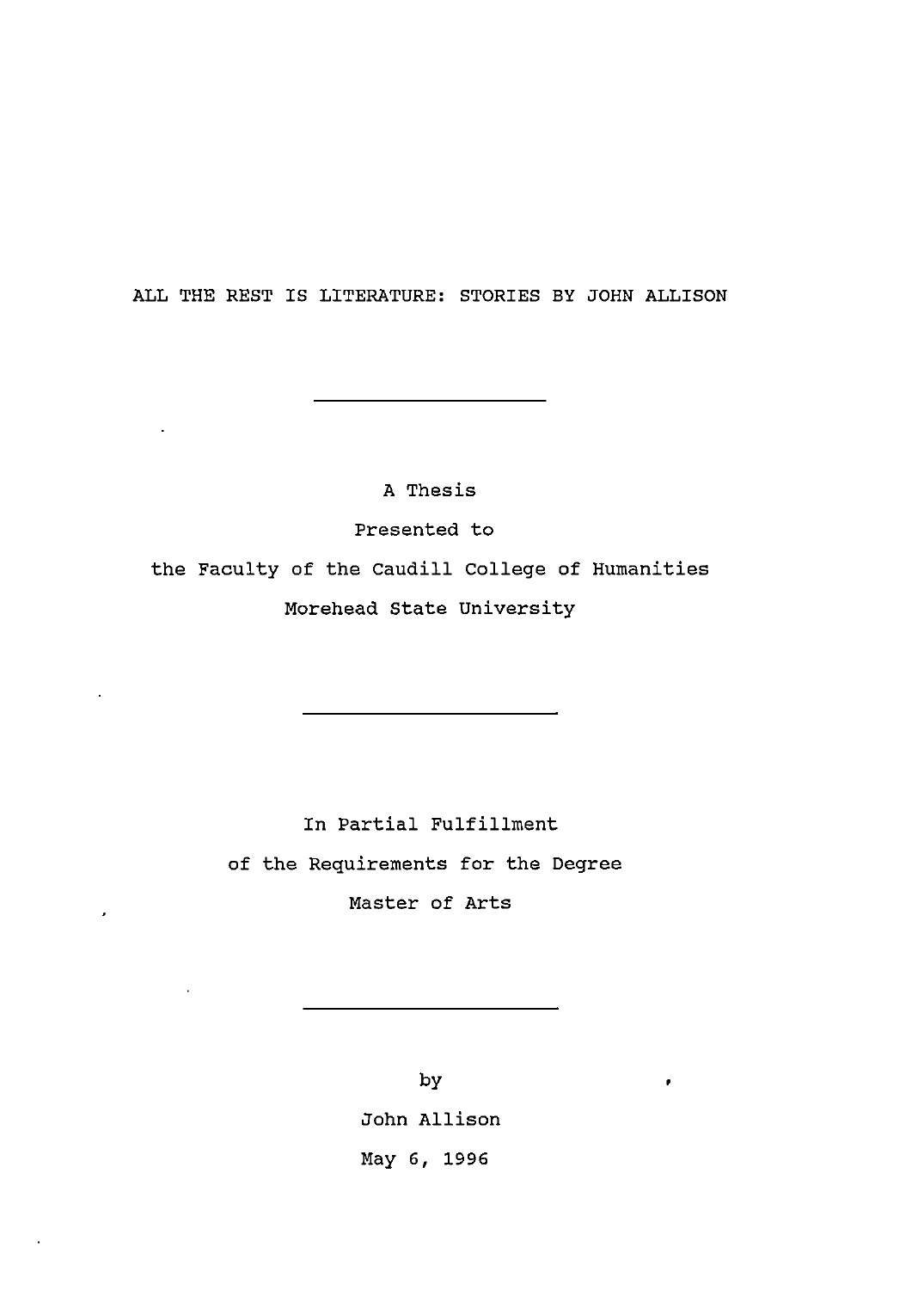Accepted by the faculty of the Morehead State University, requirements for the Master of Caudill College of Humanities, in partial fulfillment of Arts in English degree. the

 $\phi$  $\overline{\text{of}$  Thesis

ţ.

Master's committee:

 $\overline{\phantom{a}}$ , Chair Hlund

 $66$ 

Date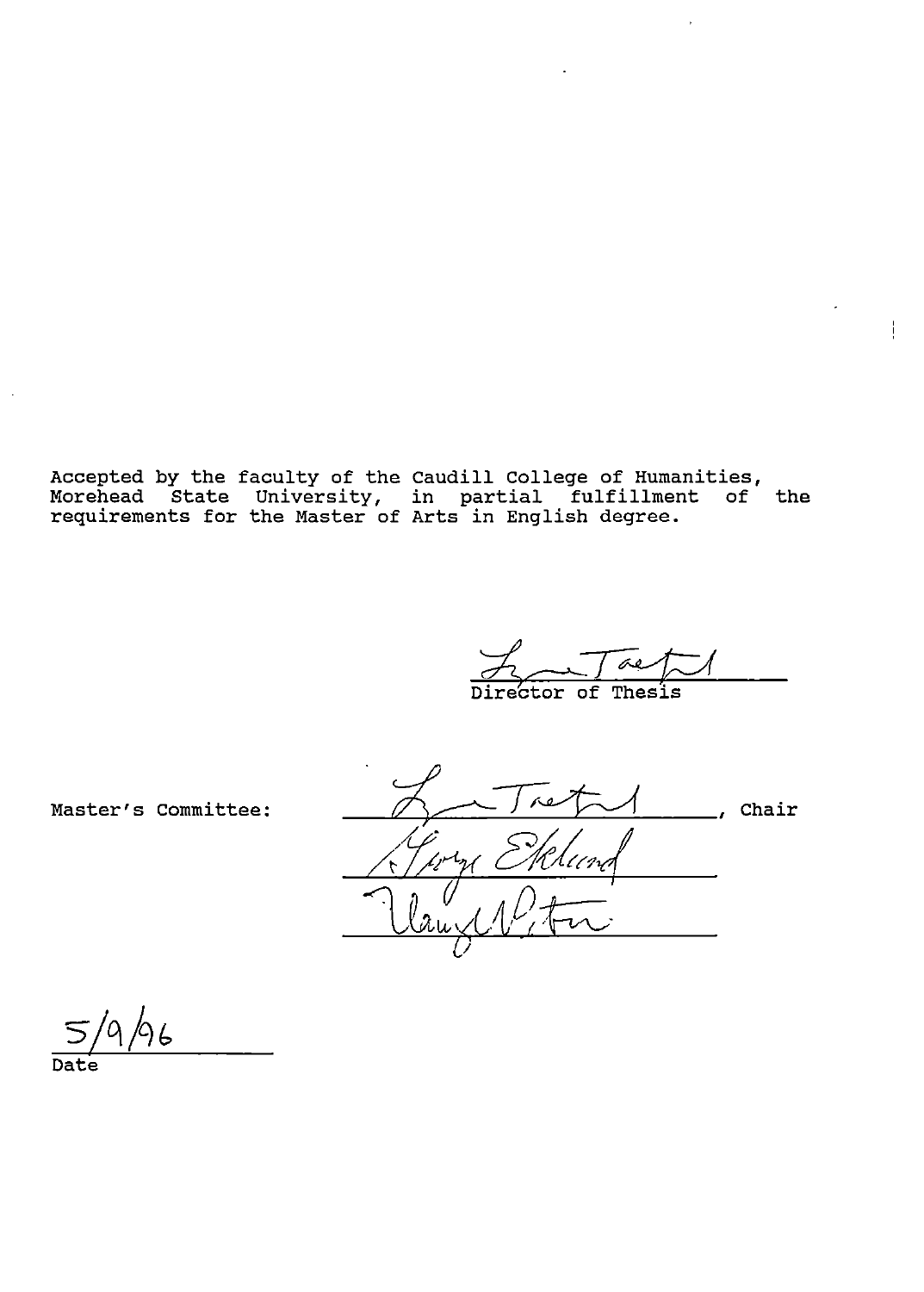ALL THE REST IS LITERATURE: STORIES BY JOHN ALLISON

John Allison, M.A. Morehead state University, 1994

aeta Director of Thesis:

> The following collection of stories represents my first attempt at assembling a body of works that showcases my emerging style. several of the pieces, namely "Alas Poor Yorick," "Ahab and the Mailman," and "The Renunciate Parrot," are what many people may call experimental, though I prefer to avoid such labeling as it is often limiting. The other two stories, "The Wartman" and "Making Love to the Tin Woman," are much more traditional narratives, yet retain a certain degree of quirkiness that is found in all of the pieces in the collection. Each piece deals with the human condition in that each reflects some aspect of everyday experience; however, that experience, which is often familiar, is juxtaposed by being presented in an unfamiliar manner.

> The opening story, "Ahab and the Mailman," is meant to serve as an allegory for the collection as a whole. The old man represents a realist perspective while the mailman takes a postmodern perspective. The tension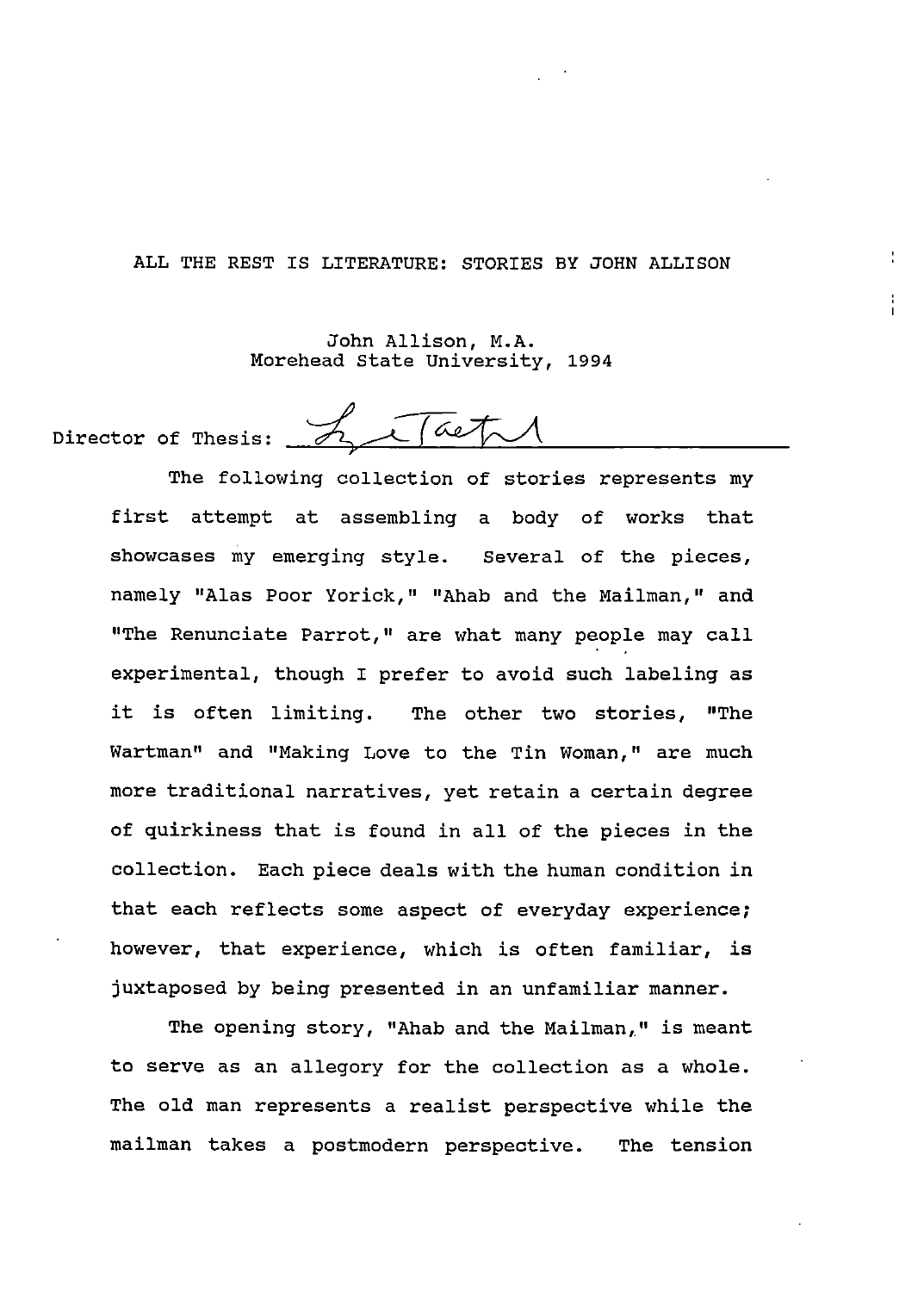created by the clash between the two is similar to the tension between the traditional and non-traditional forms present in this collection. I have arranged the stories so that the pattern in which I present them mimicks the back and forth dialogue of the two opposing qualities.

Accepted by:

Chair 1m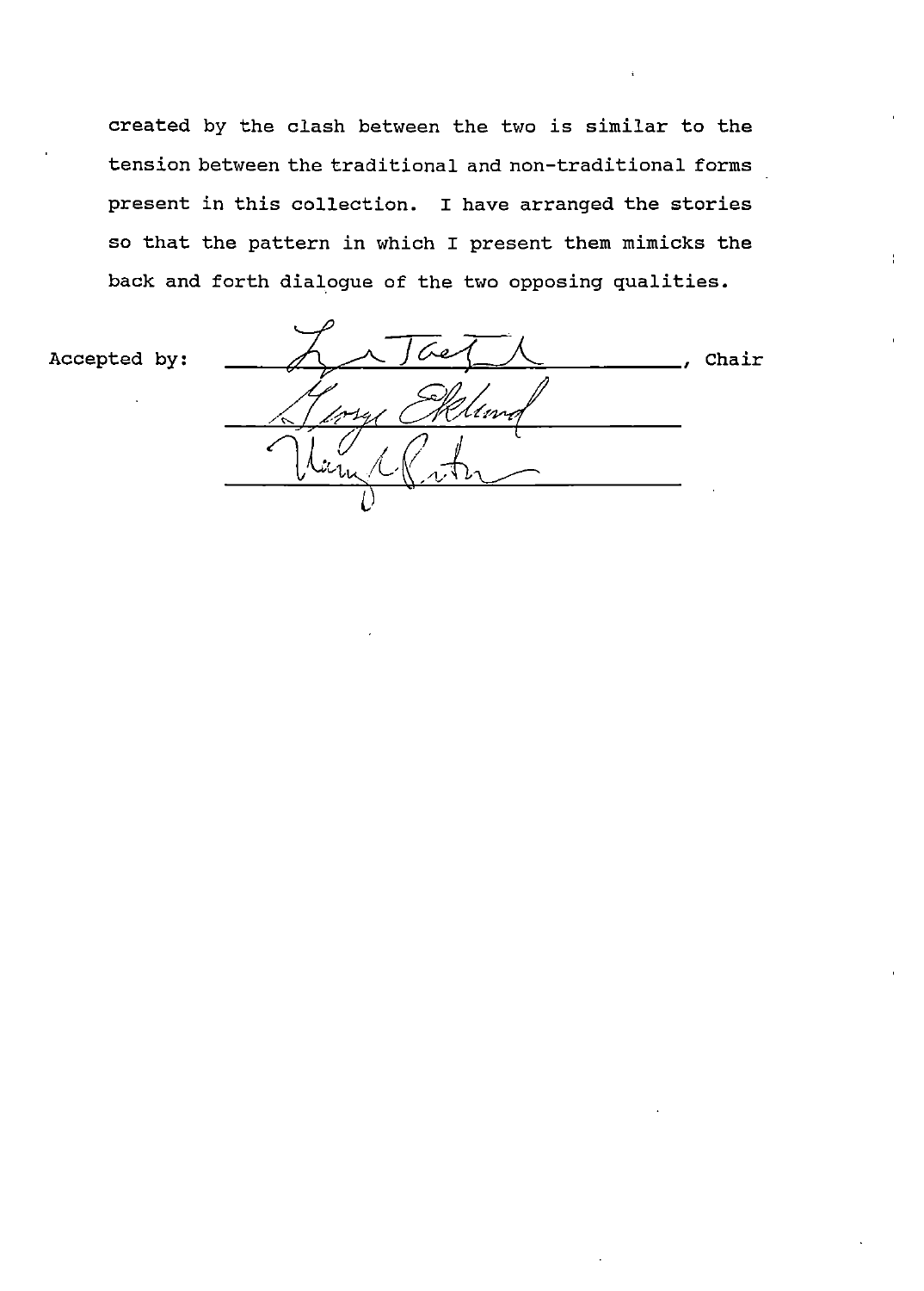"The term 'Science' should to anything but the aggregate that are always sucessful. re edecessidat:<br>is literatrue. not be given of the recipes All the rest

Paul Valery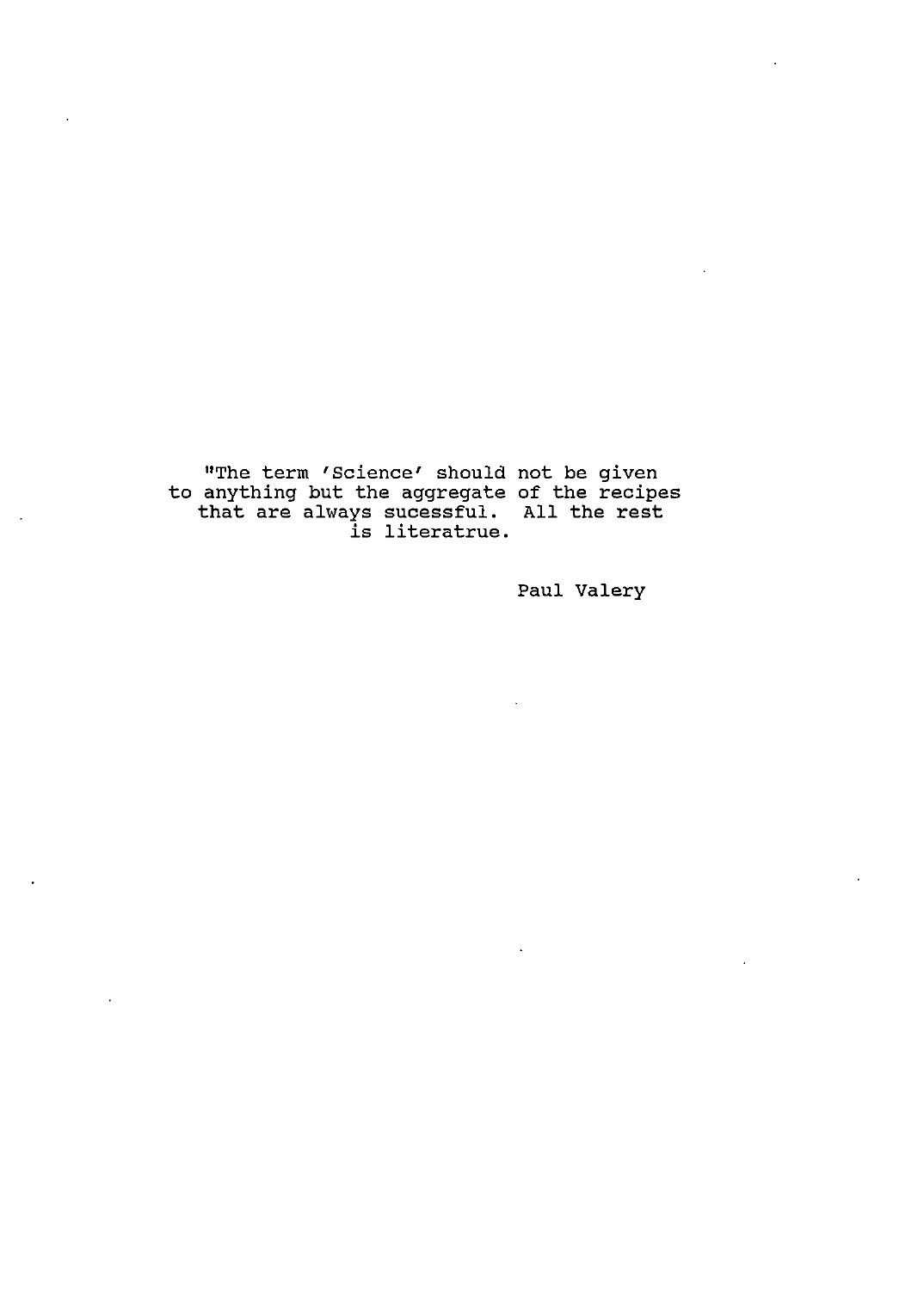### **Table of Contents**

| Making Love to the Tin Woman 27 |  |  |  |  |  |  |  |  |  |
|---------------------------------|--|--|--|--|--|--|--|--|--|
|                                 |  |  |  |  |  |  |  |  |  |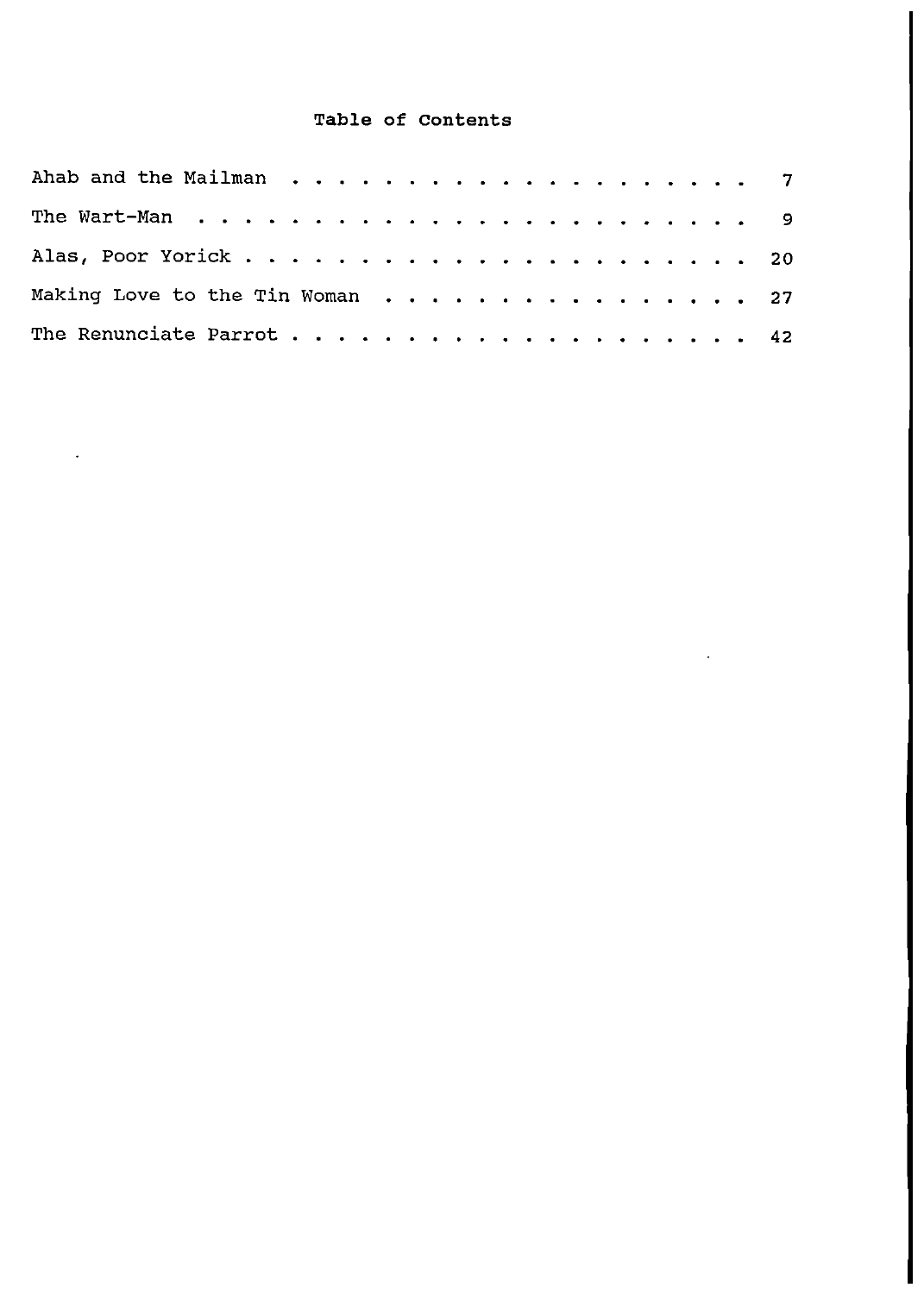#### Ahab and the Mailman

"Hey you! You there, wait! Come back here!" yelled the old man, stepping from his door. The old wooden screen door slammed shut behind him with a sharp thud. "I've been waiting for you." He was almost out of breath as he tottered down the steps. "You give me the wrong damn mail almost every damn day. Yesterday it was Alice Samuels' water bill, Monday it was Henry Leighton's postcard from his daughter. I want to know who in hell you been giving my mail to. Two weeks ago my Sallie sent . . . " He was cut off with a quick halting gesture by the mailman and then a hand digging deep into the mailbag. After much rummaging, however, the mailman looked up blankly.

"Though it be honest, it is never good to bring bad news; give to a gracious message a host of tongues, but let ill tidings tell themselves when they be felt." He bowed his head slightly as he finished. "Shakespeare," he said as he looked up.

The old man looked puzzled for a moment then started again. "What in hell is that supposed to mean? What do you mean ill tidings? All I want is my damn letter. What's your name? I'm calling your boss."

"Call me USMAIL" said the mailman pointing to the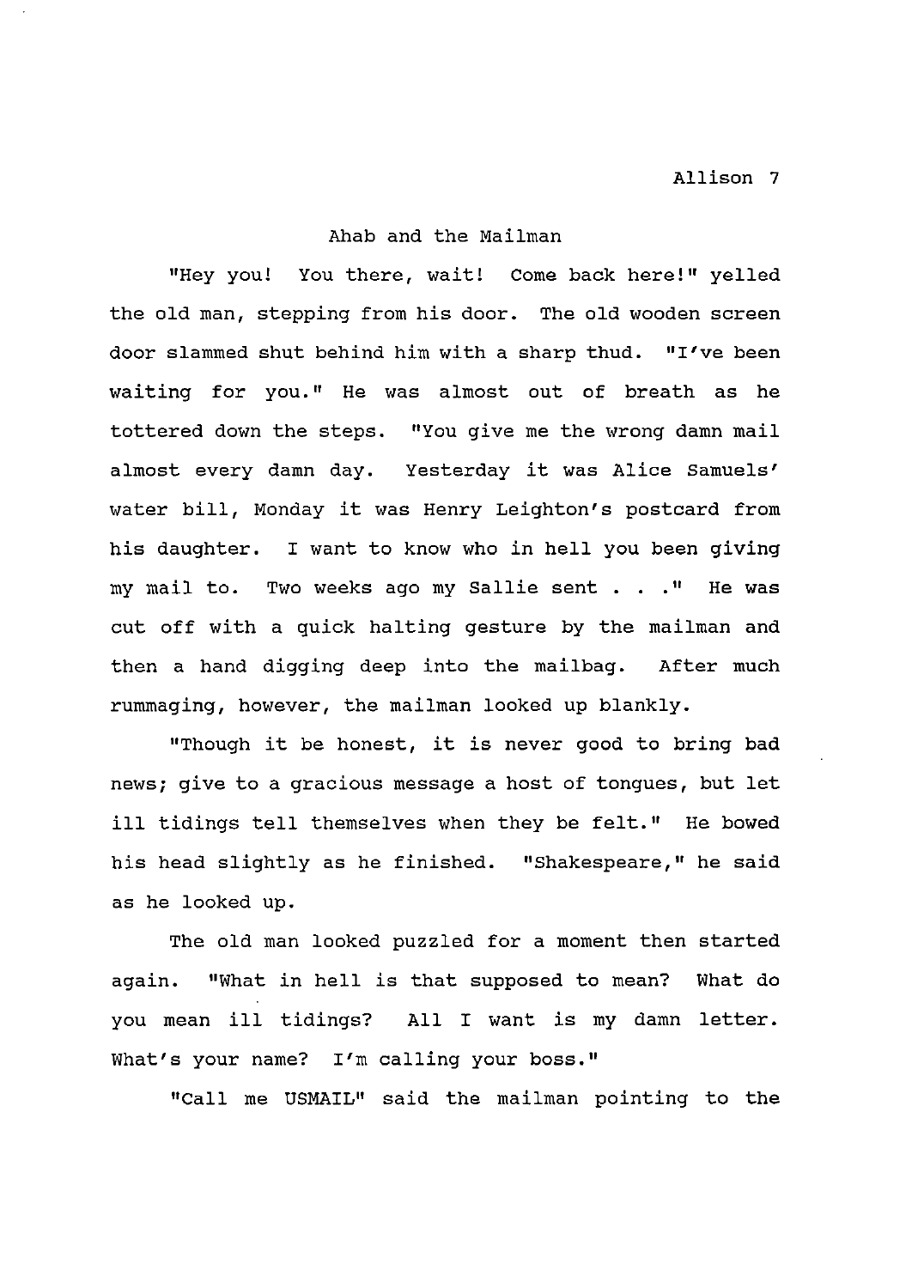patch on his shoulder. He stared back at the old man saying nothing more.

By now the old man was angry enough to strangle the mailman. His hands, clenched into what fists his arthritis would allow, trembled in front of him. "Damn you! I told you I'm going to call the post office and we'll see who the smart ass is then."

Expressionless, the mailman stood silently watching the old man. He gave a slight bow from the waist, tipped his hat and turned to walk away.

"I'm warning you," yelled the old man as the mailman walked away whistling. He watched until the mailman got to the edge of the yard, then he trudged up the steps into the house, slamming the door behind him. He didn't remember to look in the mailbox until that evening, after he had stopped thinking about the mailman.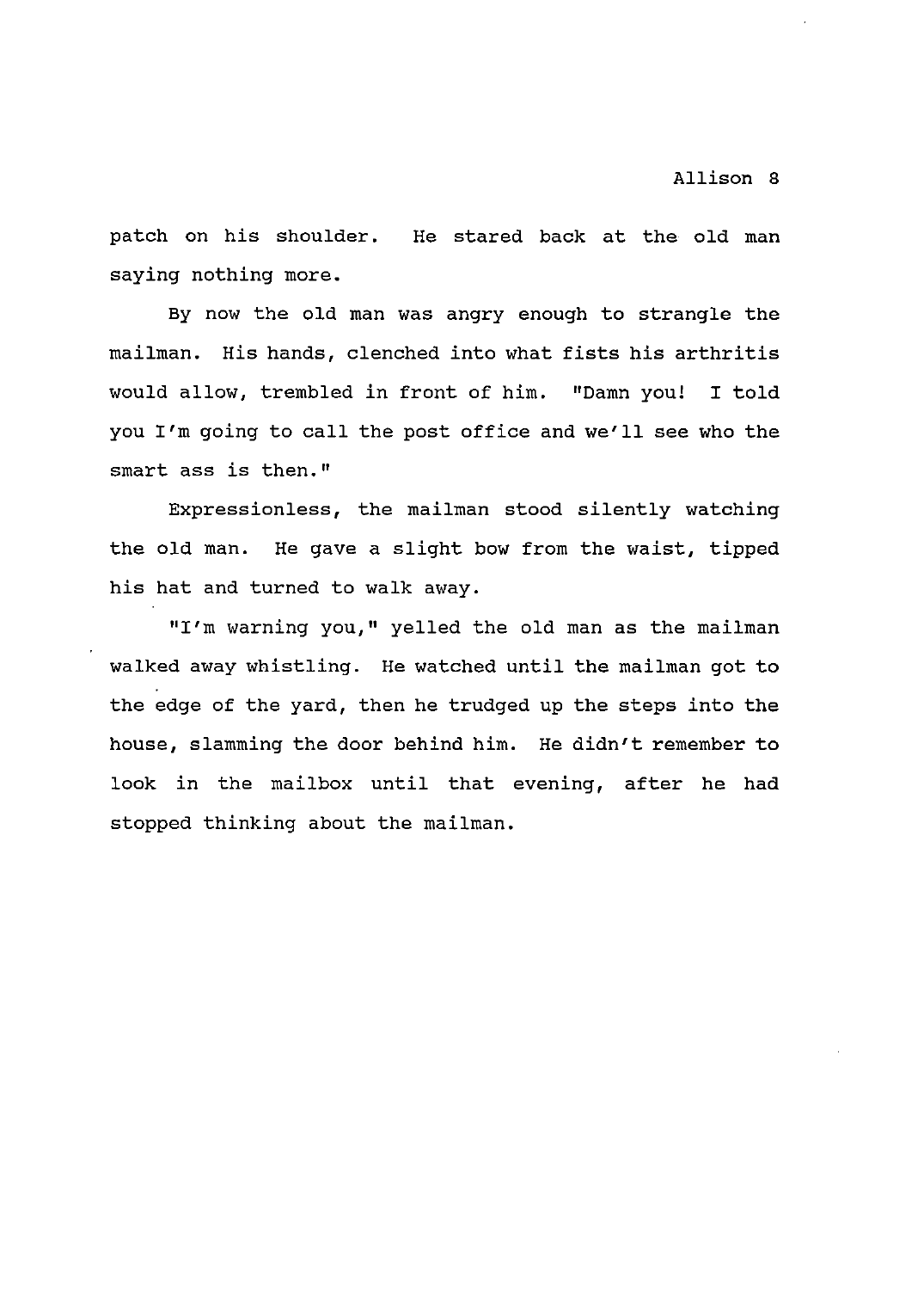#### The Wart-Man

In the spring of my twelfth year my brother Ben had a wart on his neck. It was just above the line of his collar, exposed to everyone, and as far as Ben was concerned he might as well have had cancer.

"Oohhh ... you touched it," the children chanted in unison as Jimmy Hatfield flicked at it with his finger. "Now your going to get warts too." Jimmy chased the others around brandishing his cursed finger like a weapon. Everyone seemed to forget about Ben; he had served his purpose and now was allowed to wander off in solitude. It didn't help that Ben was so much smaller than the other children; not that it would have mattered because the physical pain was only a small part of his problem. He was an outcast and that was a constant pain that didn't leave when the other children did.

I had watched it all happen from the other side of the parking lot. Looking back on it now, I know that I probably should have done something to help him, but even though

I was older, I told myself they would have just ganged up on me as well. Even now, as an adult, no one would ever consider my presence threatening. On our walk home Ben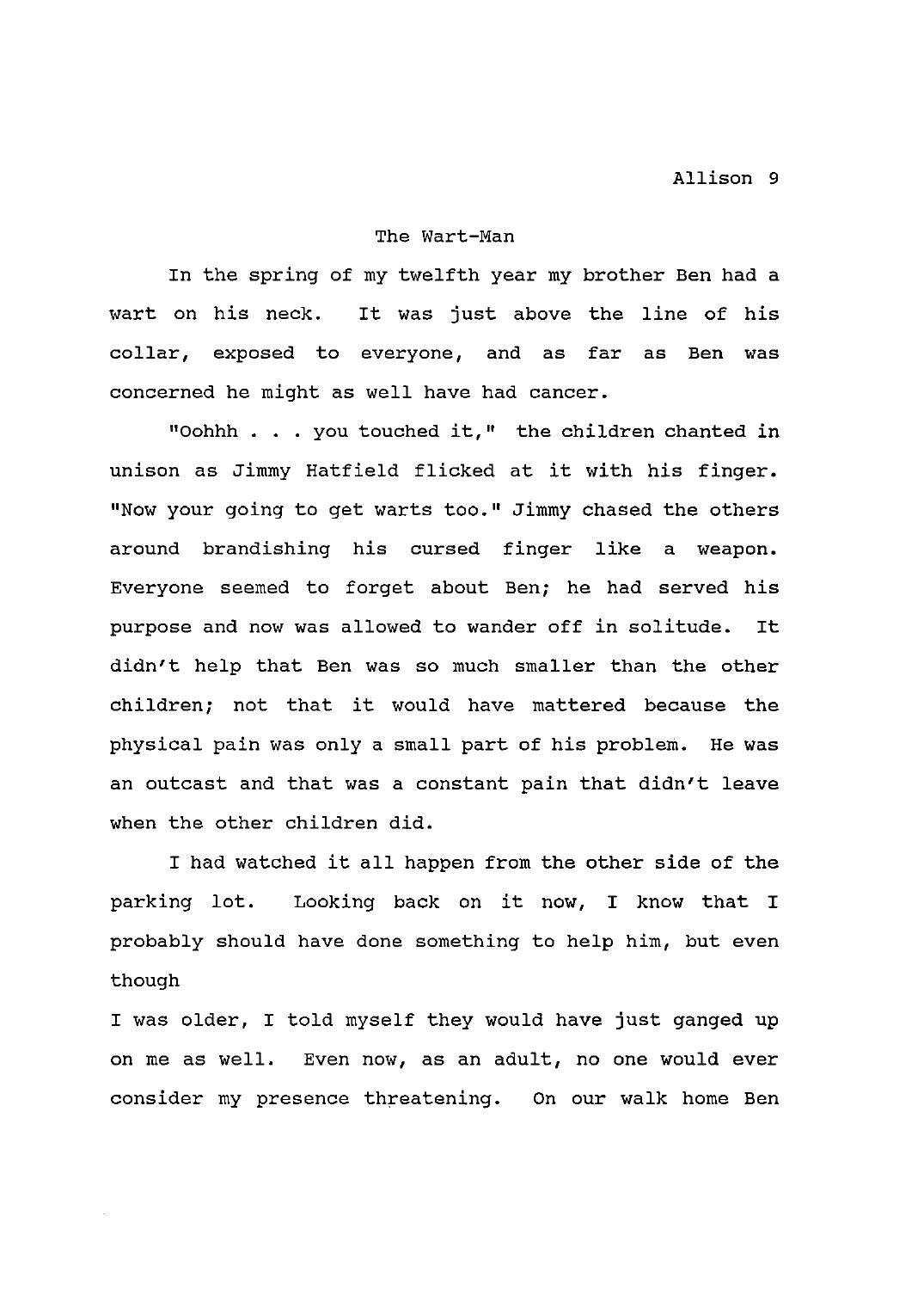didn't have much to say. I could tell it had been worse than usual, but there was nothing I could do. I knew better than to ask him what had happened; he wouldn't have answered me anyway. So, we walked along in silence. It wasn't until we got home and saw Jesse sitting at our picnic table, stopping by on his way out west, that things started to change.

Jesse was a hobo, but he was different from the other men that strayed from the railroad track down to our home in search of a meal. He talked to us, told us stories. He acted as if he had known us all of his life. He told us about being a hobo and about the secret picture language hoboes used. It turned out that secret language was why we had so many come to our house in the first place. Jesse said that the hobo sign for a kind-hearted woman was a picture of a smiling cat and that that very picture was carved on a tree near the track with an arrow pointing in the direction of our home. And he was right; Ben and I found the picture carved deep in the trunk of a dead oak tree. Maybe that one affirmation was why Ben believed Jesse about his wart, or maybe it was just his hope that he could be rid of his pain.

Jesse had come to our house three times before, but we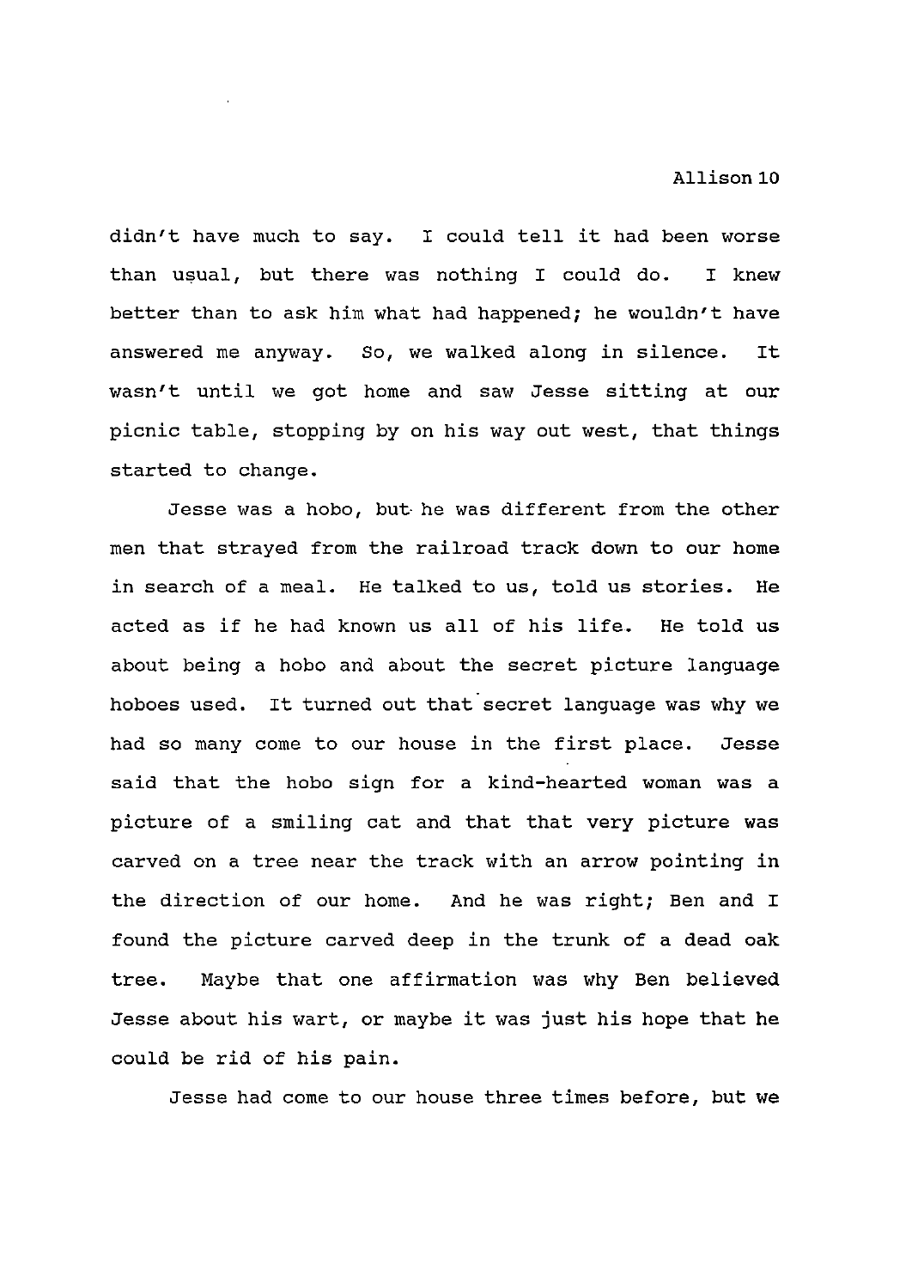remembered him because of his stories. It didn't matter what they were about because they were always just a little too far-fetched to really believe, but they were entertaining. He said he'd traveled all over the world, that he used to be a sailor. "There are more things out there in the world than you'd ever think possible," he'd say. Once he even told us about a race of people without mouths that lived on a tropical island. "They couldn't talk," he said. "At least not like you and I. Or even eat like we do. They don't need no food or water. They get their nourishment from breathin' in the scents of flowers and roots and fruits and the like." But even little Ben, with only his eight years and naivete to protect him, would routinely cock his head to one side, uttering his disbelief, "Oh Jesse, that could never happen," until Jesse hit on the one nerve that Ben left bare to the world--his wart.

"Hey, little buddy, . ain't you got nothin' ta say to your old pal Jesse?"

Ben just stared at the ground saying nothing. "Some of the other kids have been teasing him," I said.

"Teas in'? A fine young fellow like yerself? What could anyone find to possibly tease you about?"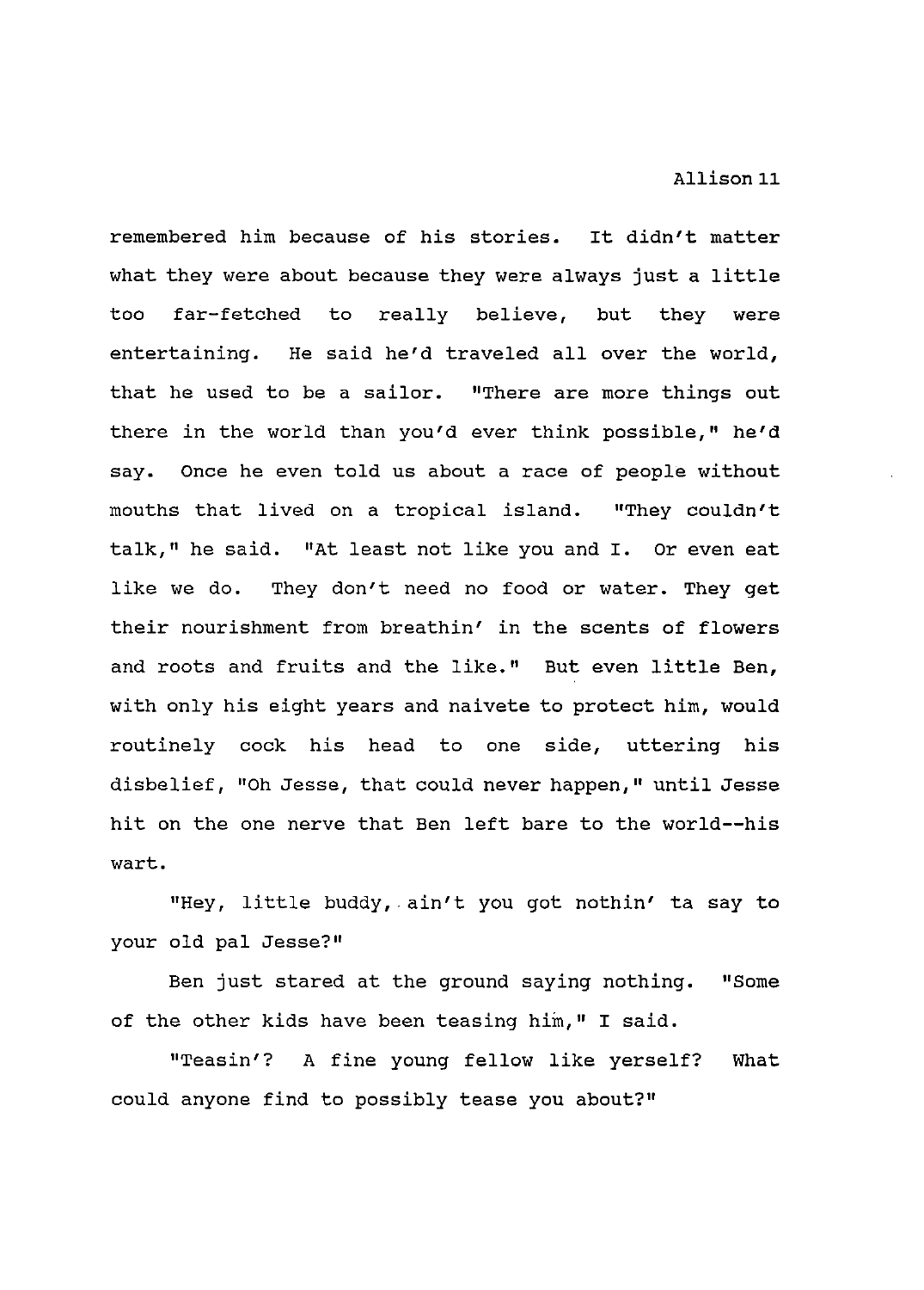Ben's head remained bowed to one side, hiding his wart. I could see his jaws tighten as a frown fell over his face, but he said nothing.

"He's got a wart," I said, pausing, "on his neck."

"A wart? Just one?" He looked first to Ben and then to me and back to Ben again. "That's nothin' I know a man that's got hundreds of warts, maybe thousands, all over his body." Now he had Ben's attention, and he knew it. With a shake of his head his long red beard swayed, and he turned to walk toward the porch. Ben and I followed.

"Thousands of warts? Really?" Ben played into his hands.

"Yep, all over his body." Jesse talked as he made his way to the old wicker chairs that lined our porch, trying not to sound too concerned over our interest in his story. The chair let out a yelp as he plopped down his considerable bulk. "See this here?" He doubled up his arm to expose his elbow.

"I don't see nothing," said Ben, leaning close.

"That's right. You don't see anything now, but there used to be the biggest wart you'd ever wanna see right there on that very spot. And you know what happened to it?" Ben shook his head dazed under Jesse's spell. "That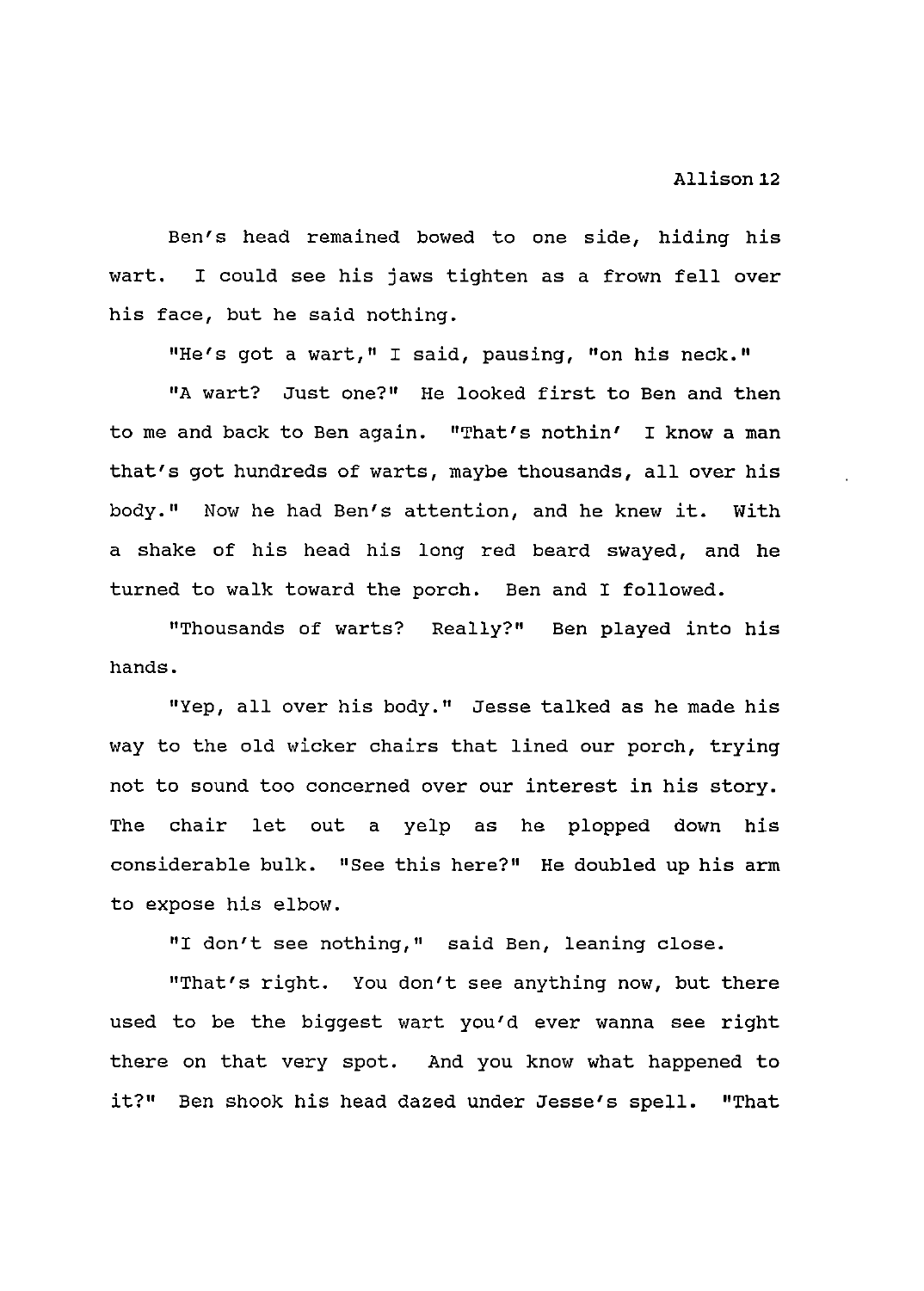wart-man took it, took it for a dollar. That's what we all called him, the wart-man. Nobody knows his real name. But that's how he makes his livin', people give him money to take their warts."

"How's he do that?" Ben was leaning on the arm of Jesse's chair, hanging on his every word.

"Nobody knows. He just touches your wart, and the next day, when ya wake up, it's gone."

"You think he'd take my wart? I could give him some money. 11

"Well . I don't know. I couldn't even tell you if he was around these parts now. And even if he was, he don't usually come out to eat. He finds most of his food in the woods--rabbit, squirrel, berries. I even seen him eat some bugs once. Just picked up a stick and pushed it down into an ant hill so that there was hundreds of ants all over it, and then he held it over the fire for a few seconds, until the ants was dead, and he ate'em."

Ben stood there silently, his mouth open, not wanting to let his chance to speak pass but not really knowing what to say. Finally, Jesse broke the silence. "I suppose, if I see him, I could try and get'em to stop--if he's comin' through."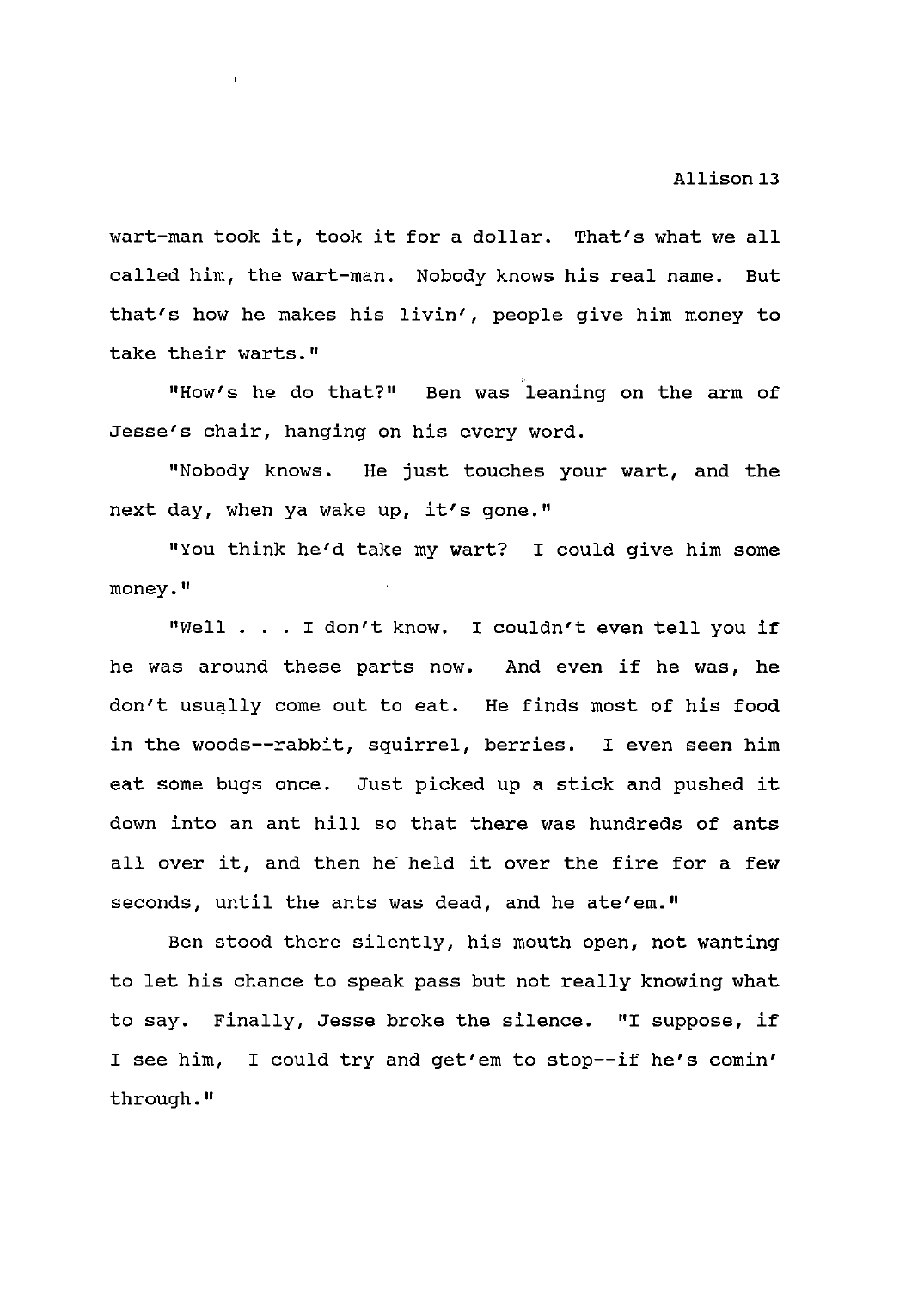The summer quickly passed, even more so than usual for Ben. He was up early every morning, excited, expecting the wart-man to come. I wanted to tell him that it just wasn't possible to do what Jesse had told us, but I couldn't. He wouldn't have believed me anyway. Every evening, about six or seven o'clock, Ben and I would walk over to the tracks and watch the trains, or at least that was Ben's excuse to Mom and Dad. He didn't want to tell them about the wartman, maybe because he was afraid they wouldn't let him give all of his money to some hobo, or maybe because he knew they would tell him it was all just a bunch of foolishness. Whatever the case, Mom and Dad never knew.

Most of the time the tracks were abandoned, but whenever we did see someone Ben would squint to examine him for warts. We usually walked down to the tree where the smiling cat was carved. Ben thought that was a popular place for the hoboes to stop, but we never did see one there. Not that none ever stopped by for a meal anymore. They did, but most weren't as talkative as Jesse. Ben would sit there and watch them eat. They always tried to ignore him, but he would just sit there, like he was studying them before he asked the big question--"You ever see a man with warts all over his body?" Each time the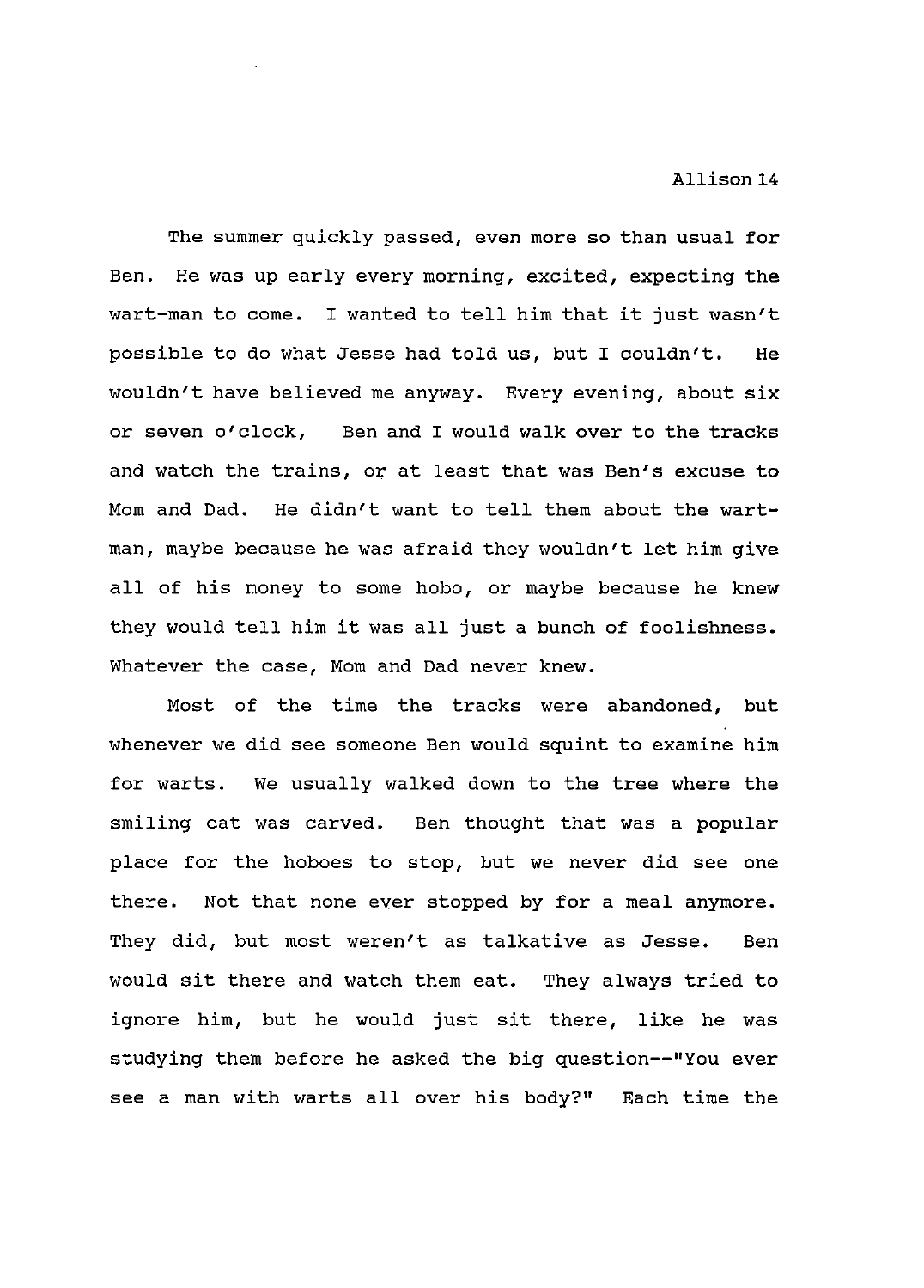result was the same. They would let loose with a big deep laugh before narrowing their eyes and giving Ben the encouragement he so desired. For a while I thought Ben was starting to catch on to the joke, but then it started all over again.

"Warts all over his body?" said one man, tucking his chin and crinkling his forehead.

"Yeah, a guy named Jesse who comes through here says that this wart-man can take warts off people just by touchin' em. All you have to do is give him some money and he'll take your wart."

"Well, little fellow, as a matter of fact I have seen such a character," the man said, trying to hold back a smile. "But you don't see him around too often. He stays away from us common hoboes. He's got a gift, that's for sure. Well, I've seen him take warts off all sorts of people. And not just people for that matter. Man or beast, it doesn't matter." And with that and a little chuckle he finished the last scrapes of his food and got up to leave. "But you keep your eyes open. You never know when the wart-man will come."

"Why did he laugh like that . . at the end?" Ben asked me, as if the total lunacy of the story escaped him.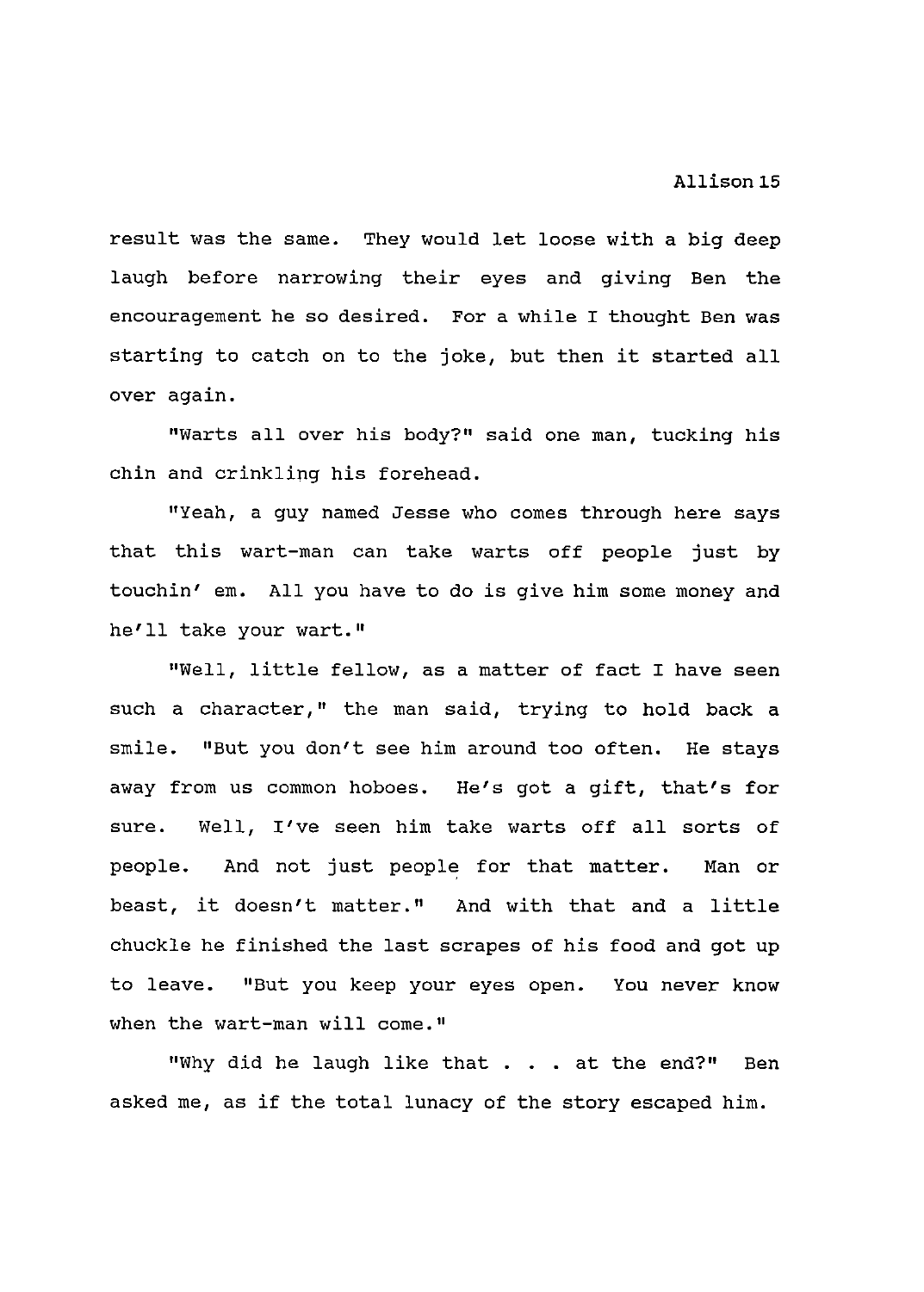"Well Ben, you gotta admit that story is startin' to sound kind of funny." I hated to come right out and say that Jesse had lied, that there was no such thing as the wart-man. I wanted to discourage him gently. And I thought I had. By the end of the summer he had stopped talking about the matter altogether. But even so, I should have known that he hadn't actually given up his hope.

It was one of those last warm days, just before winter sets in. The trees had shed the last of their leaves, and we were walking down the lane to our home. We could see that someone was sitting at the picnic table. Ben stretched his neck, squinting, trying to see around the tree that blocked his view, all the while walking faster and faster, until he ran.

When we got up to the table the man just sat there, oblivious to all around him. But Ben stood there staring, because it was him. It was the wart-man. His face was hard, with deep wrinkles running under his eyes and through his cheeks, disappearing into a dirty, grey beard. At the edges of the beard you could see the warts, some large, some small, most of them hidden by the hair. There were more, one on the side of his nose and another at the corner of his left eye. Ben's gaze had settled on the only other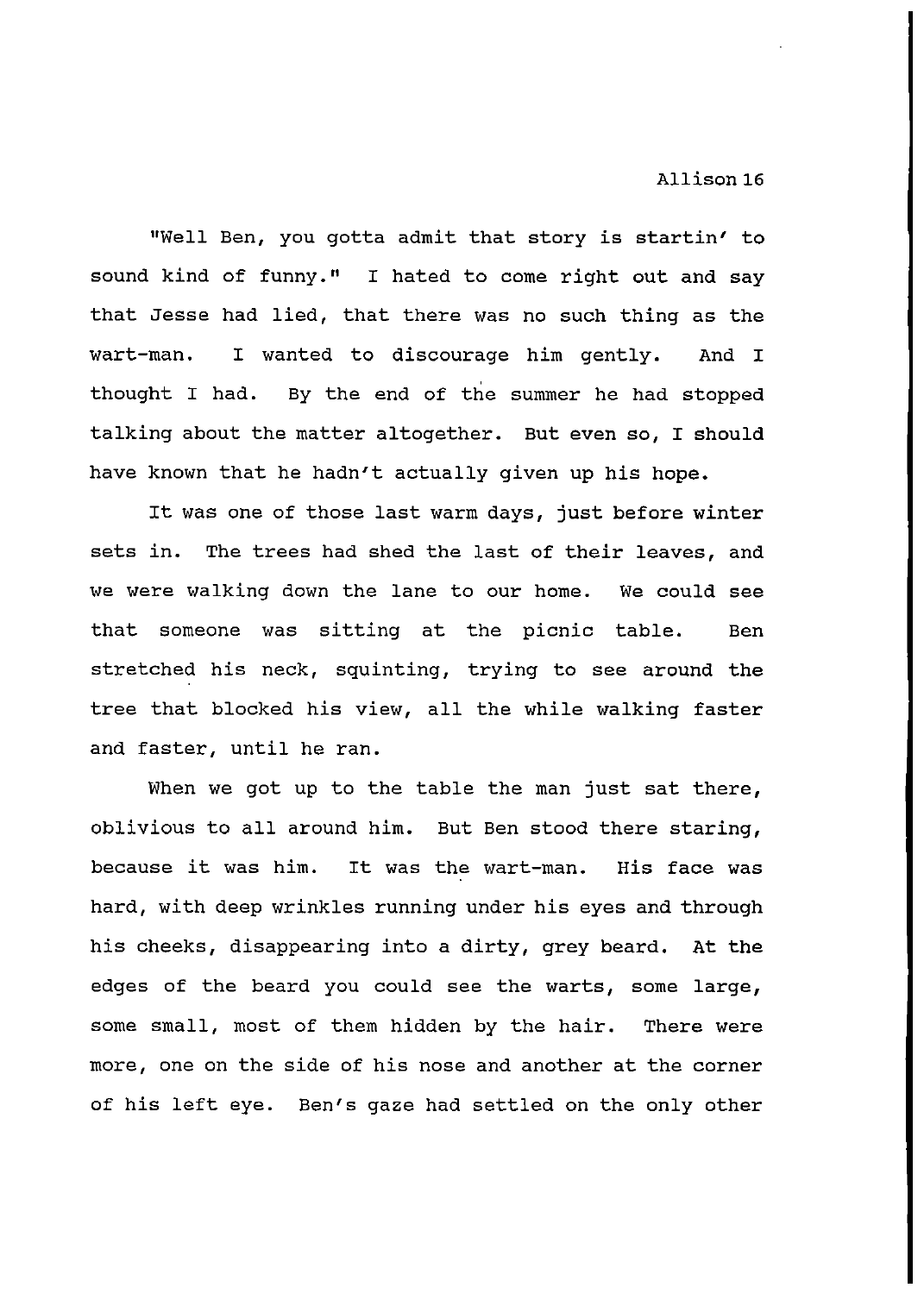area of exposed skin, his hands. The hands were truly grotesque. Completely covered with rough, bumpy skin, like a toad, so rough that they looked as if they were carved of gnarled wood. With each bite of his sandwich he raised those hands, so scaly and filthy, to his mouth. I could easily imagine him eating bugs.

Finally, he raised his head to speak. "What are you lookin' at boy?" His voice was rough like his hands.

Ben looked frightened and ran into the house. This man was not the saint he had expected. He was not even the smooth shyster I had expected. He was just a mean, dirty man with troubles of his own, and I was about to follow Ben inside when I heard the door swing open.

Ben was running full speed. The green of his savings poked through the top of his tightly clutched fist. By the time he got to the table the wart-man was already turning to meet his stare. "What do you want, boy?"

Ben tilted his head and pulled down his collar to better expose himself. The man just stared, not saying a word. "Do ya see it? I want you to take it from me. I brought all the money I have." Ben laid down his offering- -eleven dollars and thirty-seven cents.

"You want me to what?" His voice was getting louder,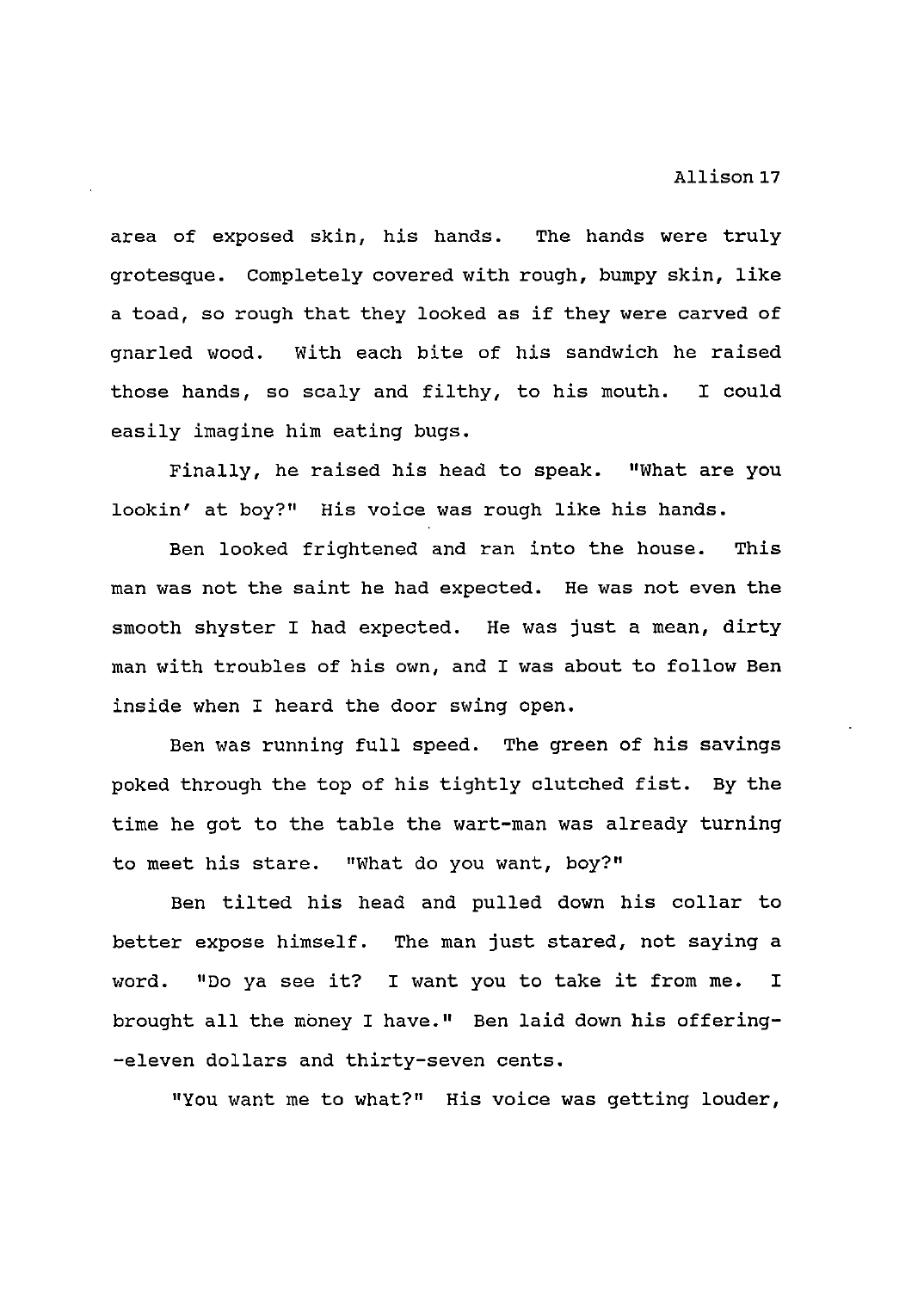$\overline{C}$ 

angrier, but Ben just stood there, his neck turned, still showing his shame. "Why in hell would I want that? Can't you see? Are you blind?" He was raving now as he stood up. "Look at me," he said, ripping open his shirt. "Do you think anyone would want to look like this for anything, for all the money in the world?"

Ben stood with his head bowed, not saying a word. The wart-man let out what sounded like a sigh of disgust and, swinging his bag over his shoulder, hurried off toward the tracks. I could tell Ben was about to cry as he ran to the house.

I stood there for a moment, not sure what to do. Mom came out to see what had happened, but I didn't know what to tell her. I didn't even know what to think myself, or even who to be mad at. It had all started out so good. Ben feeling good about himself, Jesse feeling good about making Ben feel good. It was all part of this huge inexplicable chain of events and how could I, a child, be expected to sort it all out. I think it's bothered me more than Ben over all these years.

Not long after all this happened, a year or so later, we took Ben to the doctor to have the wart removed. Dr. Hartley examined it closely and explained the options to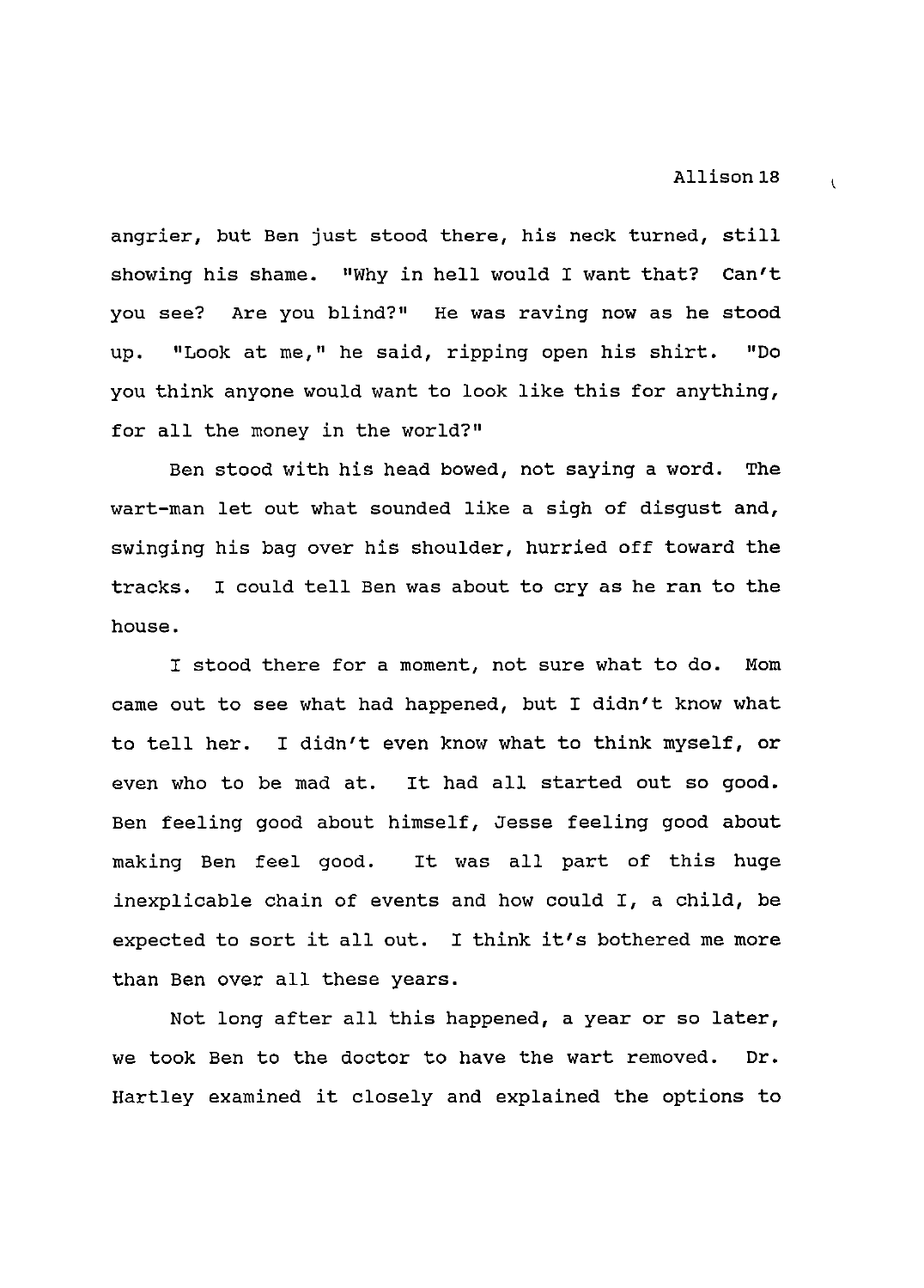our mother. "It's a viral infection," he explained. "If you don't kill the root, there's a good chance it will come back. We can do one of two things: we could either try to cut it out or we could use a substance that's sort of like dry ice and freeze it. There's no guarantee that cutting it out will get rid of it for good; it's tough to tell if you get all the root out. But then the freezing offers even less of a guarantee. It will almost certainly come back, but the procedure is much less complicated." Mom decided on the freezing.

As the doctor began preparing things at the table behind Ben he joked. "Or I suppose, you could try what my grandfather always said to do to get rid of a wart. Take ten pennies and rub each one over the wart and then give them to a beggar."

But then it was all over. Dr. Hartley pressed the metal tube that held the ice to Ben's wart; it was so cold Ben said it burned and it even brought a tear to his eye. After two more visits it was gone--no magic, no fuss. It wasn't that simple for me, though. I think deep down I wanted the magic. I wanted to believe in something like Ben had believed, and a couple of years later, when the wart came back, we tried rubbing it with pennies.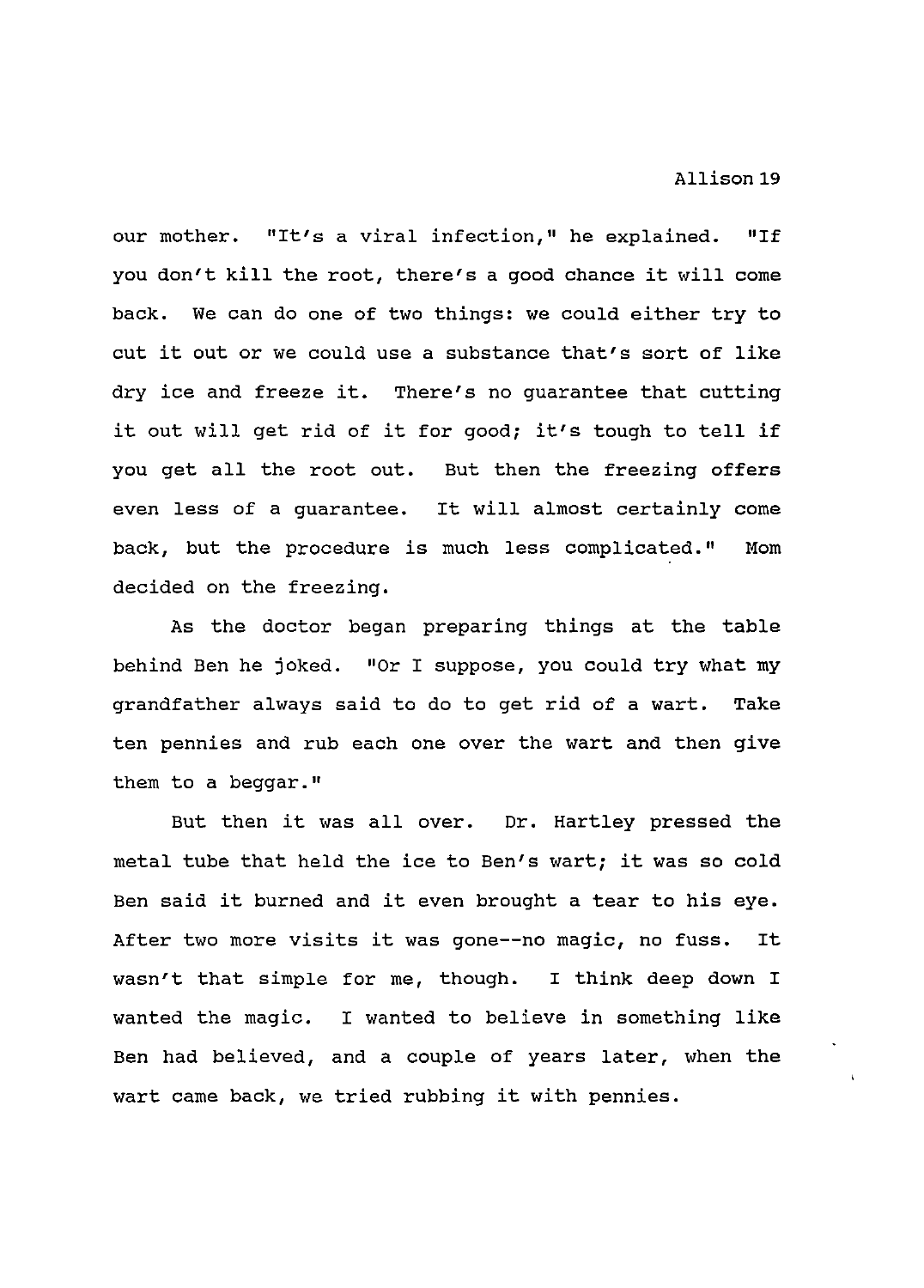# Alas, Poor Yorick . . .

Karl VanNordstromm achieved his fifteen minutes of fame almost a hundred years after his death when his skull was held aloft by a pimply-faced student-actor in a college production of Hamlet.

"COME SEE THE WORLD FAMOUS PALEONTOLOGIST KARL VANNORDSTROMM IN HIS FIRST APPEARANCE SINCE HIS DEATH, " the advertisements read.

"So who is this VanNordstromm guy anyway?"

"He used to be some kind of famous scientist. I think he discovered a dinosaur or something."

"So what's he supposed to be doing in this play. I mean how can a dead guy  $\ldots$  "

"Shhh! They're starting. You'll have to be quiet. It says here he is playing the part of Yorick."

In 1886 VanNordstromm discovered the only known remains of the Brynxtiosyphlasauras, a small dinosaur with a disproportionately large jaw and an equally disproportionate short tail. It is on display in the Smithsonian.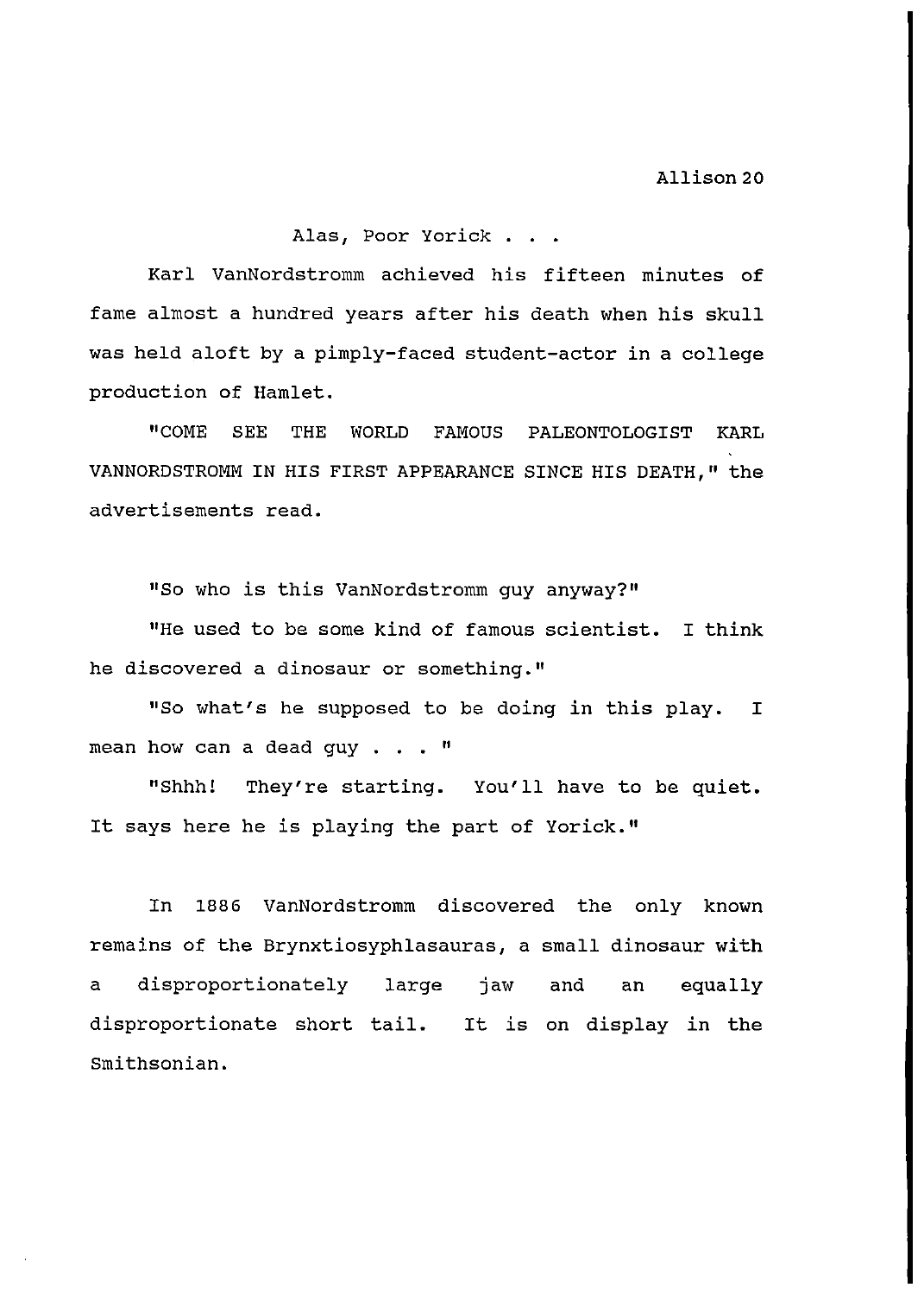Allison 21.

"Which one is he?"

"He's dead! You don't see a dead person up there, do you? He'll be on later."

"So what will they do, just haul this corpse out? That's going to be.  $\cdot \cdot$  "

Shhh! You've got to be quiet. Just wait and see. He's the only dead person on the program."

VanNordstromm wasn't happy with only discovering a new dinosaur. He was afraid that wouldn't ensure his fame. He was very concerned about fame. He wanted something more. He wanted people to remember him for himself--not for the dinosaur he discovered.

"That ghost. Is that supposed to be him? They don't really expect us to believe that he's a ghost. That's really dumb."

"Shhh! I told you to be quiet. I don't think that's him. It says here he doesn't come in till much later."

VanNordstromm strongly believed races not directly stemming from his own Nordic roots were inferior. Thus, he reasoned all non-Nordic people to be unworthy of that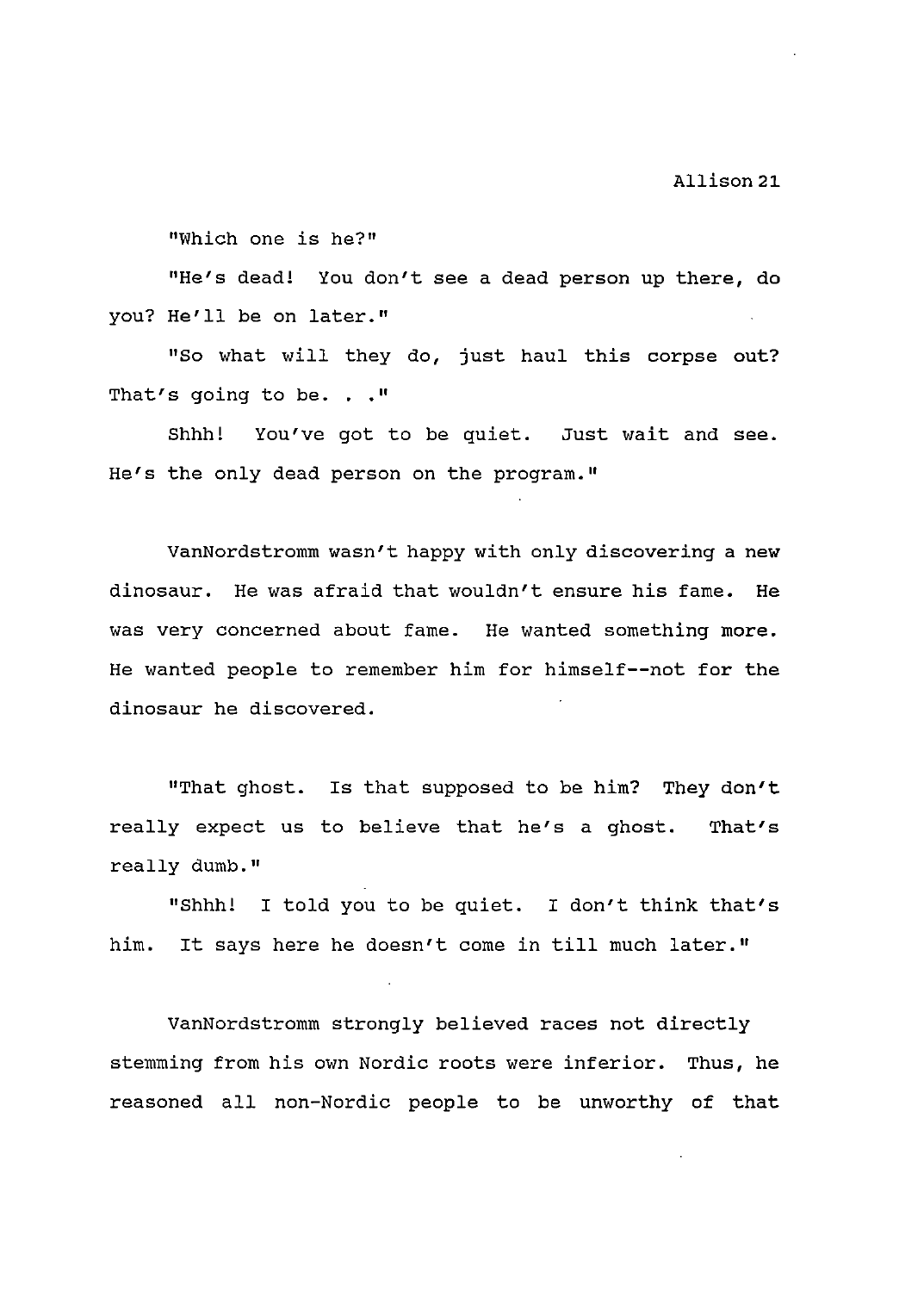distinction that is uniquely human.' He believed that the only true representative of the human race must be of Nordic descent.

"Okay, I think he's coming out in this next scene. Remember, he's playing Yorick."

"I still don't see how they're going to do this. What is he, like a mummy or something?"

"Shhh! Just wait and we'll see."

When Carolus Linnaeus created the system for classifying species he decided that there was no need for a detailed description or specimen for homo sapien and instead playfully listed only the phrase, "Know thyself."

"I don't see how they're going to put a dead guy on with these clowns--that is what those are supposed to be, right?"

Yeah . . . well, I think so. But just wait.

*Clown: What is he that builds stronger than either the mason, the shipwright,* or *the carpenter?* 

*Other: The gallows-maker; for that frame outlives* a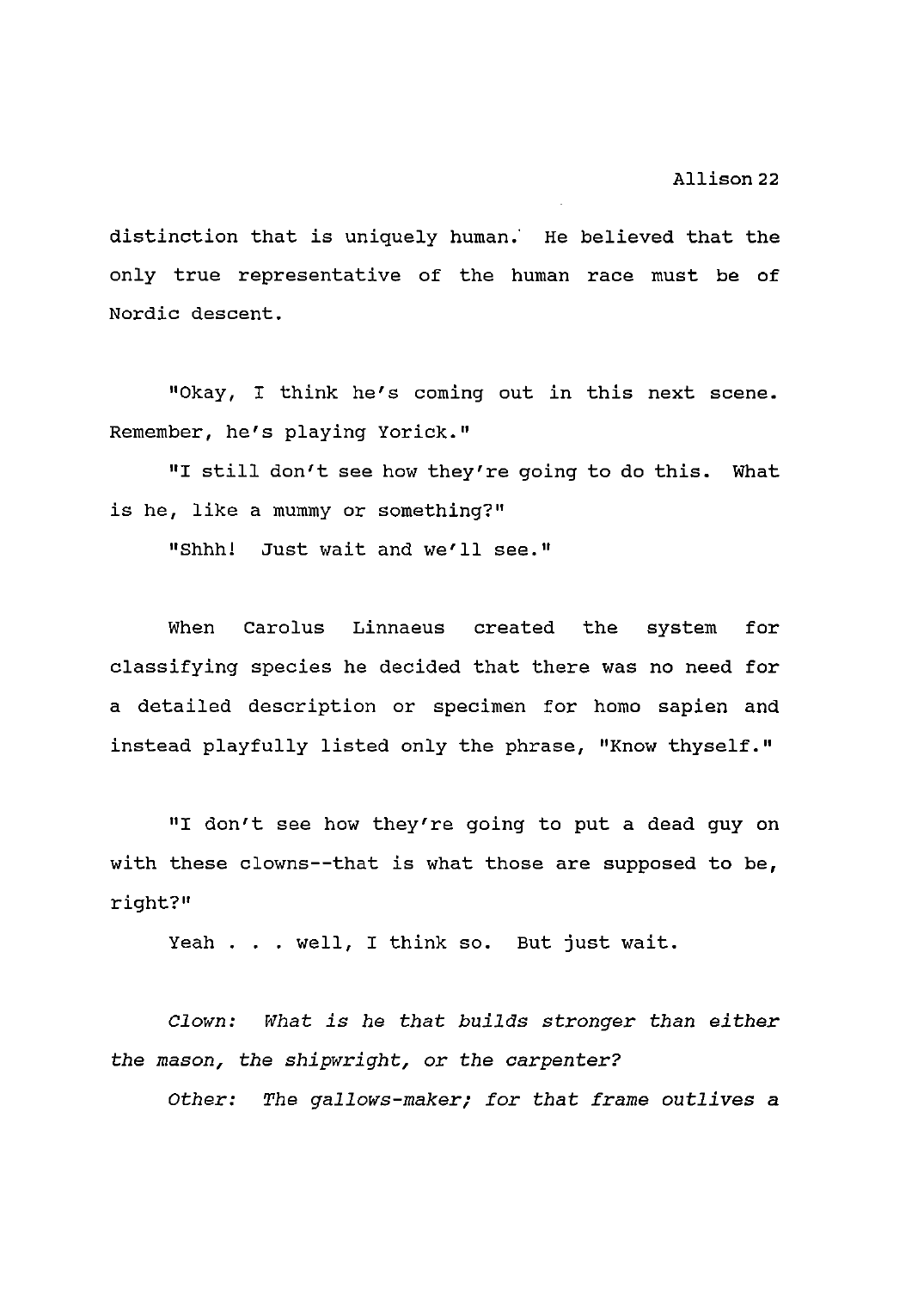*thousand tenants.* 

VanNordstromm believed that his Nordic roots made him the perfect specimen to fill the taxonomic void that Linnaeus had left. Such an inclusion would ensure his undying fame, he thought. The problem was that in actuality he was too short, only five-foot-five, and that his bones had deteriorated from syphilis.

*Clown: (sings)* 

*But age with his stealing steps Hath clawed me in his clutch, And hath shipped meintil the land, As if I had never been such.* 

*[Throws up a skull]* 

"That's gotta be him! That skull, I mean." "Yeah, I think you're right this time." "Finally! We come just to see this guy and we have to sit through all this shit just for this."

Shhh! Let's see what happens."

*Hamlet: That skull had a tongue in it, and could sing*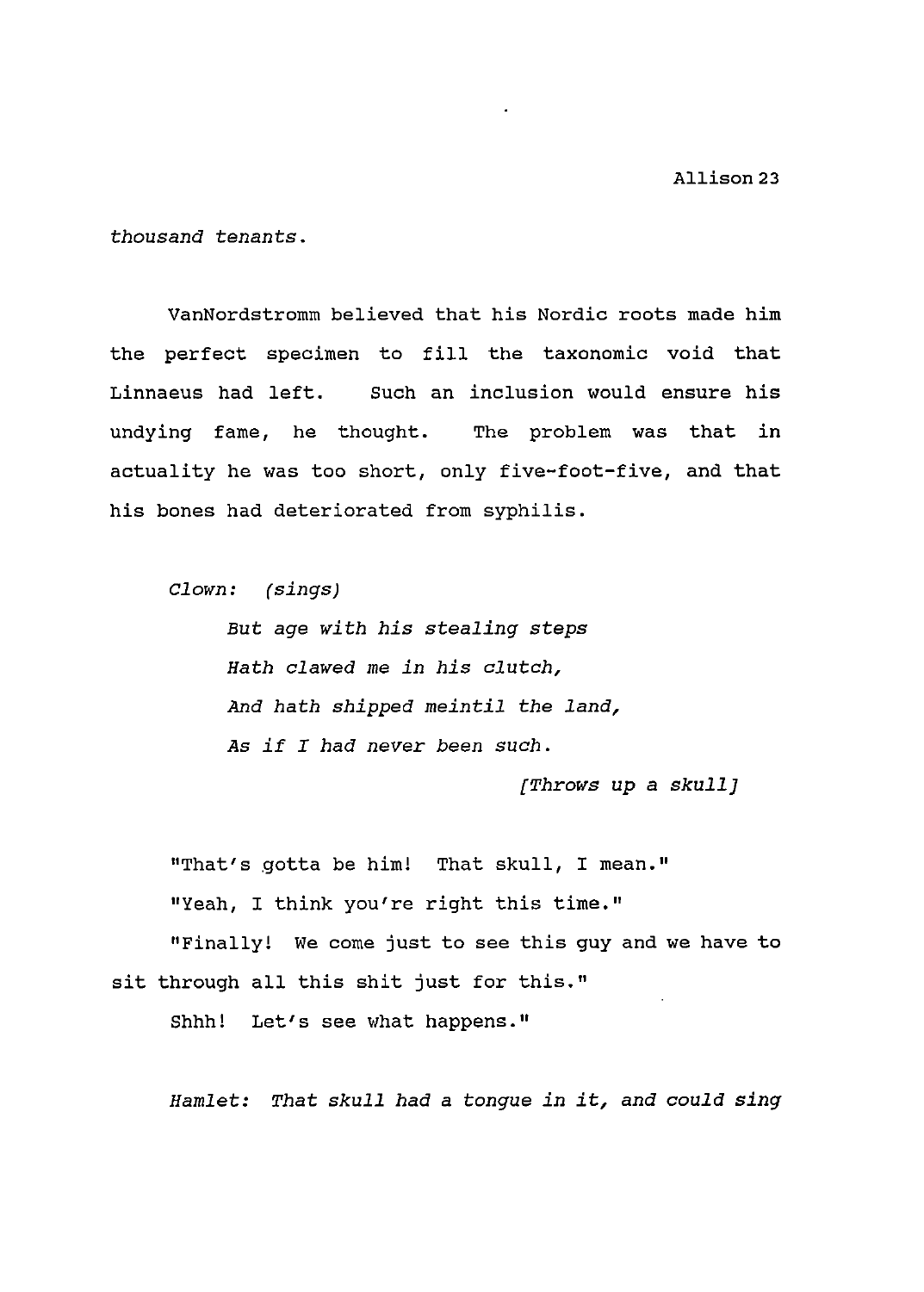once. *How the knave jowls it to the ground, as if 'twere Cain's jawbone, that did the first murder! This might be the pate of* a *politician, which this ass now o'erreaches; one that would circumvent God, might it not?* 

In a gesture of self-indulgence VanNordstromm willed his body to science so that he would once and for all be remembered for something other than his dinosaur. After his death taxonomists at the Wistar Institute stripped his body of muscle, skin and organs. They placed the bones in a wooden crate with a label reading, "TYPE: HOMO SAPIEN, MALE. 015436" The bones remained in storage at the institute until they were acquired by a small, eastern university looking to make a name for itself.

"Wait a minute! There's another skull. Which one is him?"

"I don't know. And if only one of these is him, who's the other one?"

*Hamlet: Whose was it?* 

*Clown: A whoreson mad fellow's it was. Whose do you think it was?*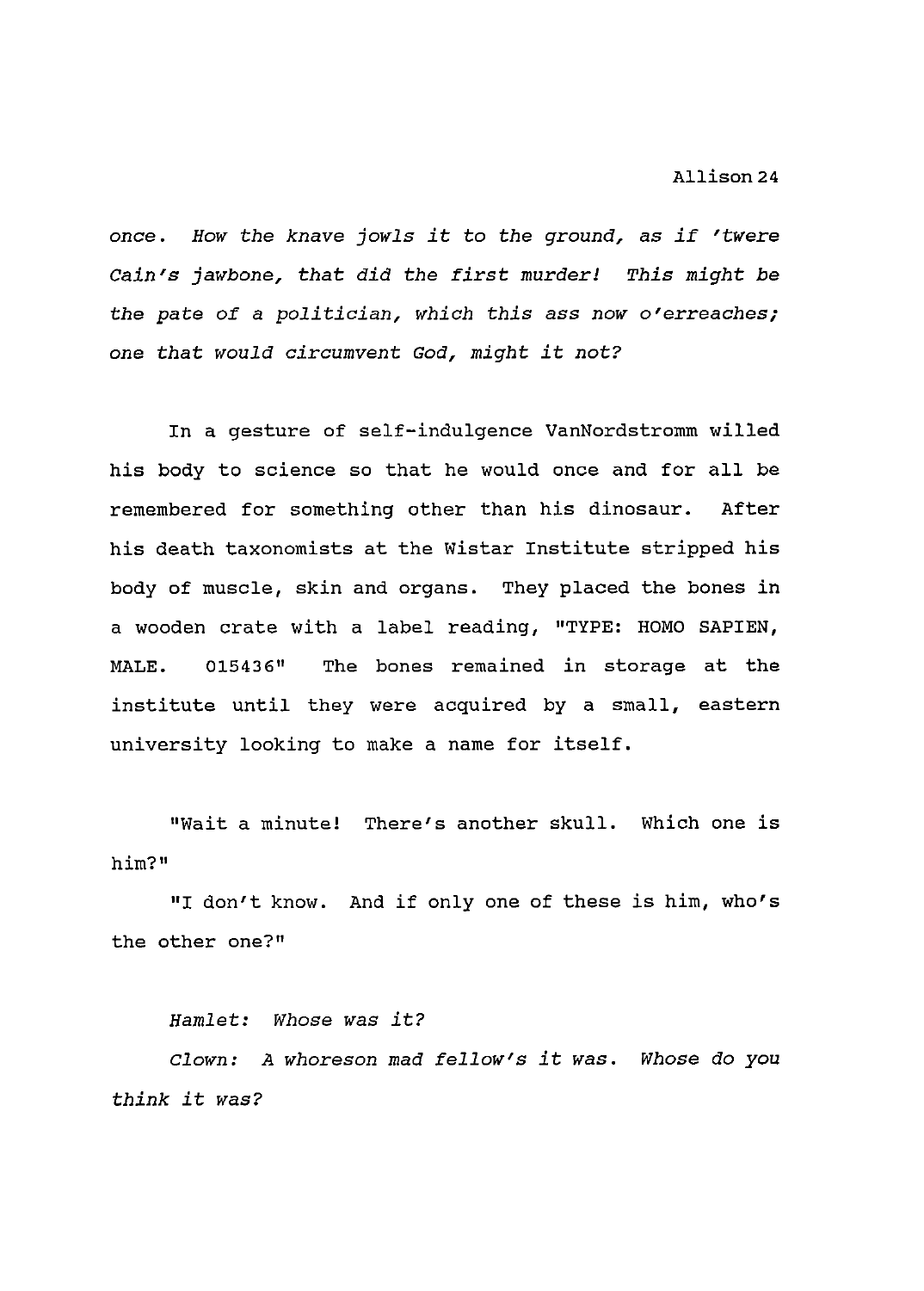*Hamlet: Nay, I know not.* 

*Clown: A pestilence on him* for a *mad rogue! He poured* a *flagon of Rhenish on my head once. This same skull, sir, was Yorick's skull, the King's* jester.

The crate remained in storage at the university for many years before it was finally checked out by a littleknown paleontologist so that he could take photos for a book he was writing. Because of its obscurity and relative anonymity no one noticed that when the crate was returned the skull was missing. It had become a companion of sorts for this formerly unknown paleontologist and was finally commanding the fame that it had once so desired. It wasn't until almost two years later that he loaned the skull to his nephew for the play.

he?" "That is him! That's Yorick. He said Yorick didn't

"Yeah, this is so cool. Look, he's picking it up!" "Aaoh! I wouldn't touch that. It's some guy's . . . "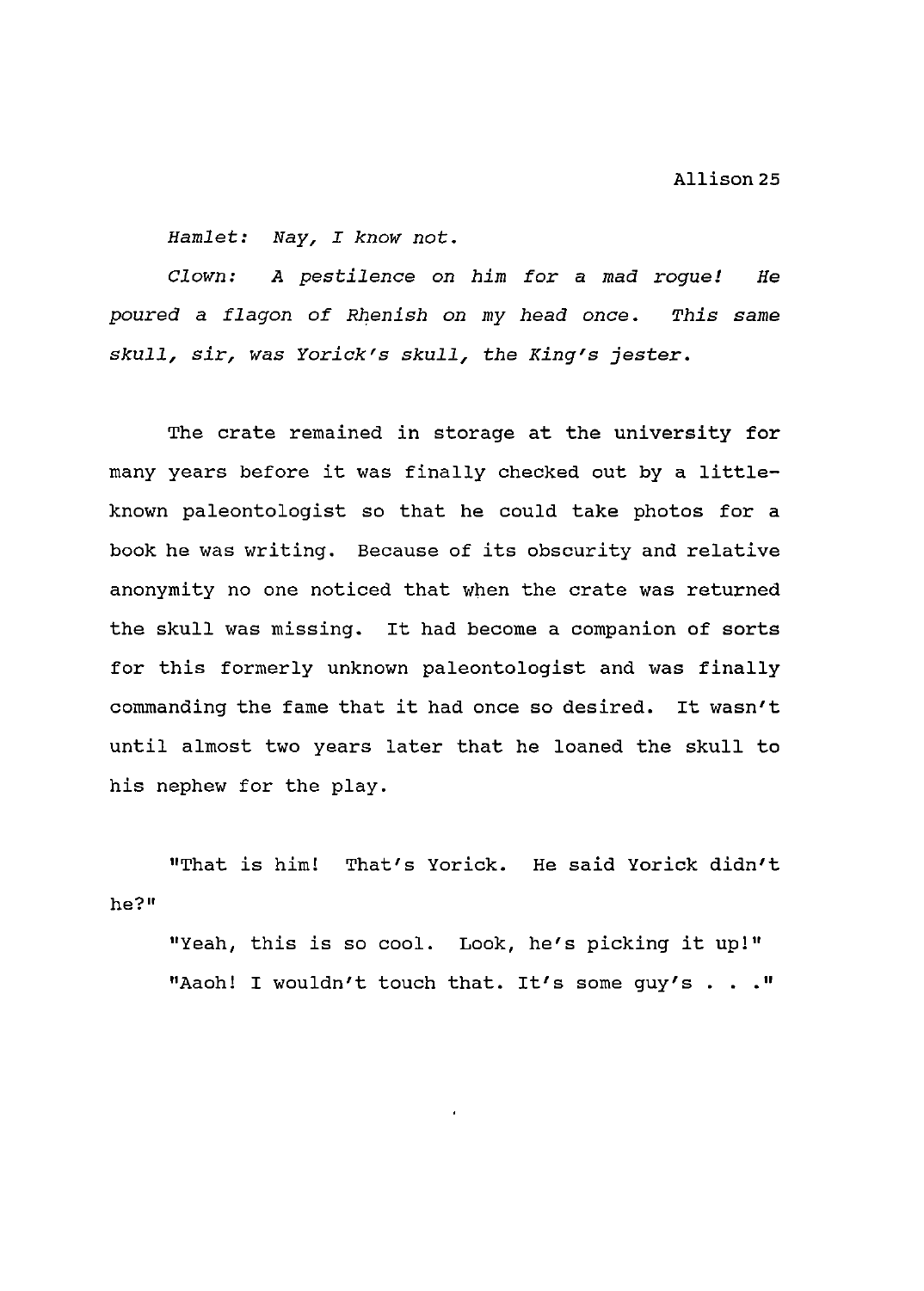"Shhh! What's he saying?"

*Hamlet: Alas, poor Yorick! I knew him* ...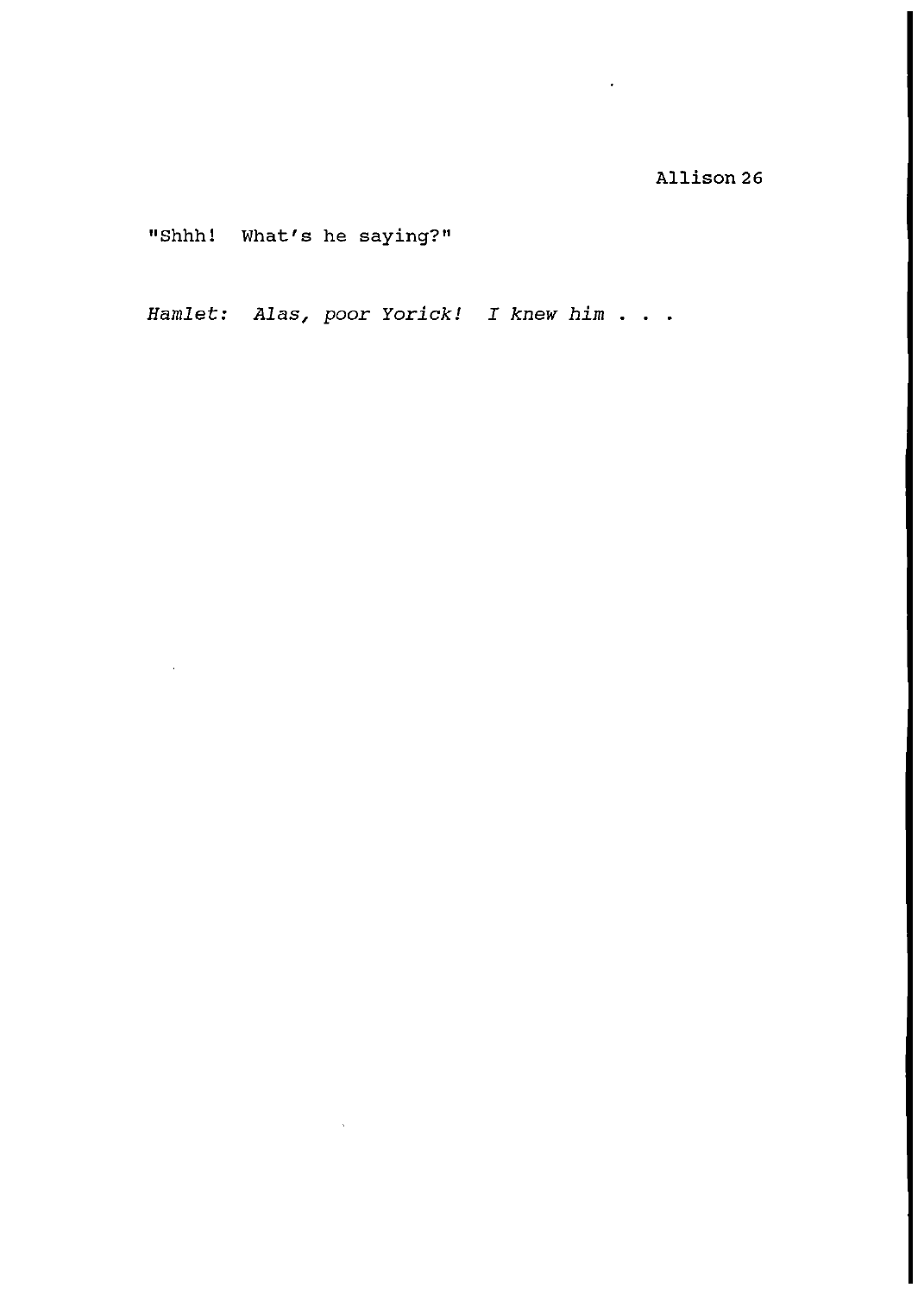# Making Love to the Tin Woman

Minnie Watkins lost her husband to a tin woman --that's what she would tell people when they asked about Ellis. Sometimes she didn't even have to be asked. Sometimes she just needed to tell someone, anyone who would listen. Even though Ellis had retired two years ago Minnie was more lonely now than ever. In the forty-one years they had been married Ellis had only spent a couple days out of the week home from work at a time, but, ironically, they had less to say to one another now than ever. She thought about those early days as she stood before the sink washing dishes. Ellis had cut timber for a living and had to go where the trees were. Back then she would tell people it was nice not having him underfoot all the time, that she liked being able to look forward to the couple days out of the week that he would spend home, that it made their time together all that more special. Deep down, however, in that place inside herself where she let no one venture, she longed to have him with her always. She brought a dish up out of the soapy water, rinsed it, and submerged her chubby hands back into the suds. These were the days that she had so looked forward to when she and Ellis were young--days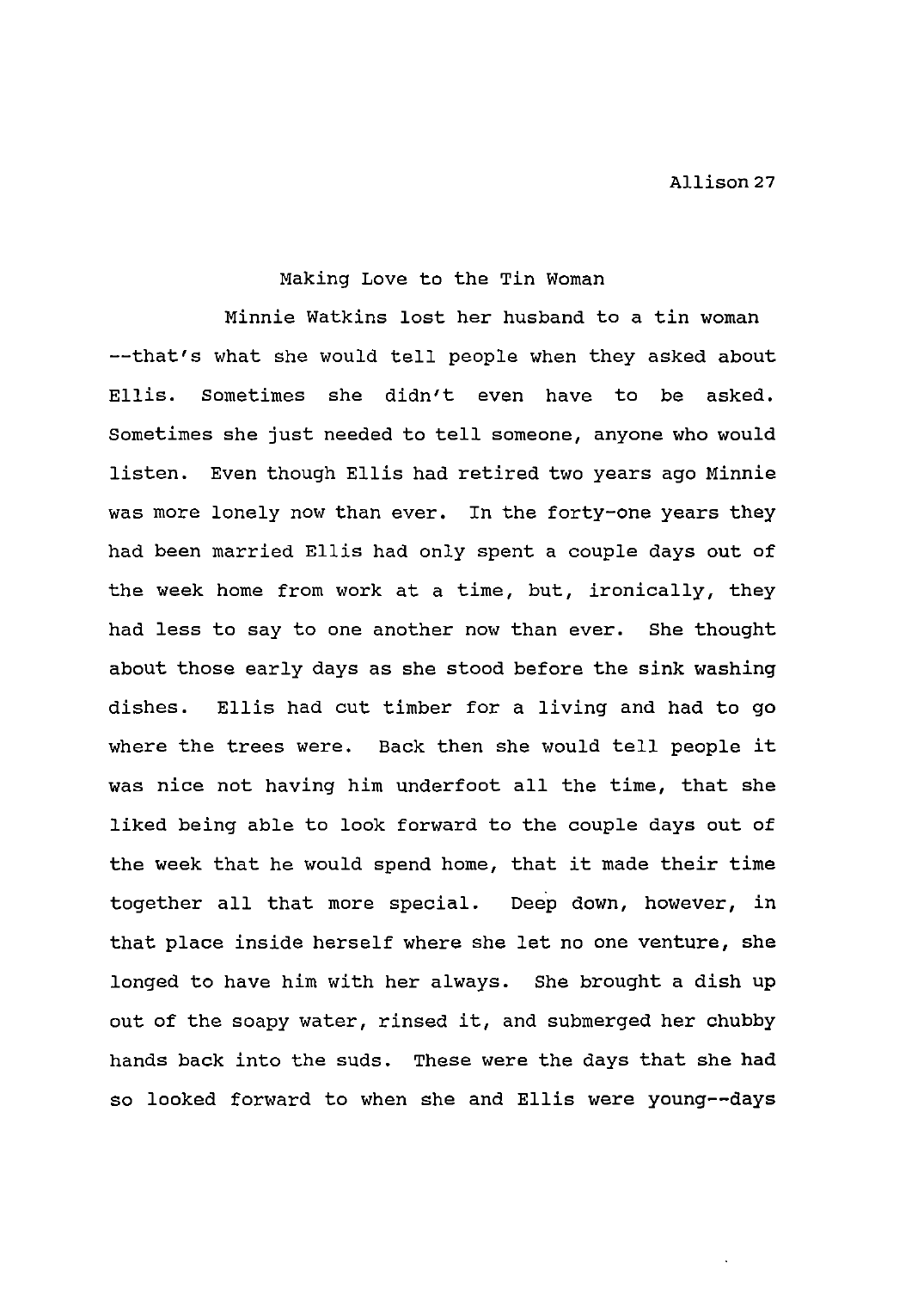when they could be together, days when Ellis would be underfoot and they could sit out on the porch together in the hot summer evenings, talking, or not, but mainly just being close.

She finished the dishes and as the water drained out she rinsed her hands under the faucet, noticing how her wedding ring hugged her wrinkled fingers so snugly. She had never taken it off, she thought to herself, not in all these years, not even when she washed the dishes. She glanced out the window as she dried her hands. She could see the light was on in the barn. Ellis was out there, at it again, she thought to herself, though really she didn't know what it was he was doing exactly. She had only seen a drawing of it once when he left his notebook laying open and she saw a vague sketch of what, if she used her imagination, looked a little like a woman. There were numbers and measurents written in the margins and at the top of the page he had written the words "Tin Woman."

"Making love to that tin woman," she said softly to herself, turning to go into the living room to watch TV. It was a nice evening with a cool spring breeze, but she knew that if she was outside she would hear him out there hammering and pounding and sawing. Then there would be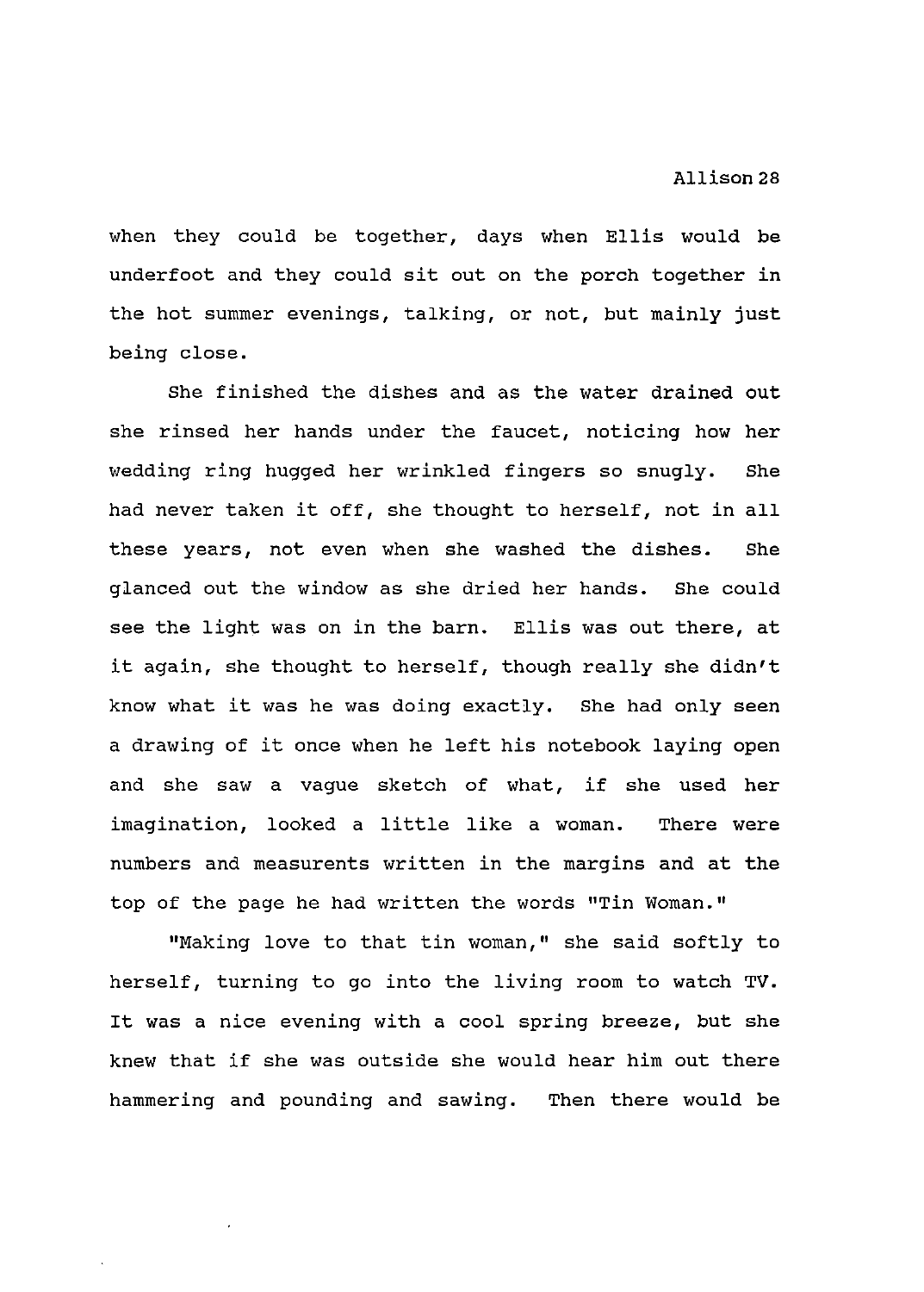silence and she would think he was coming in to be with her but it wouldn't be until much later, when she felt him slide into bed beside her. And so, she watched TV and she went to bed and then she waited.

In the mornings he was always up before her. She would wake, though, and be downstairs making coffee by the time he got out of the bathroom. She rattled dishes and made kitchen noises so that he would know she was up, that the coffee was ready. Ellis came down the stairs wearing the grey pants and grey shirt that he seemed to wear every day and went to the counter to pour some coffee.

"Morning," said Minnie. "I've been watching those squirrels outside," she motioned with her head toward the window. "They've been having a ball out there on those screens of yours." She was referring to one of Ellis' projects. He had shaped several pieces of wire mesh into various shapes and hung them from several of the trees in their yard. He painted them different colors and said he was studying how they moved in the wind. sometimes he would sit for an hour or more watching them and rebending them and making scribbles in his notebook.

"Let' em play," he said, glancing over his shoulder out the window but not really looking. "Somebody should get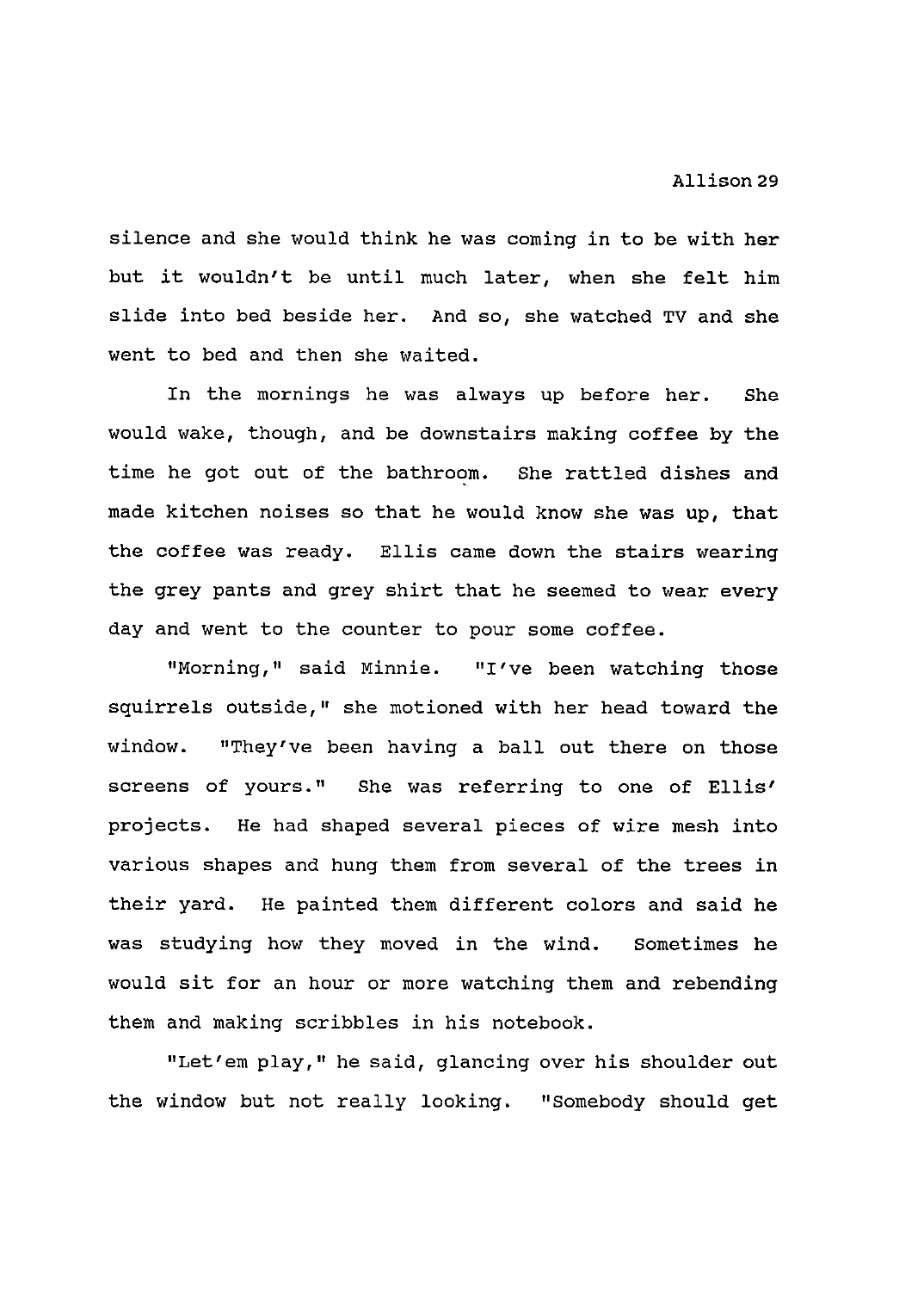some use out of all that stuff. Lord knows it don't do me no good after I'm done with it." He referred not just to the screens but to the other things that he had created that lined their yard. Useless things Minnie had said. Junk she called it.

"I think I might be going into town today. You need me to pick you up anything?" She stood and went for more coffee as she spoke.

"Well, I don't know. I suppose I could go with you. I need to stop by PJ's. He's got some old copper tubing he said I could come pick up. It's been in the back of the store for years and he just wants to get rid of it."

Minnie nodded and stepped over to the window with her coffee to get a better look at the squirrels. She didn't say what she was thinking--that Ellis already had enough junk laying around; that he'd never be able to use it all and if he did that it would still be just junk. He had been saving things for as long as they had been together. Scrap metal, old tools, wood, car parts, wire, fence, whatever he came across, usually things other people were throwing away. He had just about filled the barn and had two old vans out back of it that he had filled. It was all junk to Minnie, though. It didn't matter what he made with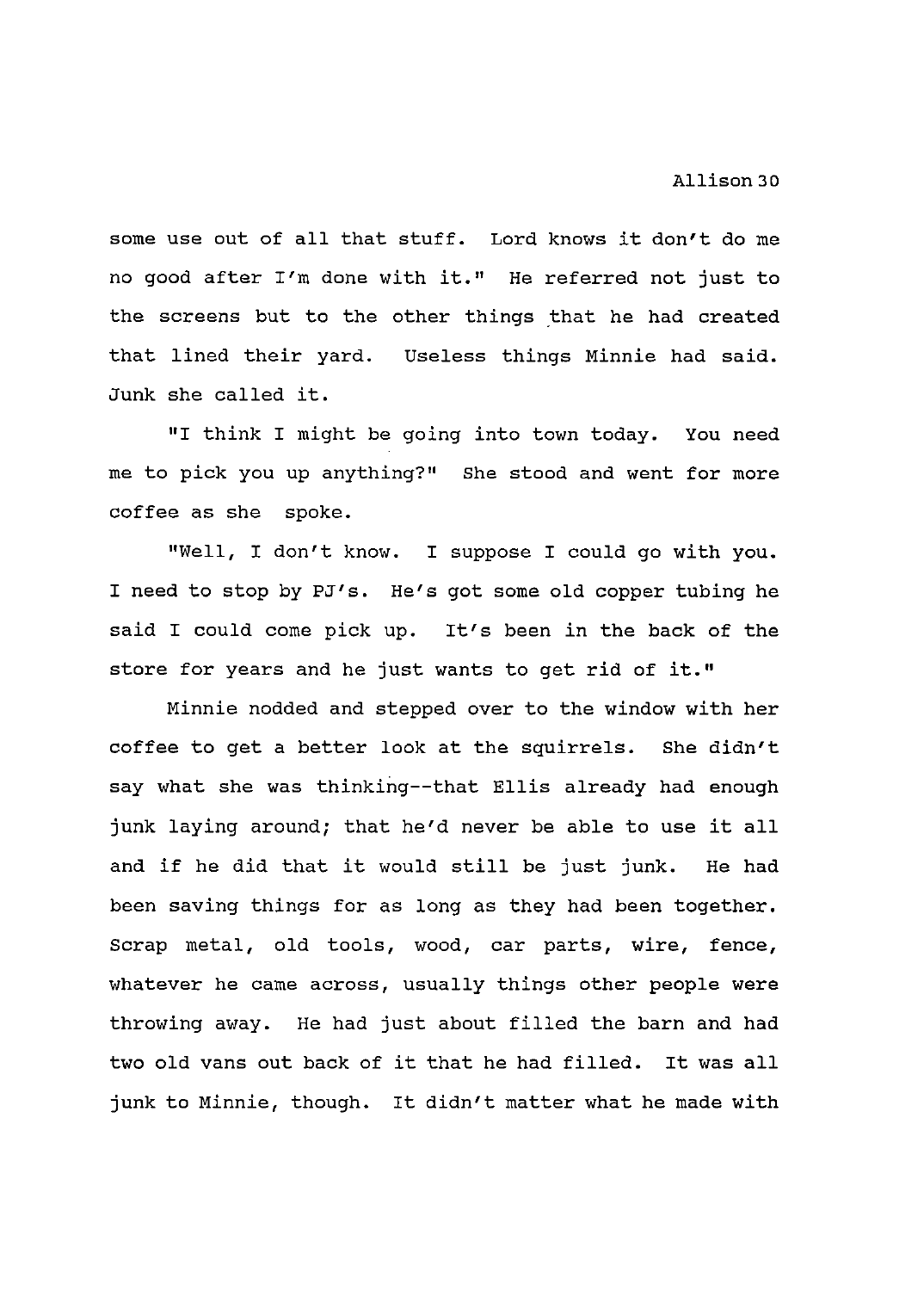it, how he stacked it or how he painted it. She couldn't see any use for any of it. She knew that it was important to Ellis, though, that he wasn't the type of man to spend so much time on something unless he cared about it.

"So, what do you want for breakfast? I picked up a ham the other day. You want some of that with your eggs?" She turned and leaned against the counter, facing Ellis' back. He was still sitting at the table.

"Sure that sounds good. Whatever you want to fix." He stretched and yawned and then pushed his chair away from the table. Minnie started breakfast and Ellis walked outside. He walked over to the screens that hung from the tree closest to the house, the ones the squirrels were playing on. The two squirrels hurried up the tree and Ellis stood and watched the screens till Minnie called him for breakfast.

It was Sunday so they waited until the afternoon to go into town. PJ went to church in the morning and wouldn't open his store until one o'clock. Minnie wanted to go to the grocery to pick up some things for dinner and maybe stop by the card shop to get a birthday card for her sister Eilene--nothing important, more of an excuse to get out of the house than anything else. It was even better that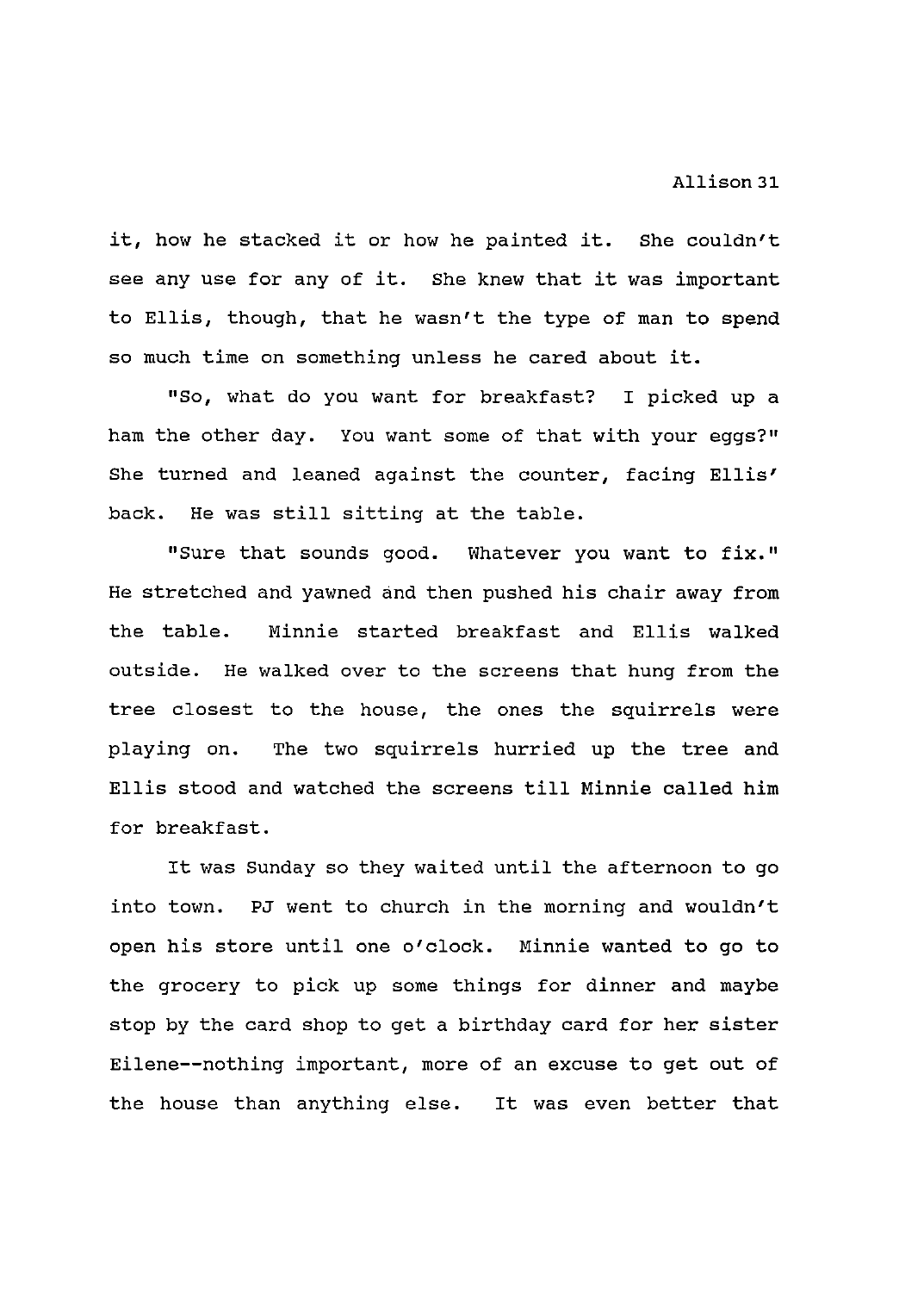Ellis was going, she thought, that they could be together and he would focus his attention on her and not his junk. She didn't relish the idea of stopping by PJ's but they wouldn't be there long she told herself.

They drove in silence except for Ellis cussing the Miller's dog for chasing after their car and Minnie pointing out all the flowers blooming in Sarah Hudson's yard. At the grocery Ellis pushed the cart along following behind Minnie and stopping every so often to read a package. Sometimes Ellis would stop and Minnie would be halfway down the aisle before she would notice and walk back to see what he was looking at; she just didn't care to read every label and advertisement the way Ellis did.

They separated when Minnie went to the card shop. Normally, when she was alone, she would read card after card after card, trying to find the one that was just right, but today she was conscious of Ellis; she didn't like to leave him alone. She could see him in her mind, wandering the streets, looking in windows. Her memory always went back to that time so many years ago, not long after they were married, when they had gone to Lexington to do some Christmas shopping and Ellis went off by himself while Minnie shopped for a dress for her niece. She really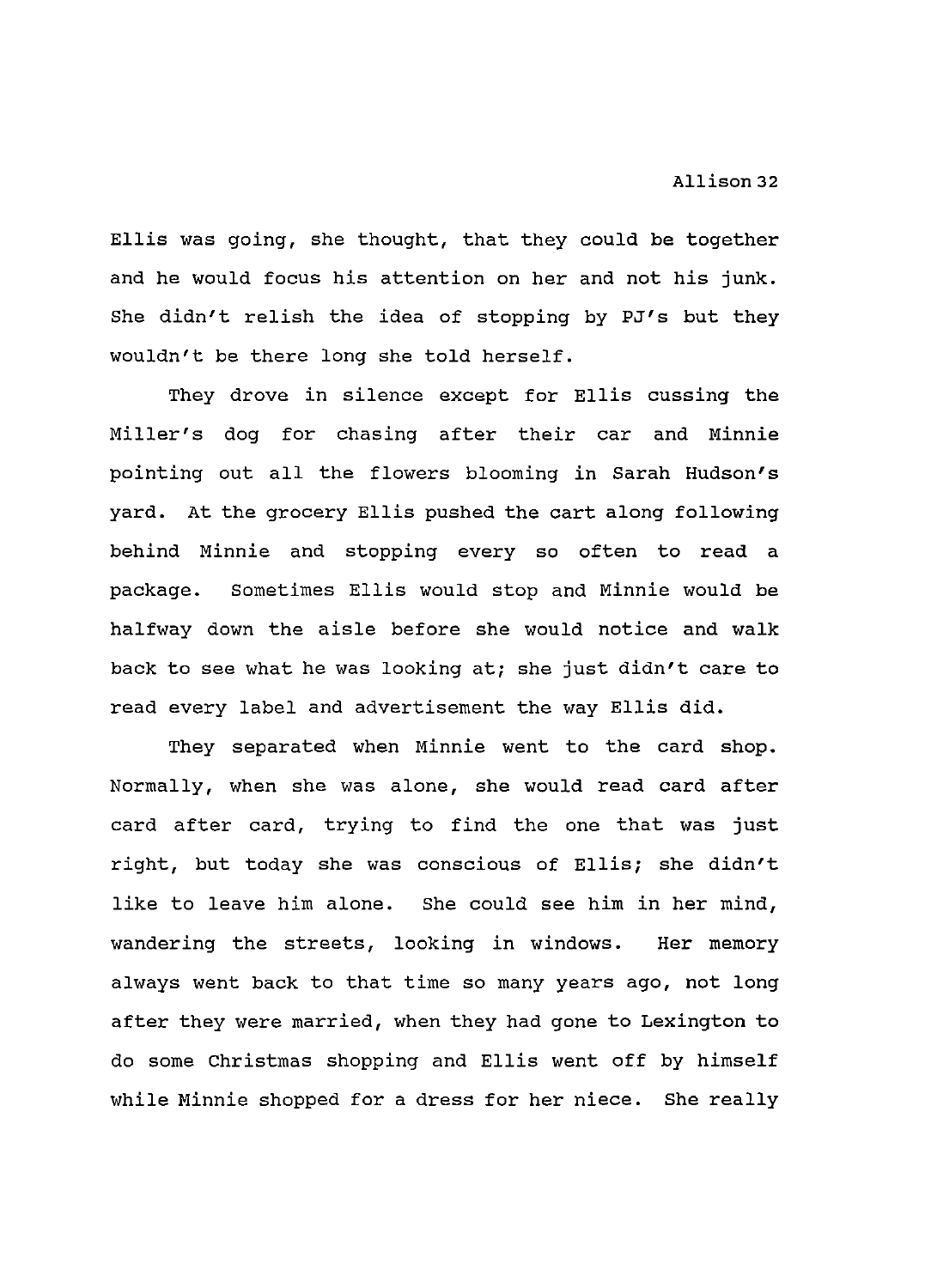thought that was the start of it all. Ellis had happened upon a clock shop and saw something that would change his life. It was the most unusual clock he had ever seen. Built on a wooden platform, a little man made out of twisted metal stood at the bottom, pumping a metal arm up and down, setting in motion an intricate mechanism that kept track of the seconds and minutes and hours that passed so quickly. He had been watching with amazement for close to an hour when Minnie came. She stood at his side momentarily, watching the little man pumping that arm that turned a gear that turned another smaller gear and so on and so on until there was such a jumble of motion that she looked away and pulled Ellis along with her. He had almost figured it out, he told her, and on the way home he made Minnie drive so that he could sketch out the clock on the back on an old AAA map that he found in the glovebox of their car.

Today when she found Ellis, though, he was just sitting and waiting, content just watching the cars passing by. They drove to PJ's and Minnie waited in the car, hoping that that would keep Ellis from taking too long. As she waited she thought about the clock again. Ellis seemed to be obessesed after that day. That night as they lay in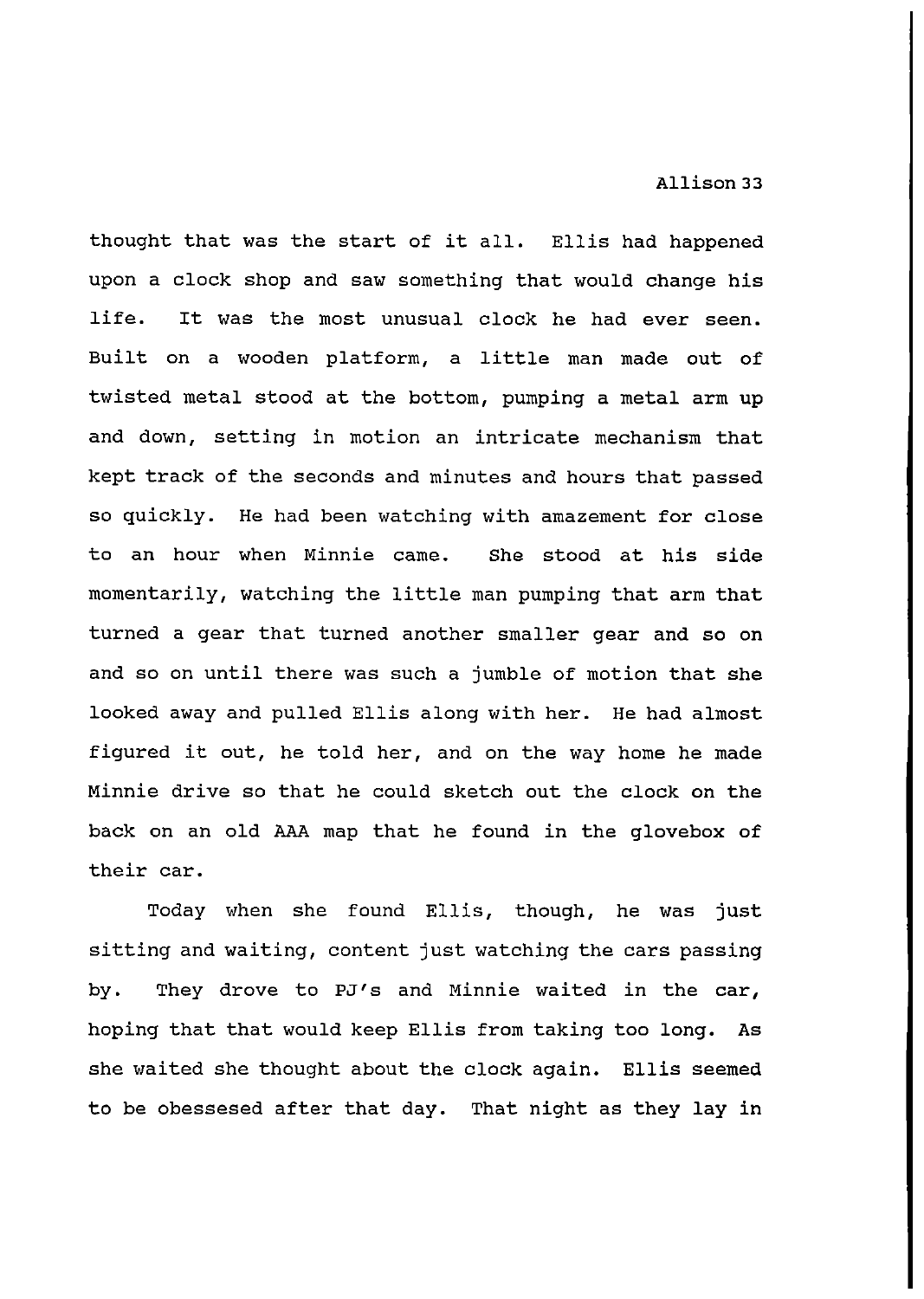bed he continued to talk about it. He told her how he thought he could build one and how such a machine was the only way to actually watch time. It was only a matter of days before he began taking apart watches and clocks. He started trying to build one of his own, like he had seen at the clock shop. He took over the spare bedroom that Minnie had used as her sewing room until it became so cluttered with her junk that she didn't have any room to move. Ellis cleared the table of boxes of old clothes and Christmas ornaments and covered it with metal and tools and diagrams. On the days he was home he would disappear in there and Minnie and their daughter Jeanne would hardly even know he was home. He worked on that clock for almost five years before he got it to work properly. Minnie had thought that would be the end of it but he continued to build more. He talked about nothing else and when he revealed to Minnie one night that he wanted to build something that he could interact with he scared her. He said he wanted to be part of the mechanism, to actually be not just the creator but a participant. Minnie heard Ellis open the trunk and the clanking together of the copper as he arranged it. He got in the car quickly, like he was excited, almost like a child racing to get home to play with his new toy.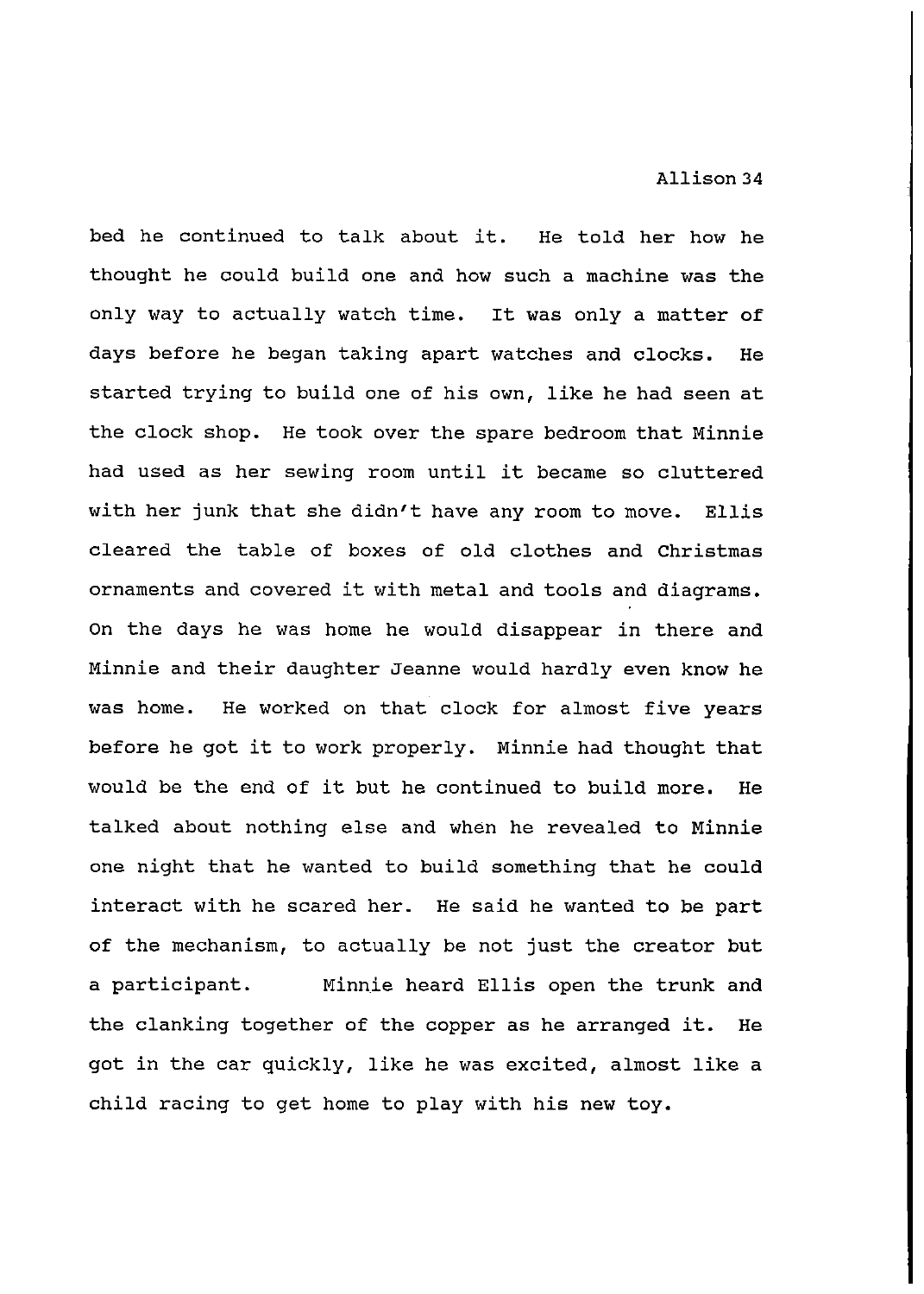"PJ says he may be getting lumber when they tear down the old Johnson house. I told him I'd come by next week and see what he comes up with."

"You already got more than you know what to do with. Why don't you try using some of that you already got first." She said it without looking at him.

"It won't hurt nothing to have some extra. Besides it would just go to waste if I didn't take it."

Back home Ellis helped get the groceries in and then took his tubing out to the barn. Minnie put the groceries away and sat down to write her sister a short letter to go along with the card. Later, when Ellis came up from the barn, Minnie was sitting on the porch. She was just sitting, rocking in her chair and looking out over the yard at the things that Ellis had created over the years. There were animals shaped from scrap metal and painted bright colors. Giant mushrooms carved from wood were scattered around between the house and the barn. Minnie had learned to live with all that, gotten used to it really.

Ellis let out a groan as he plopped down in the chair. They sat in silence for a few minutes before Minnie spoke. "I'm going to call Jeanne a little later, after supper probably. Anything you want me to tell her?" Jeanne was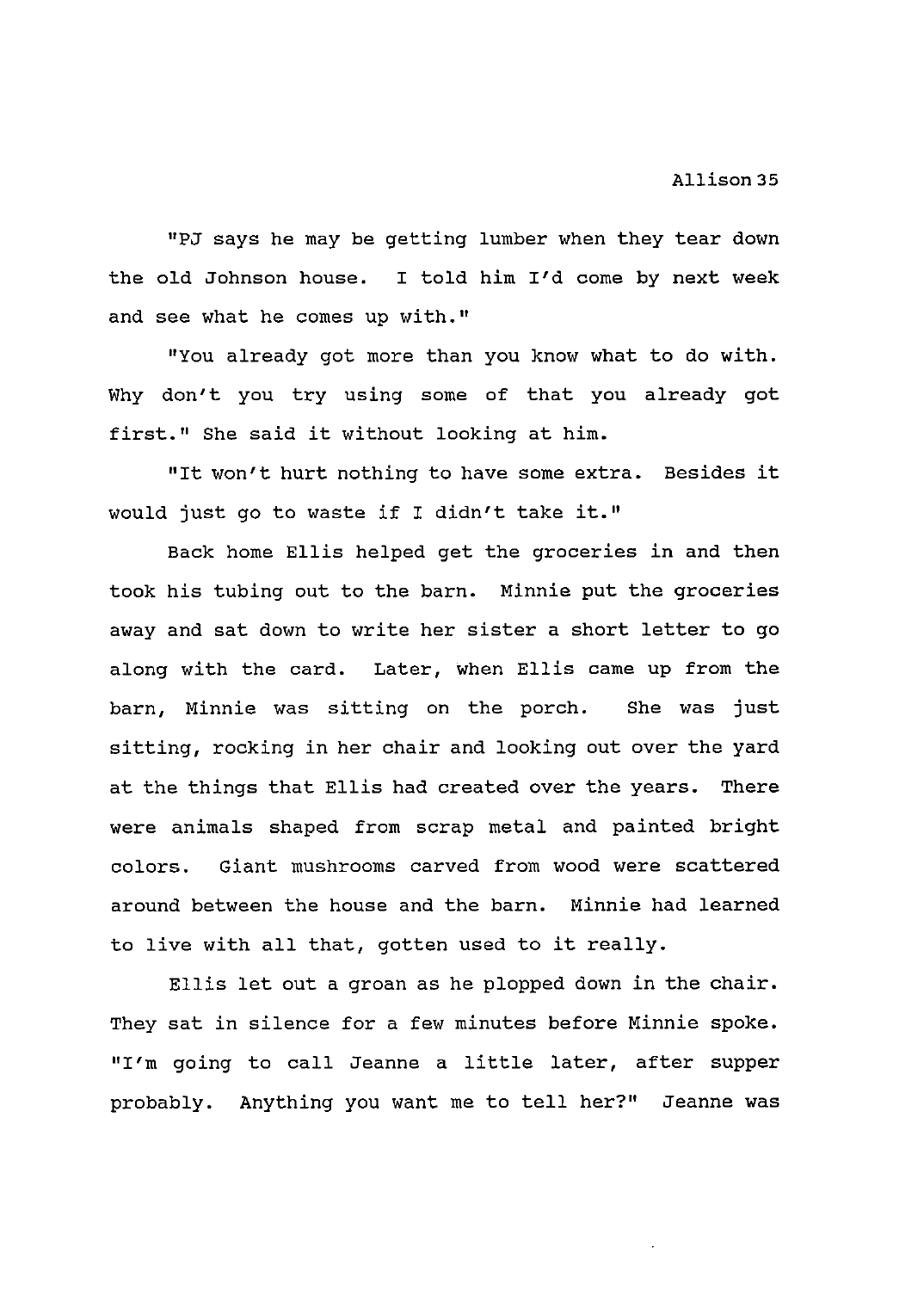their only child. She had moved to Ohio after she had gotten married. She and Minnie were closer now than they had ever been.

"Well, no. Nothing new I can think of. When they gonna come down for a visit?" He said it like he didn't expect an answer and Minnie didn't respond.

After supper Ellis lay down for a nap and Minnie put away leftovers and washed dishes. When she was finished she sat at the kitchen table and called Jeanne.

"He's taking a nap right now," she told Jeanne. "We were in town today and he brought more junk home from PJ's. I told him we didn't need all that stuff but you know how he is." As she talked about Ellis she gripped the receiver tightly and pressed it hard against her ear. "I'll tell you what he's been doing, though. He's been out there in the barn with that tin woman. Probably will go back out there after he gets up." Jeanne tried to console her mother and tried to change the subject. It worked some but by the time Minnie was off the phone her mind was back on the tin woman. Boredom and curiosity conspired against her and she found herself going over in her mind what little she knew. She really didn't know what it was exactly, or what it was supposed to do. She had quit following his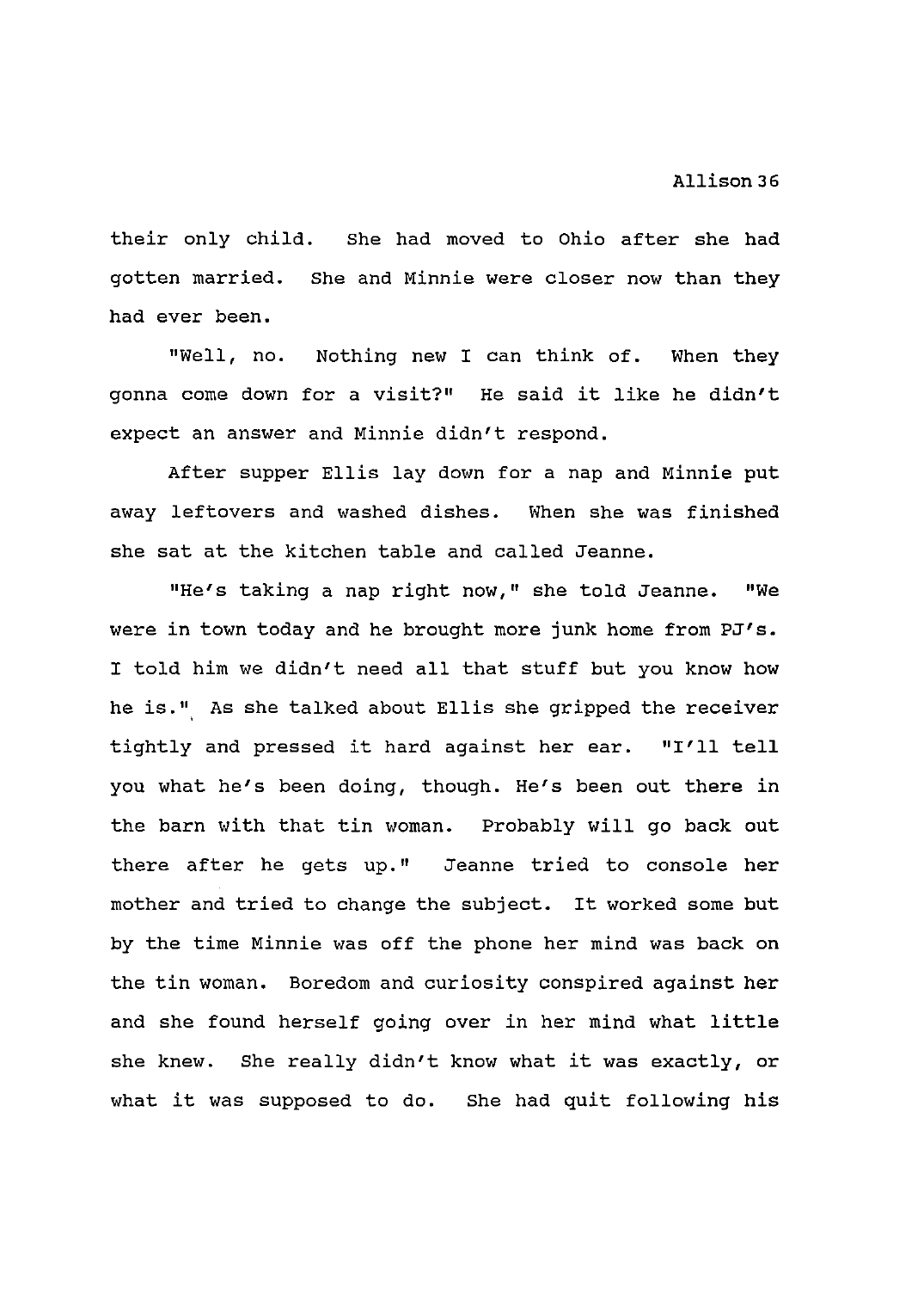projects long ago when she decided it was all just junk. She thought about the sketch she had seen in his notebook, but that was a long time ago, she thought to herself. It could have turned into anything by now.

Ellis was still sleeping when she decided to go down to the barn to look at it herself. She started out walking through the yard, looking at flowers but she kept telling herself that if she made it down to the barn she would peek in--just to have a quick look. The door was open but she couldn't see much when she just poked her head through so she stepped in. She could see it back in the corner. She had to step around a lot of other stuff to get to it, other projects Ellis had done over the years. All of the smaller pieces here in the barn seemed to play on that same fascination with movement that the clock did. When she got around to the tin woman, though, she could tell that it was different than all the others--if for nothing else than sheer size. It sat atop a base that looked like it was at least as wide as Minnie was tall. There was a metal railing that went around the outside of the base. Rising from each end of the base were pillars that supported a cylindrical mechanism of pulleys and cables and gears and wires. It all seemed to wrap around the outside boundary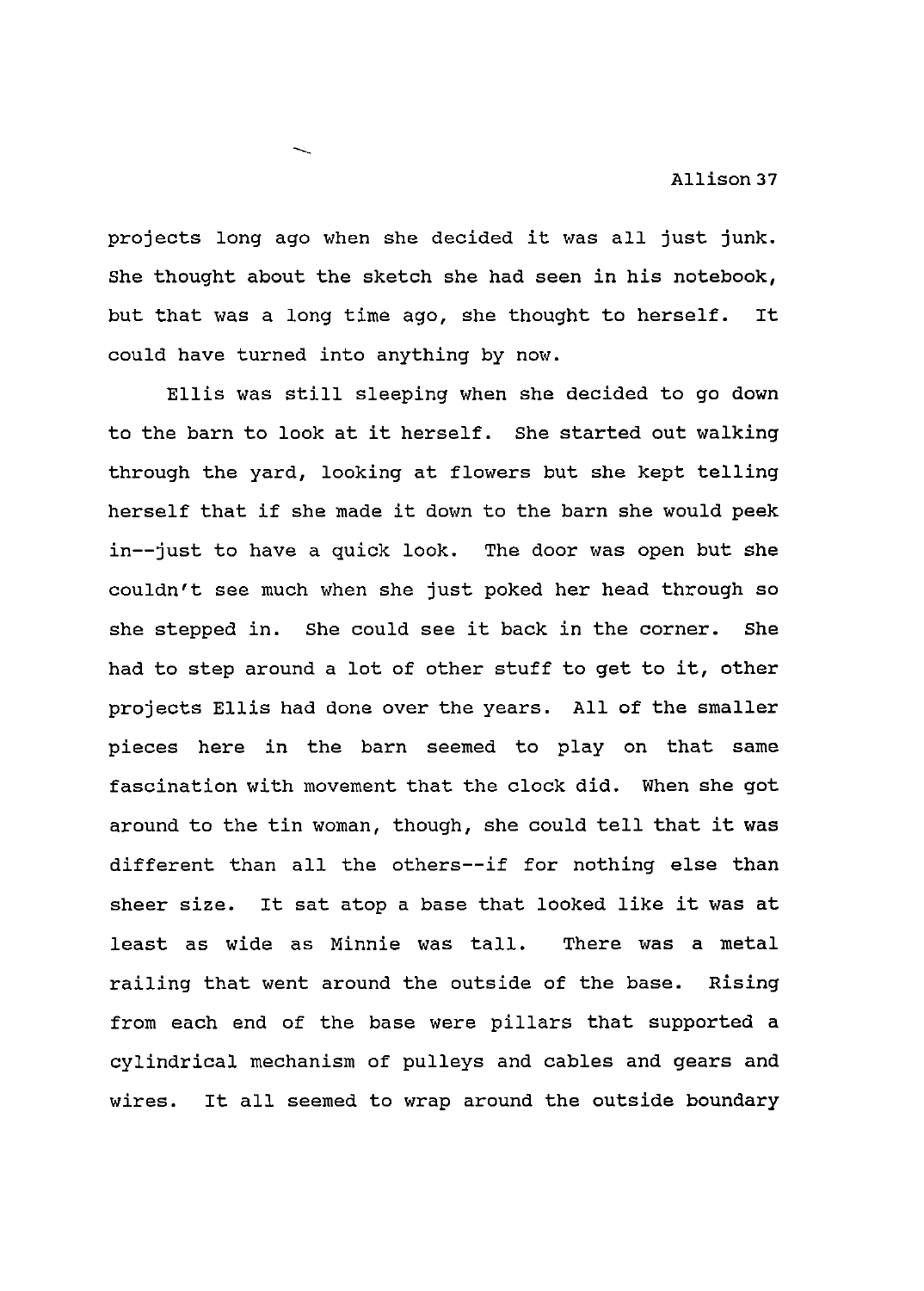imposed by the base. In the center a long metal pole rose up from the base and extended through the open space at the center of the mechanism. At the bottom of the pole, resting on the base, was a bucket seat that Ellis had taken from a car. He had welded a bracket to the back so that it would attach to the pole in a way that allowed it to revolve around and even be raised and lowered. Minnie stepped onto the platform and looked up into the inside. She couldn't tell what any of it was supposed to do. She reached her hand up into the mechanism and turned one of the pulleys. Nothing happened. She spun the seat around on its axis and it moved up the pole a little ways. She tried to spin it the other way but it wouldn't move and she couldn't get it down. She panicked; she didn't want Ellis to know that she had been there. She knew he wouldn't have minded but she felt like that if he knew that she was looking at his work then it might seem as if she was in some way validating it. She thought that may even bring him closer to it.

She began turning wheels and pulling cables and cranking handles but nothing seemed to work. If anything she made things worse. She tried to remember how everything was before and set it all back just as it had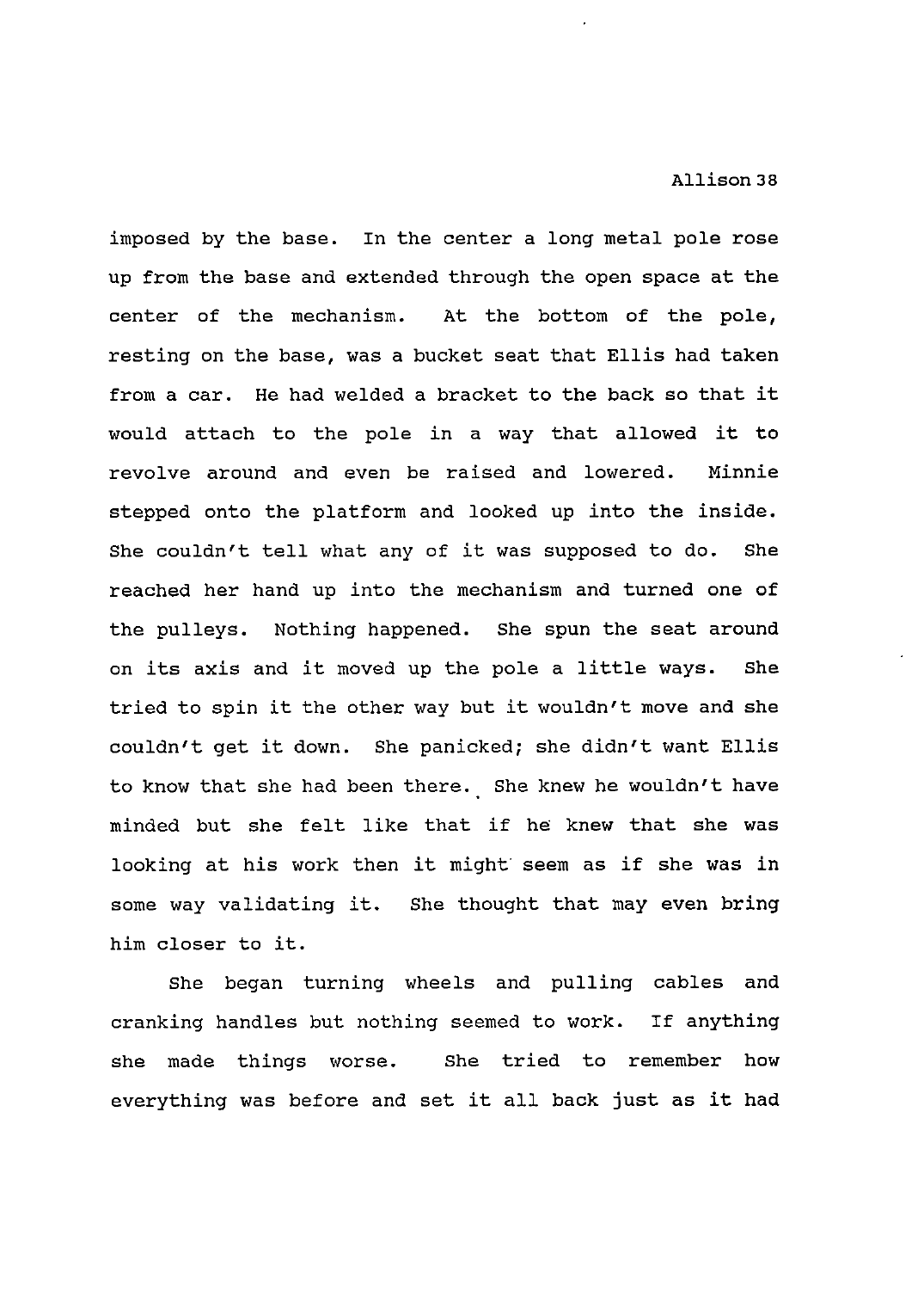been; but still, the seat would not go back to its original position. One last effort resulted in her disconnecting a cable that ran from the base of the pole up into the mechanism. It worked; the seat spiraled down the pole and came to rest at the base, only now she could not reattach the cable. She tried everything but it just wouldn't stretch back to where it had been attached.

Later, Ellis awoke and Minnie asked him, "You going out there to work tonight?" The second she asked she was afraid that he would be suspicious. She never had to ask when he was going to the barn, but he answered with a nod and disappeared out the door.

Minnie sat back on the couch with her feet up, watching TV and hoping that Ellis wouldn't notice the cable. She thought every noise was him coming in early to ask her if she had been in the barn. Her movie ended and then the news ended and Minnie decided that he had not noticed or had thought that the cable must have just came loose. She went to bed as usual and lie half asleep waiting to feel Ellis slide in beside her. Hours passed and Minnie was awakened by the sun streaming in the window. Ellis was not beside her.

She looked out the window and could see the barn door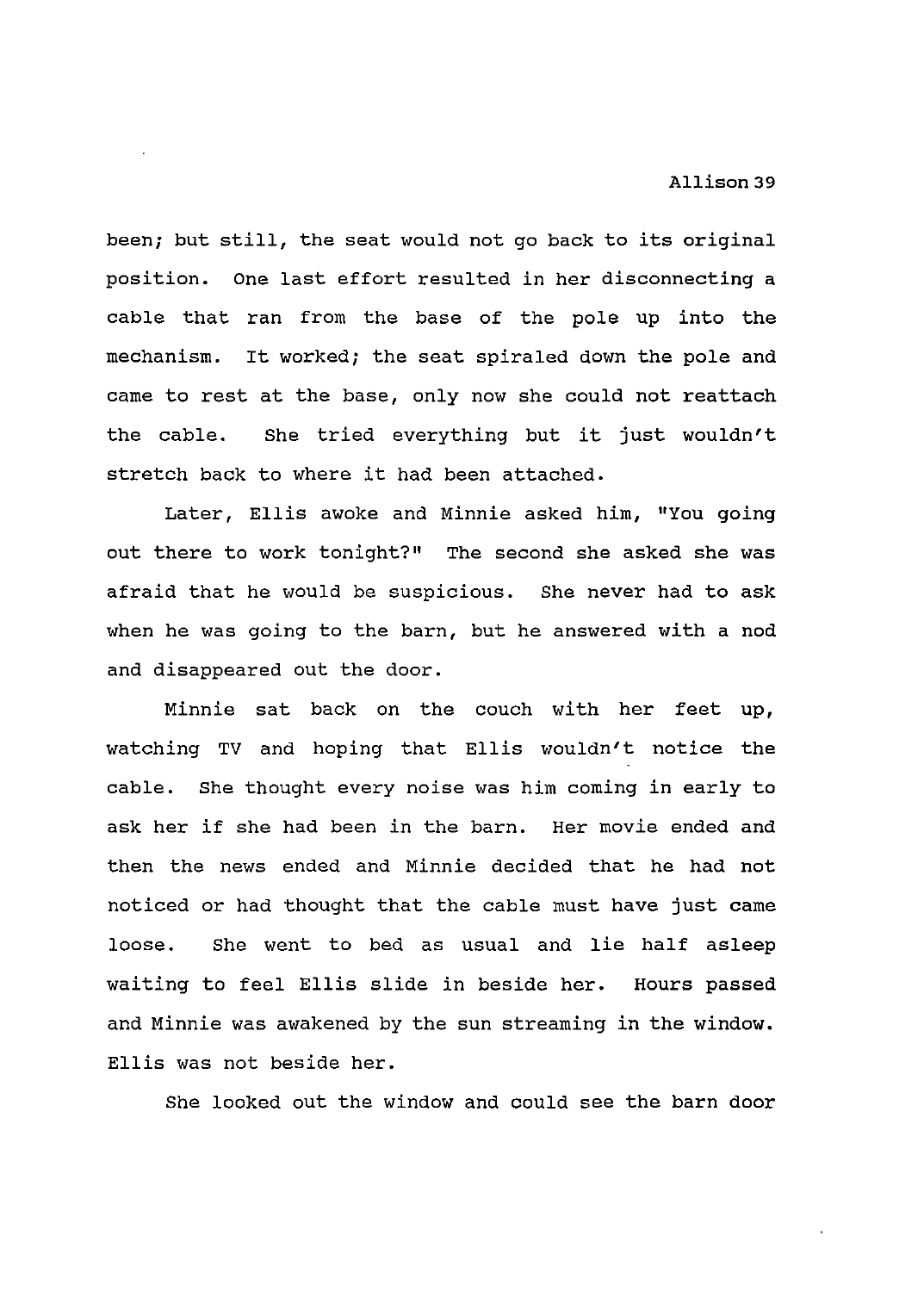still open. Her first thought was that he had to work all night to fix what she had broken. Then she started to think it served him right for spending all that time out there anyway. At the kitchen table she drank her coffee and watched the squirrels and waited as long as she could. On the way down to the barn she stopped to look at her flowers so as not to appear too anxious over his absence. As she stepped into the dim light of the barn she shivered at the cool air trapped from the night before. She called Ellis' name and stepped over the junk and walked around to where the tin woman stood. The seat was raised up into the mechanism and she could just see Ellis' feet dangling in the air. She put her hand on his boot and called his name again, but still he didn't answer. She ducked her head down so she could look up inside. It took her eyes a second to adjust before she saw Ellis with the cable wrapped around his neck. His eyes were turned back in his head and his mouth was open and he was not breathing. Minnie screamed and pulled at the seat and at Ellis and fumbled with the tin woman, but she couldn't get him out. She sat on the floor for over an hour before she went to the house to call the ambulance.

When the paramedics came and they asked Minnie what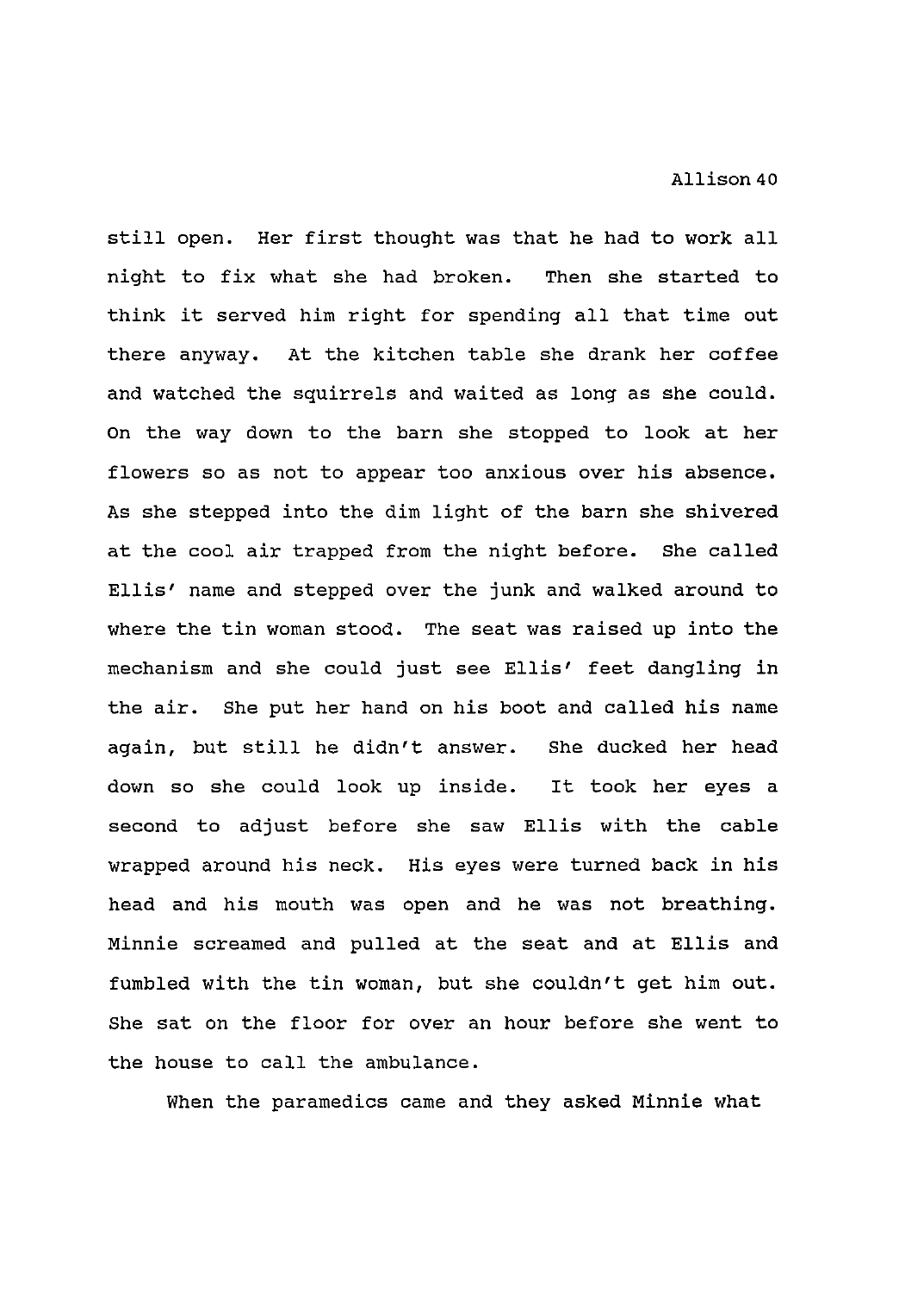$\sim 10^{11}$ 

 $\frac{1}{\sqrt{2}}$ 

had happened all she could say between sobs was that he died making love to that tin woman.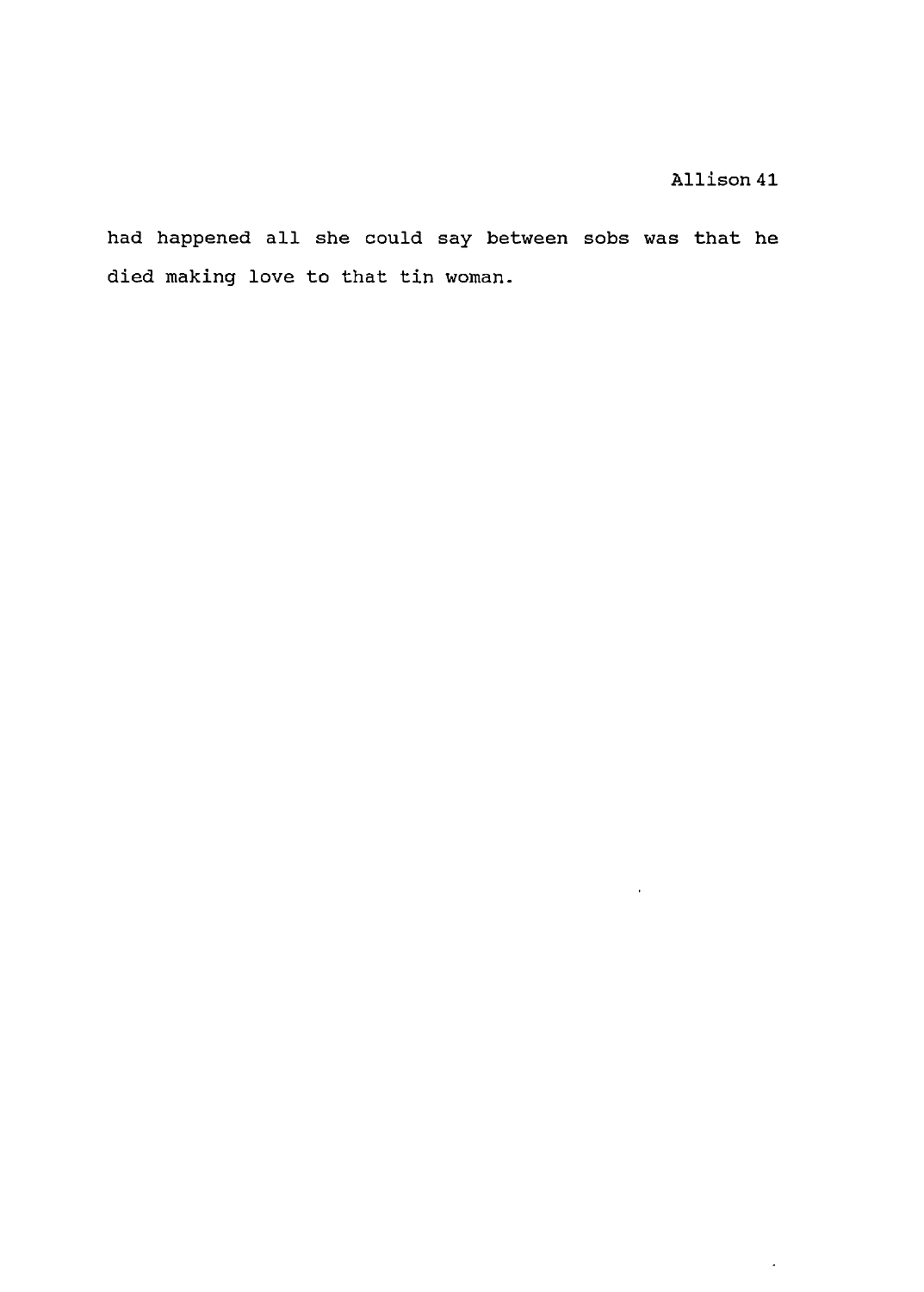#### The Renunciate Parrot

*[Camera zooms in on view of small, white church, nestled against a hillside. The small parking lot is packed with cars.]* 

Louie is a 37-year-old African grey parrot. He lived in Alabama with Frank Poustaphos for the first thirty-five years of his life. Then Frank died. Now he resides here in the small, southern Ohio town of Beaman. During services at the Cedar Grove Church of Jesus Christ he sits on his perch above the pulpit, huddled over with his head down. He has no feathers except the ones on his head he cannot reach.

# *[Cut to inside of church, camera slowly pans from the back of the church to the front.]*

He was brought here by Brother Paul Kelley from the Center for Avian Treatment in Birmingham, Alabama; that's where birds go when they have problems, when their owners don't want them anymore or when they abuse them. You see parrots are very sensitive and intelligent creatures and are subject to many of the same problems as humans. Brother Paul was there on a tour when he saw Louie. To most people Louie didn't look any different than any of the other parrots at the center. They were kept three or four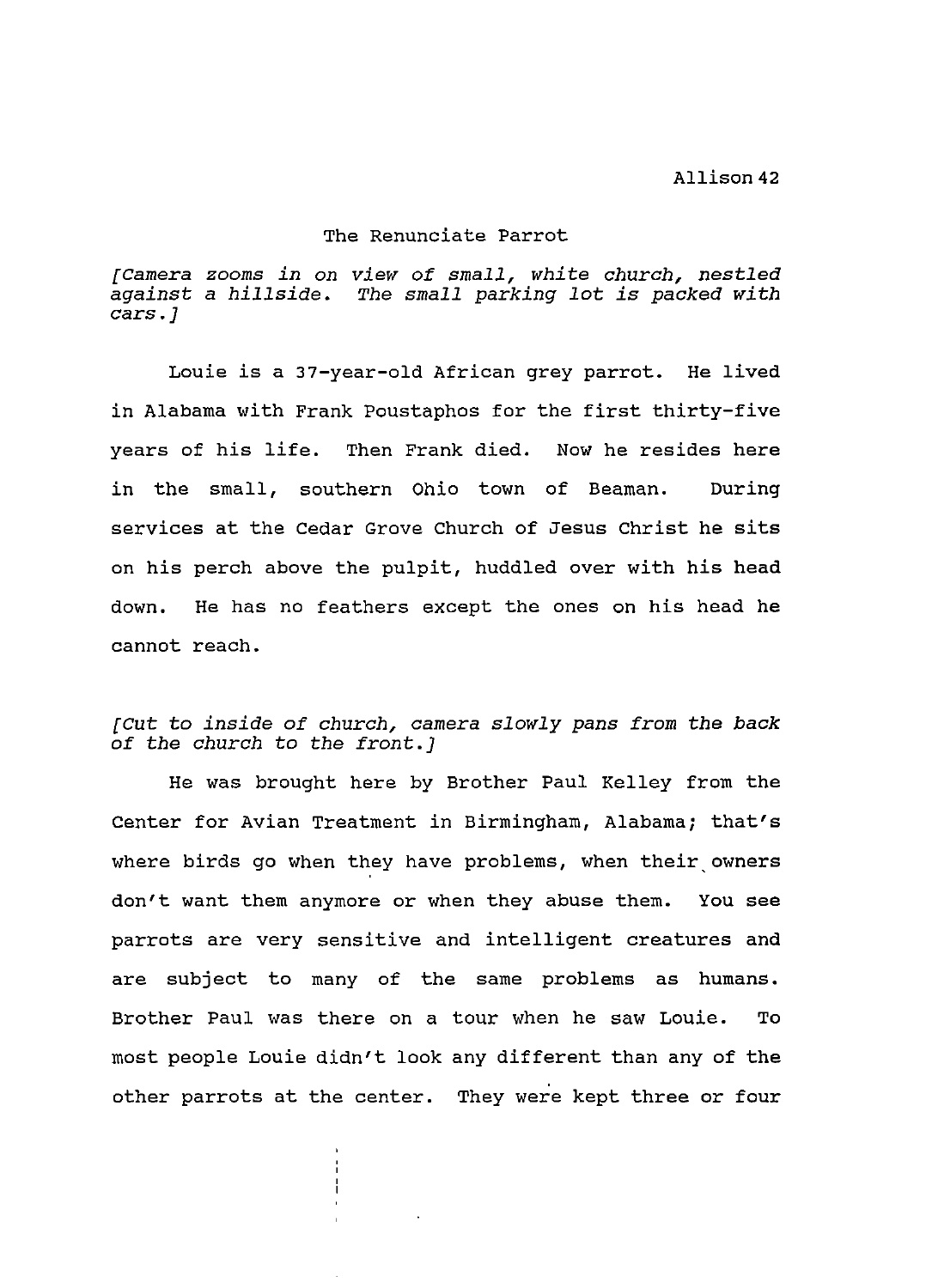to a large cage and had plenty of room to move around, though they did very little of that. some huddled in corners, some hung from the sides of the cage, and some hung upside down from the top. Louie huddled in a corner. He sat there withdrawing from everything as best he could, rocking gently from one foot to the other. When Brother Paul walked around that side to face him he could hear Louie's voice above the screeching and whistling of the other birds. At that moment he knew he wanted to take Louie home.

#### *[Cut to interview with nephew)*

Uncle Frank pretty much kept to himself those last few years of his life. Except for me checking in on him and Louie every week I don't know of anyone else he saw. He was living what he called an ascetic life. He wanted to live a life of strict self-denial so that he could gain spiritual discipline. He explained it all to me in a letter. I just went over there one day and him and Louie were locked in his room and an envelope was tacked to the door. I could hear him inside saying something, but I couldn't understand the words and when I tried to talk to him he wouldn't answer. After I read the letter, though,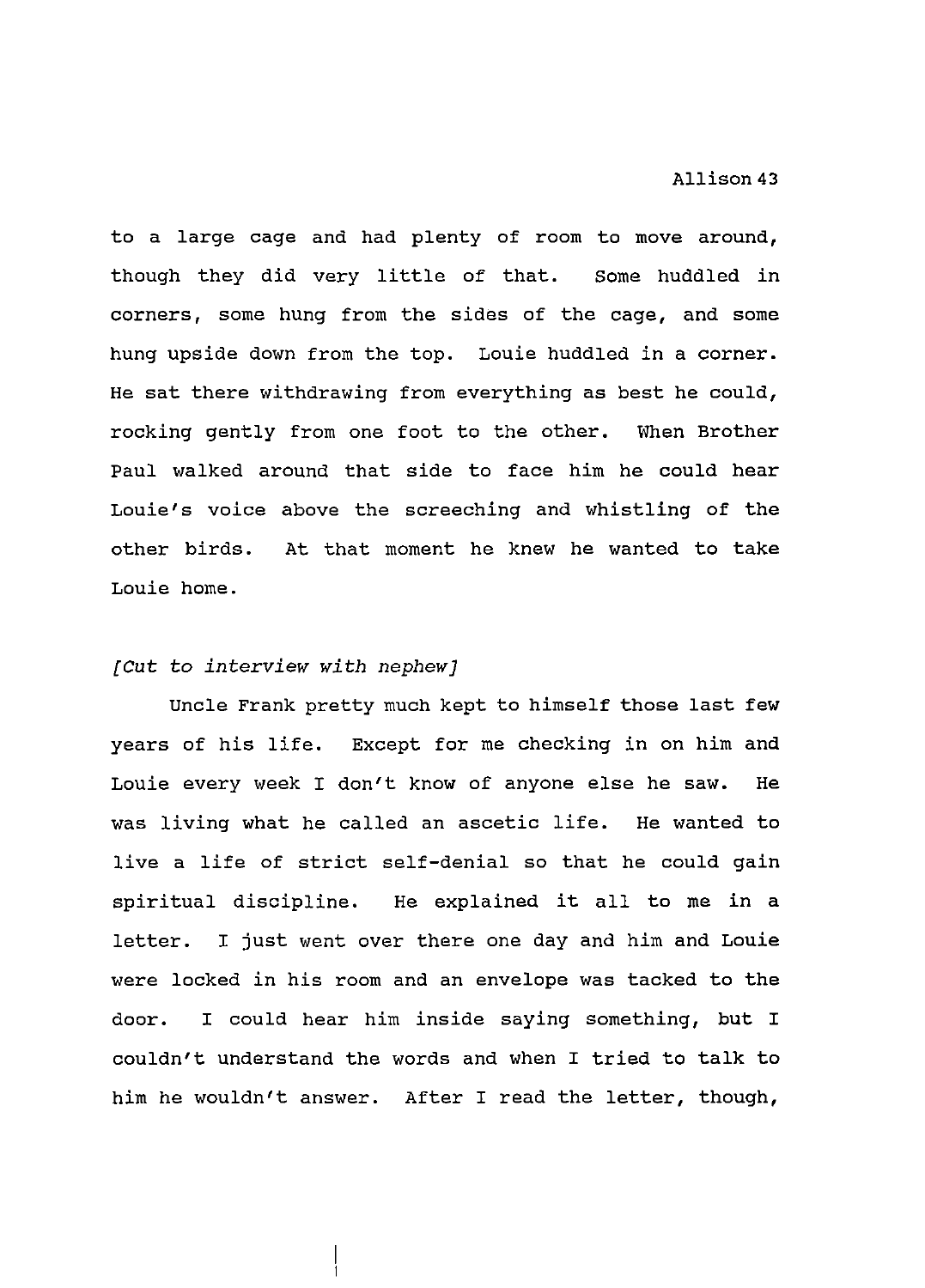I understood. Uncle Frank and I always seemed to understand one another.

# *[Cut back to church. Camera pans around room, ultimately focusing on Louie]*

Louie looks at home here in the sparsely decorated church. The walls are bare except for a picture of Jesus behind the pulpit and a cross above the door. On a good day there are only about thirty people in the congregation- -plain people in plain clothes. Louie's perch hangs from the ceiling, about eye level. During the quieter parts of the services he sits there rocking gently back and forth, but when things really pick up, when the guitars are going and the drums are beating and the piano is playing and bodies are moving, Louie increases his pace. His head bowed and shaking hard one side to the other he mutters something inaudible beneath the roar of the music.

### *[Cut to interview with nephew]*

After Uncle Frank's letter I was curious, not surprised, but curious. Uncle Frank had always been sort of a loner. Anyway, I started reading all about it. Uncle Frank had this book, the Philokalia or something like that. It turned out that what that parrot was saying was the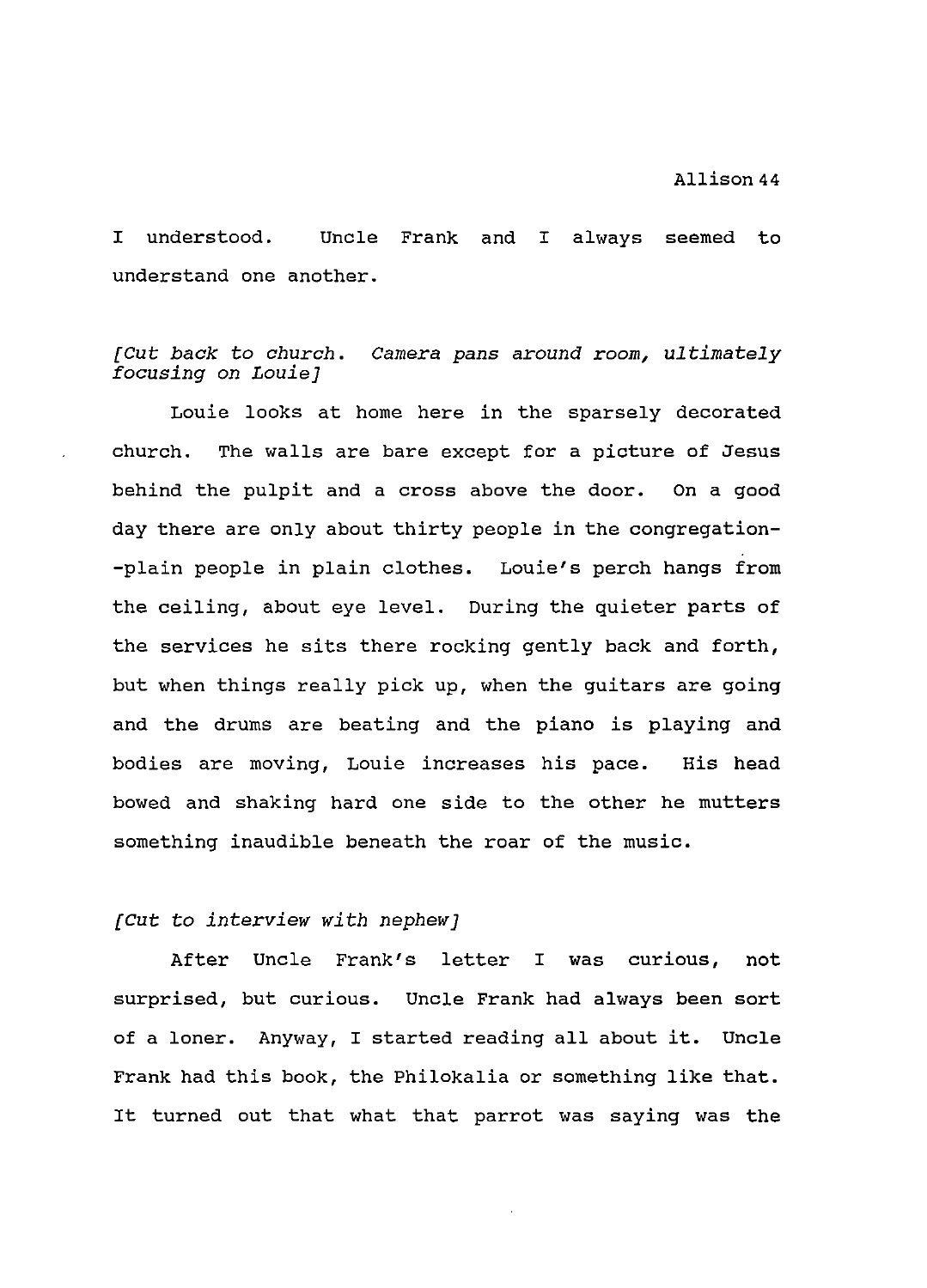prayer of the Publican. You know in the bible where Paul says "pray without ceasing." Well, some people used to take that literally and go around saying this prayer over and over. I think that's what Uncle Frank was saying that day when he first locked himself in that room. You see, you can't just start out doing it continuously all at once. You got to work your way up to it. That's what Uncle Frank had to do. At first he even had to say it out loud. I tried it for a while myself and that was the only way I could do it. My mind still wandered but at least I could keep going. It was the same for Uncle Frank. That's when that bird picked it up I guess. He heard Uncle Frank and started saying it himself. That's what parrots do you know. After a while, after Frank got more disciplined and all, he could say it internally, not out loud I mean. Louie kept on saying it out loud, though. I guess it just takes longer for a bird.

# *[Cut to view of Louie* and *Brother Paul]*

When the service ends Louie leaves riding atop Brother Paul's shoulder, staring straight ahead. He looks like any other parrot, except for the missing feathers. His eyes are clear and he seems alert--a totally different parrot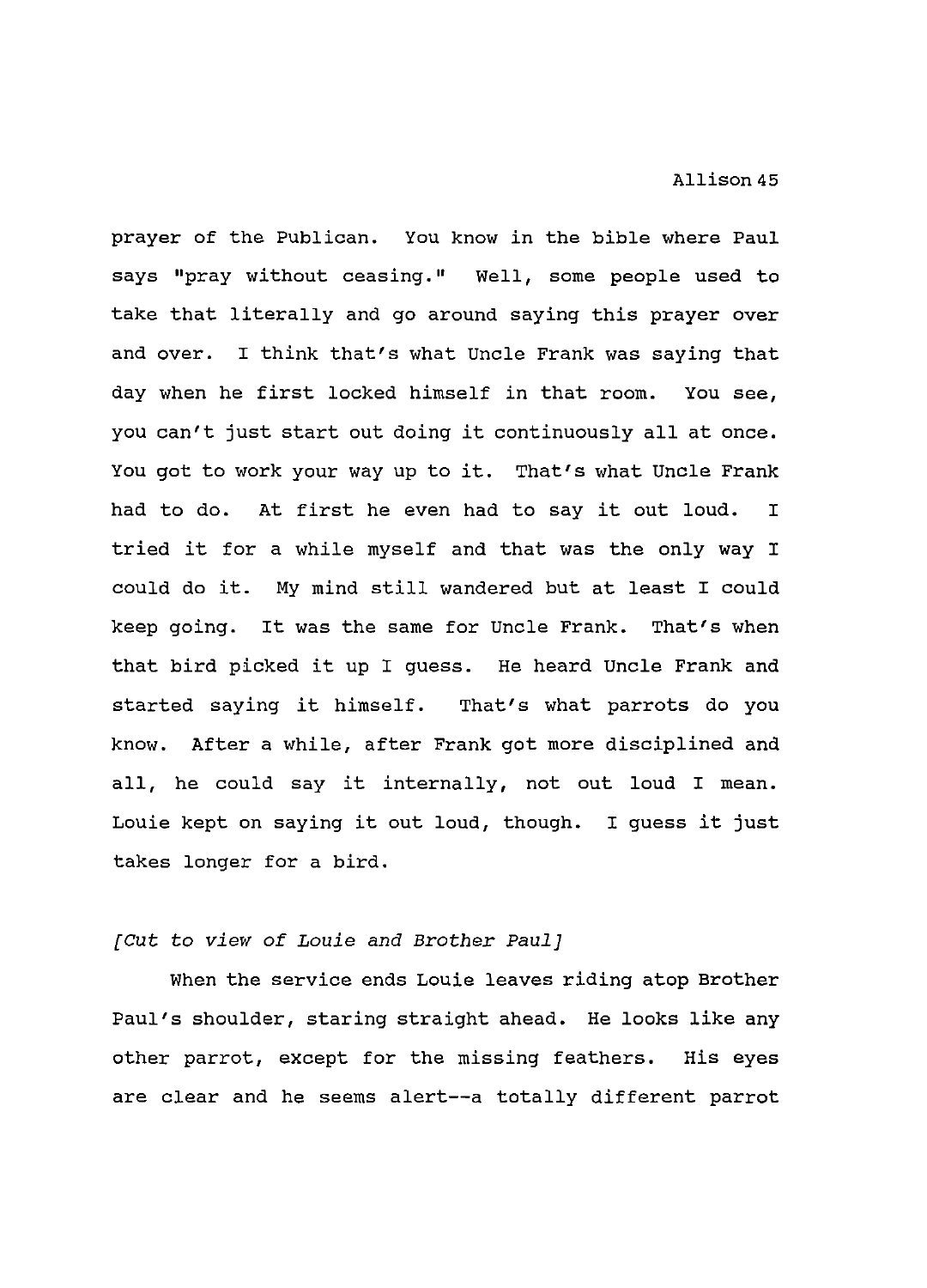from the one he was back in Birmingham, or even in those early days here with Brother Paul.

In the car on the way home Louie perches on the passenger-side headrest, that's where he rides when just he and Brother Paul are alone in the car, like when they go to and from church. Brother Paul's wife Jeanne and his tenyear-old daughter Anne do not attend church. They are not atheists or agnostics, even. They say they just don't like all the commotion and activity that goes on at Brother Paul's church. "Maybe if there just wasn't so much noise," Jeanne says. Their absence causes a lot of talk among the brethren, but Paul goes about his business and they all pray for Jeanne--except for Louie; he still prays for himself.

### *[Closeup on Brother Paul]*

"Louie was something I needed in my life. I think everyone at the church likes having him around also. He seems to bring in a lot of people who wouldn't necessarily come every Sunday.

"He's good around the house too. Jeanne and Anne really enjoy his company and I think he's been good for them. I mean he gives them someone to depend on them.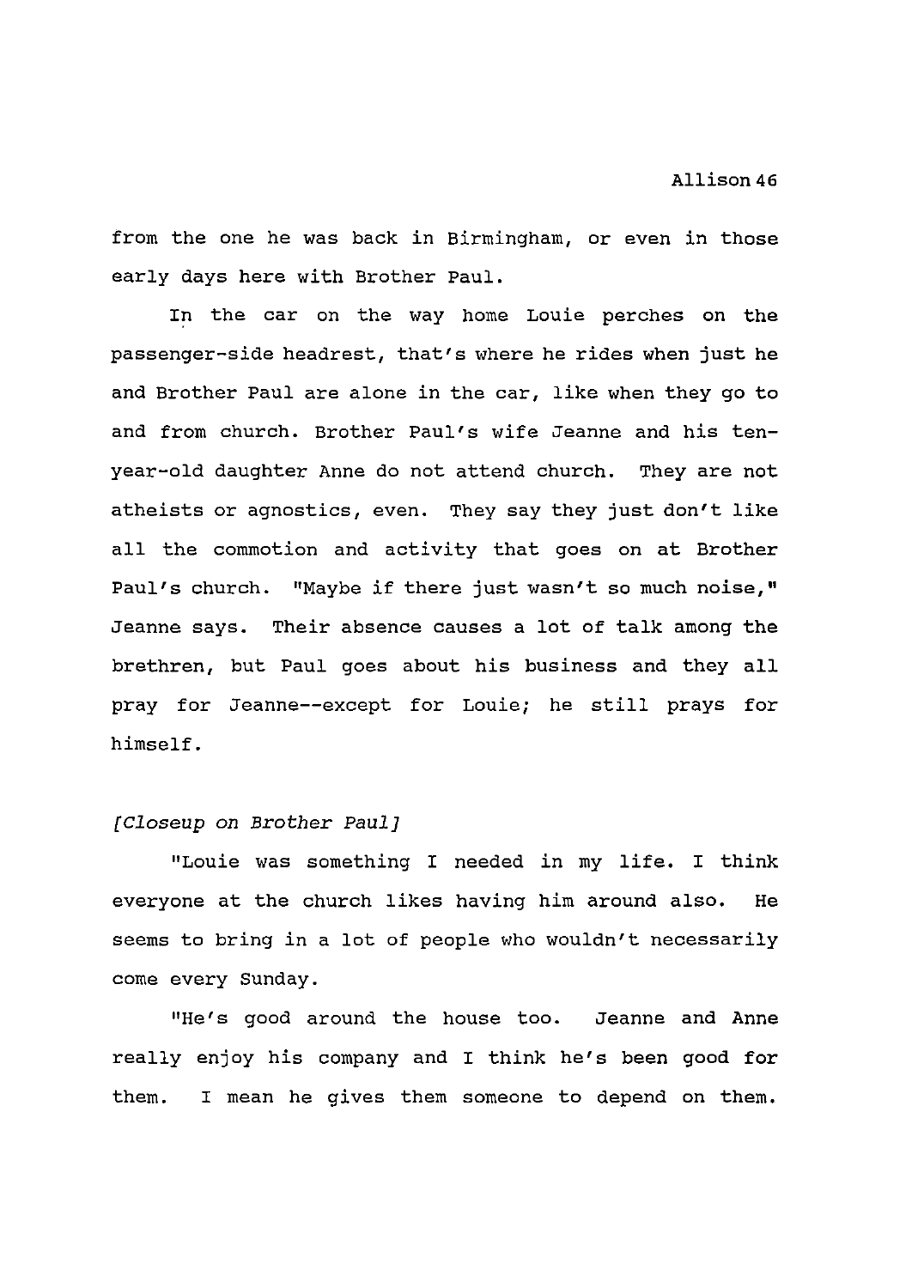Since I've been with the church they don't have me around like I used to be."

# *[Cut to interview with nephew}*

After a couple months Uncle Frank got so he'd at least talk to me. That's when I really began to see what his new life was all about. Usually me and him and Louie would sit out in back of his house, looking out over the field at the lake. We didn't always talk much but it made me feel better to see that he was okay, that at least he was wasn't letting himself waste away in that room. I think that's why he started seeing me, really. Because he knew I was worried. Still, when I was there, he never forgot his praying. He had this bell; you know the kind with the wood handle coming out the top? Well, he'd ring this bell every quarter of the hour and then he'd say the prayer.

"Lord Jesus Christ have mercy on me."

And then Louie would repeat it right after him. "LORD JESUS CHRIST HAVE MERCY ON ME. RAAAH."

Uncle Frank said it was so he'd be sure to keep God first and foremost in his mind at all times. was a way for him to remind himself. I guess it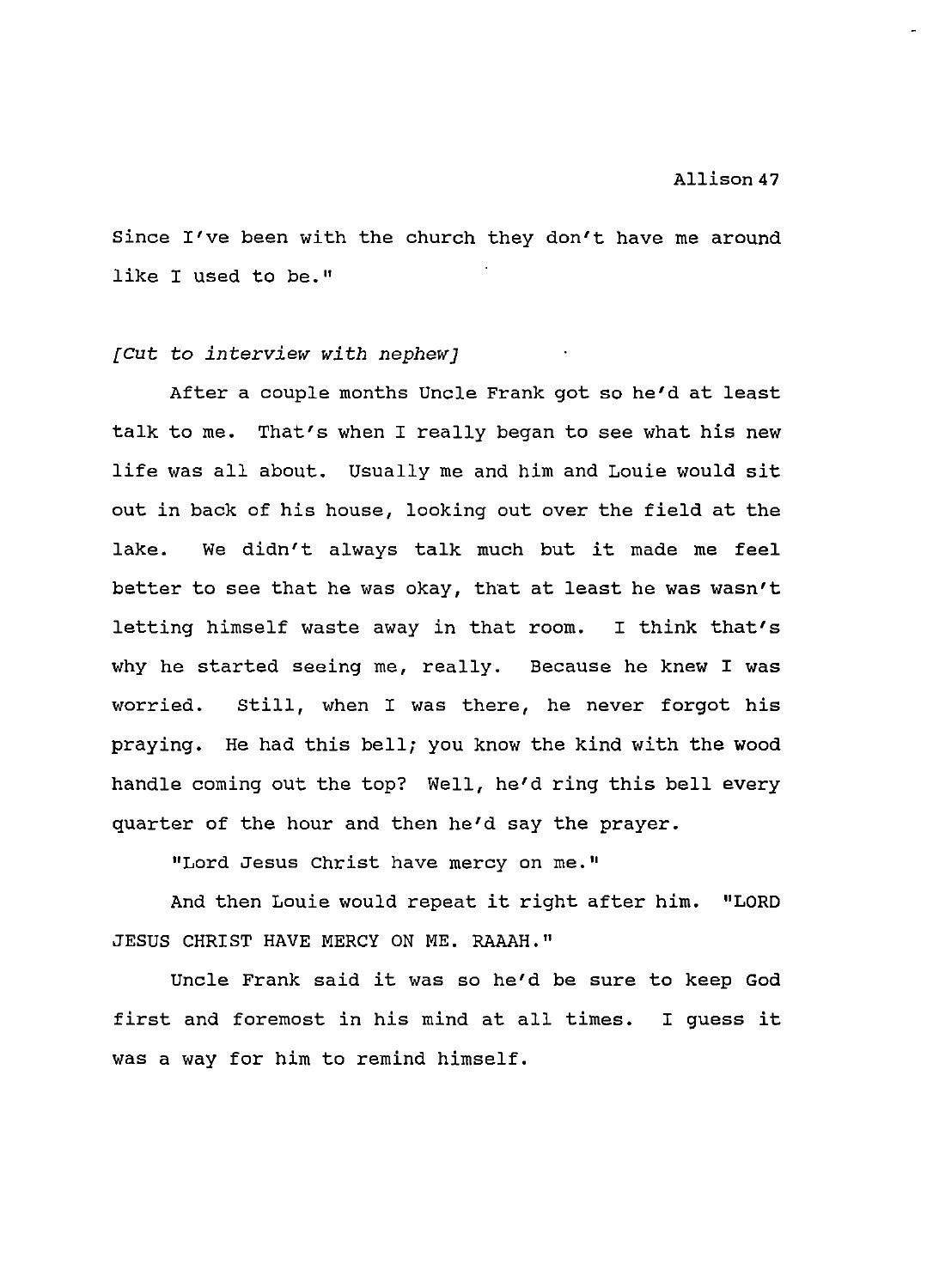### *[Cut to the Kelley household]*

Louie has the run of the Kelley home and spends a good deal of his time with Anne. Anne sits on the floor and Louie perches on the arm of the chair behind her. "Louie is my best friend," says Anne. "He's always here waiting for me when I come home from school." At the mention of his name Louie stretches to rub his beak against the back of Anne's head. "Daddy says he'll be mine one day."

Louie turns at the sound of dishes rattling in the kitchen. He hops to the floor and waddles around the corner into the kitchen where Jeanne is setting the table for lunch. He stretches and clamps his beak around the brace running between the legs of Anne's old high chair, pulling himself off the floor and hooking a foot over the brace; suddenly he is standing. Two more such maneuvers puts him on the back of the chair.

"He likes to sit up there and watch me cook. I almost stepped on him once when he was on the floor so I think he feels safe up there. He never gets in the way like that." Jeanne reaches over to Louie and he nuzzles his beak at the back of her hand and then playfully tugs at one of the many rings that line her fingers.

"Ah, ah, Louie. What have I told you about my rings."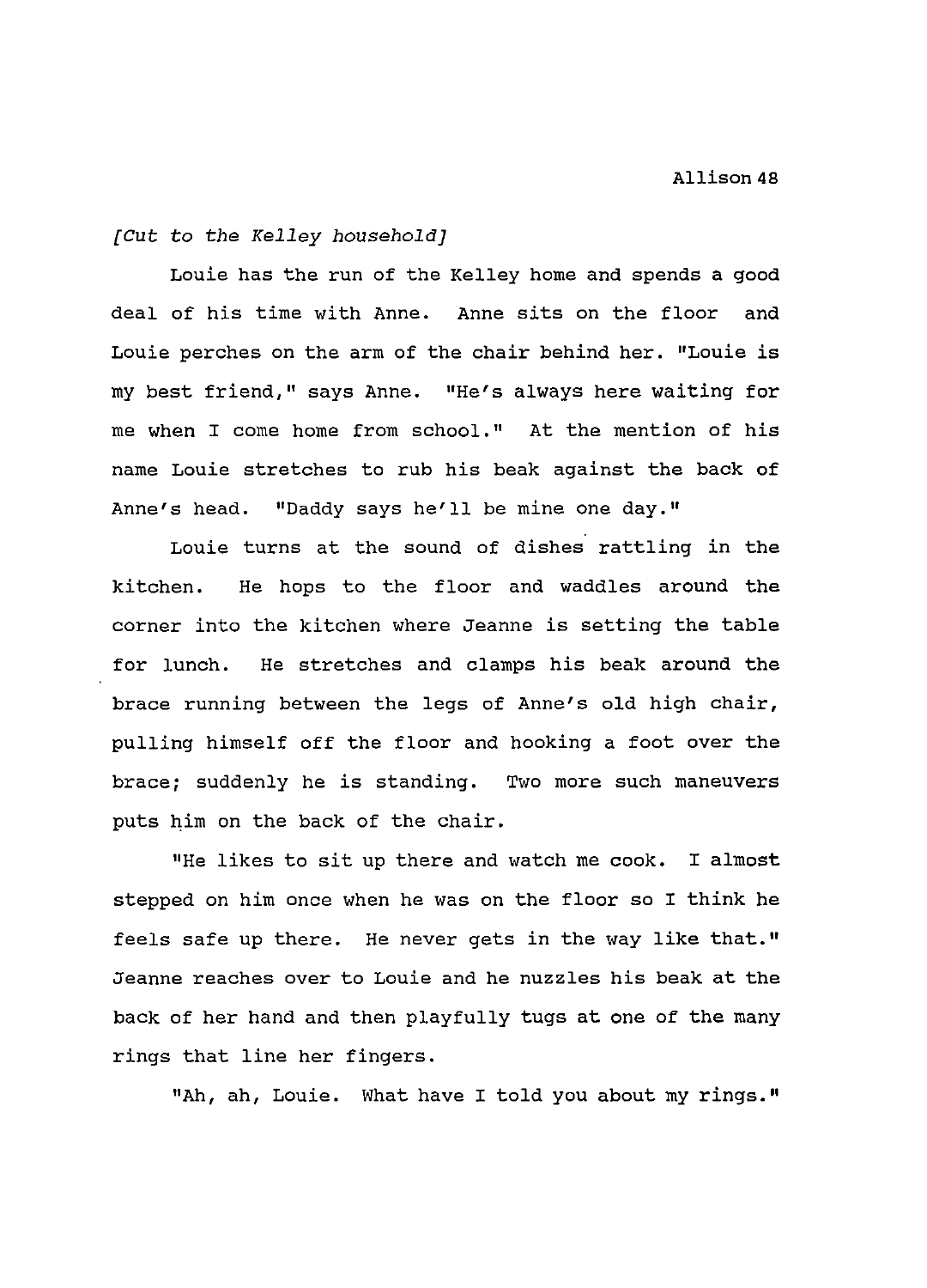"LORD JESUS CHRIST HAVE MERCY ON ME. RAAH." "He likes shiny things."

## *{Cut to interview with nephew)*

Uncle Frank had that bird for as long as I can remember. He got it when it was just a baby. Fed it with his own hand. The thing about parrots though is that they live a long time, longer that a lot of humans. Sixty or seventy years, maybe. so if you were to go and buy a baby parrot you can almost bet it will outlive you. That can be a problem for the parrot if you don't make arrangements for someone to take care of it. Even if you do make arrangements it's still not always easy for the bird; sometimes they just don't like their new owners. That's why I tried to take care of Louie for a while. Uncle Frank didn't make no other arrangements. I suppose he figured the Lord would provide.

That bird was just too far gone by the time I got him, though. He had sit *in* there with Uncle Frank's dead body for close to two weeks before I found them. I went on a fishing trip over to Hokes Bluff and when I got back the two of them were there *in* Uncle Frank's room, only Uncle Frank was dead. Louie was just sitting up there on his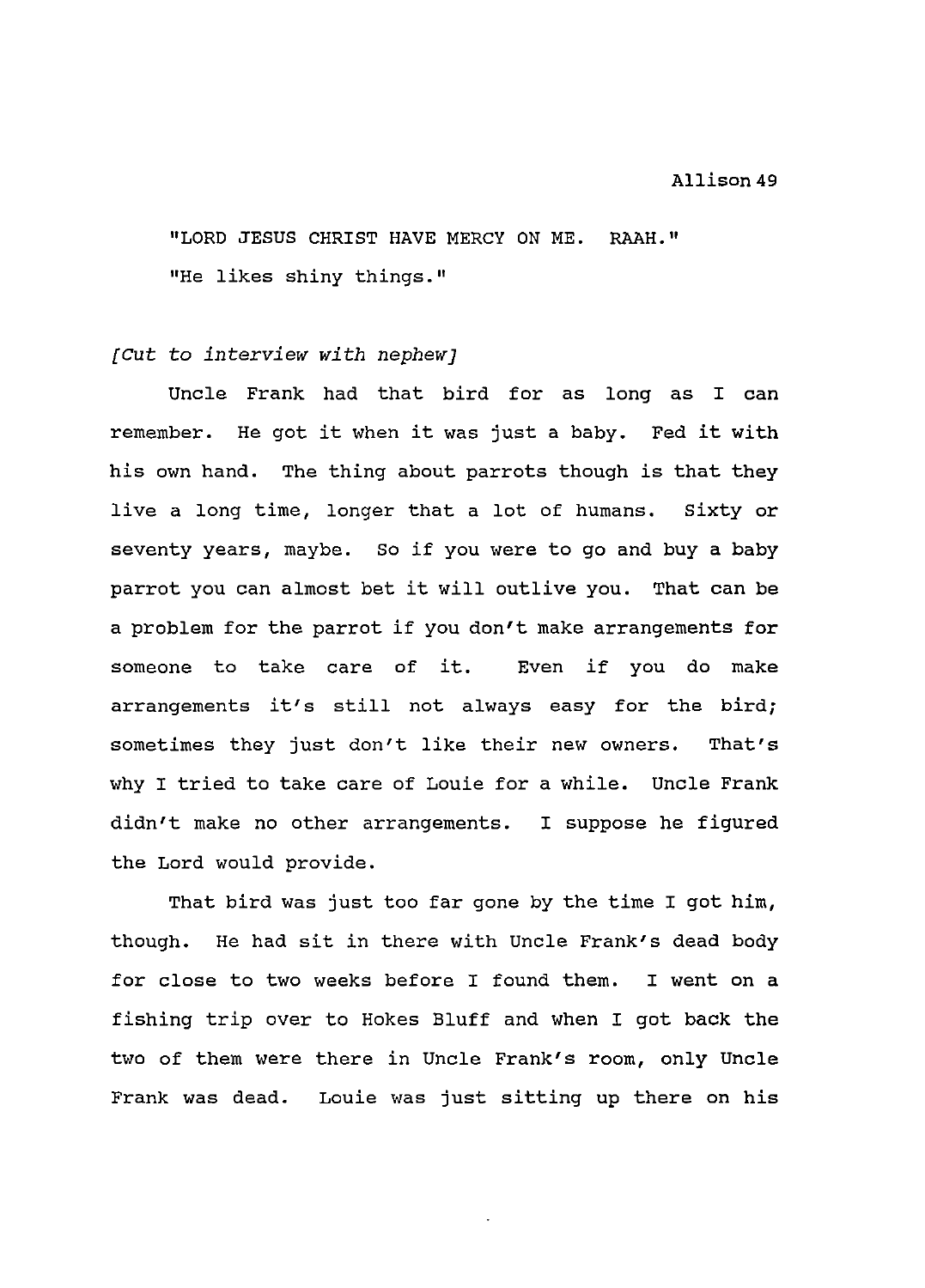perch saying that prayer over and over.

"LORD JESUS CHRIST HAVE MERCY ON ME. LORD JESUS CHRIST HAVE MERCY ON ME. LORD JESUS CHRIST HAVE MERCY ON ME. II

#### *[Cut back to Kelley household]*

"Honey, why don't you let Louie stay here with us tonight? He's been out in the yard with Anne playing most of the day. I'm sure he's tired."

"Why is it you don't like him going with me. It isn't bad enough you don't want me taking Anne; now you gotta go and try to keep Louie from the Lord too." He sits down on the couch to put on the black leather shoes he wears to church. On Sundays he usually wears his church clothes all day, everything except the shoes; they hurt his feet.

"That's not what I mean. It's just that . . . he's had a hard life. I don't know that all that commotion is always good for him." She's pacing between him and the blank screen of the TV. "Maybe if you just took him every now and then."

"He likes it." Bother Paul stands and rests his hand on her shoulder. "You should come and see, really." He hugs her and kisses her forehead and then leaves. Jeanne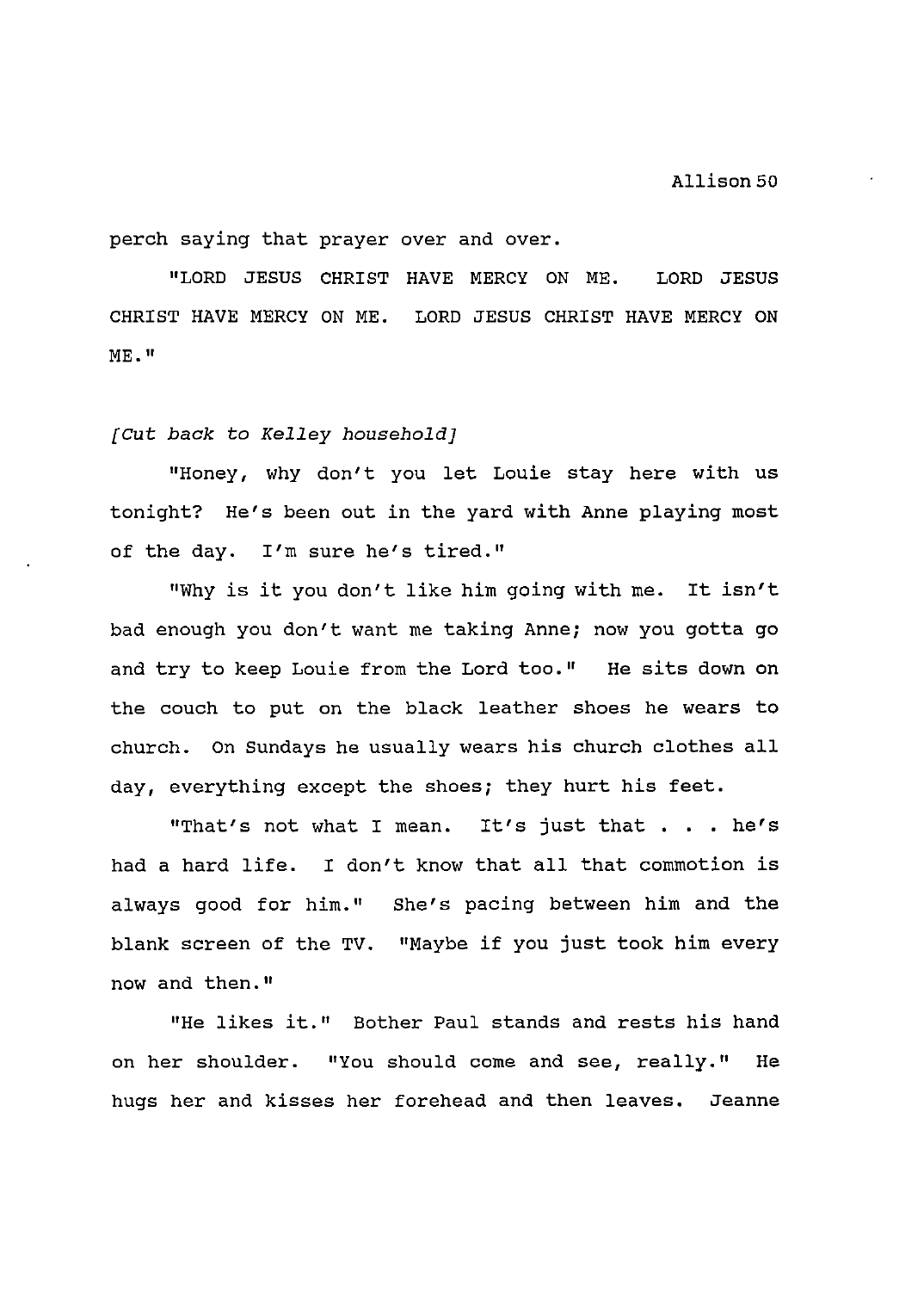watches from the window as he takes Louie from Anne and sits him atop his shoulder. They drive away together.

#### *[Cut to interview with nephew]*

Like I said, I tried to keep him for awhile. It was hard, ·though. It reminded me too much of Uncle Frank with its praying and all. I really tried. I finally decided to give him to that lady from the county. She was there when they came to get his body. She said she had some birds of her own, that she could take care of him if I wanted. Well, I didn't think it was right, her not knowing Uncle Frank or Louie or anything. I said no; I could do it.

A couple weeks later I called her up and asked her if she still wanted him. I felt bad giving him up. I still feel bad. That bird just wasn't right in the head, though. He'd pulled most of his feathers out when he sit there all that time after Uncle Frank died. It was hard to look at him . . . and to listen to him.

Anyway that lady couldn't keep him either. She said he'd started all her other birds to praying also and that it was about to drive her· crazy. You get three or four birds all together saying that prayer over and over, I can understand that.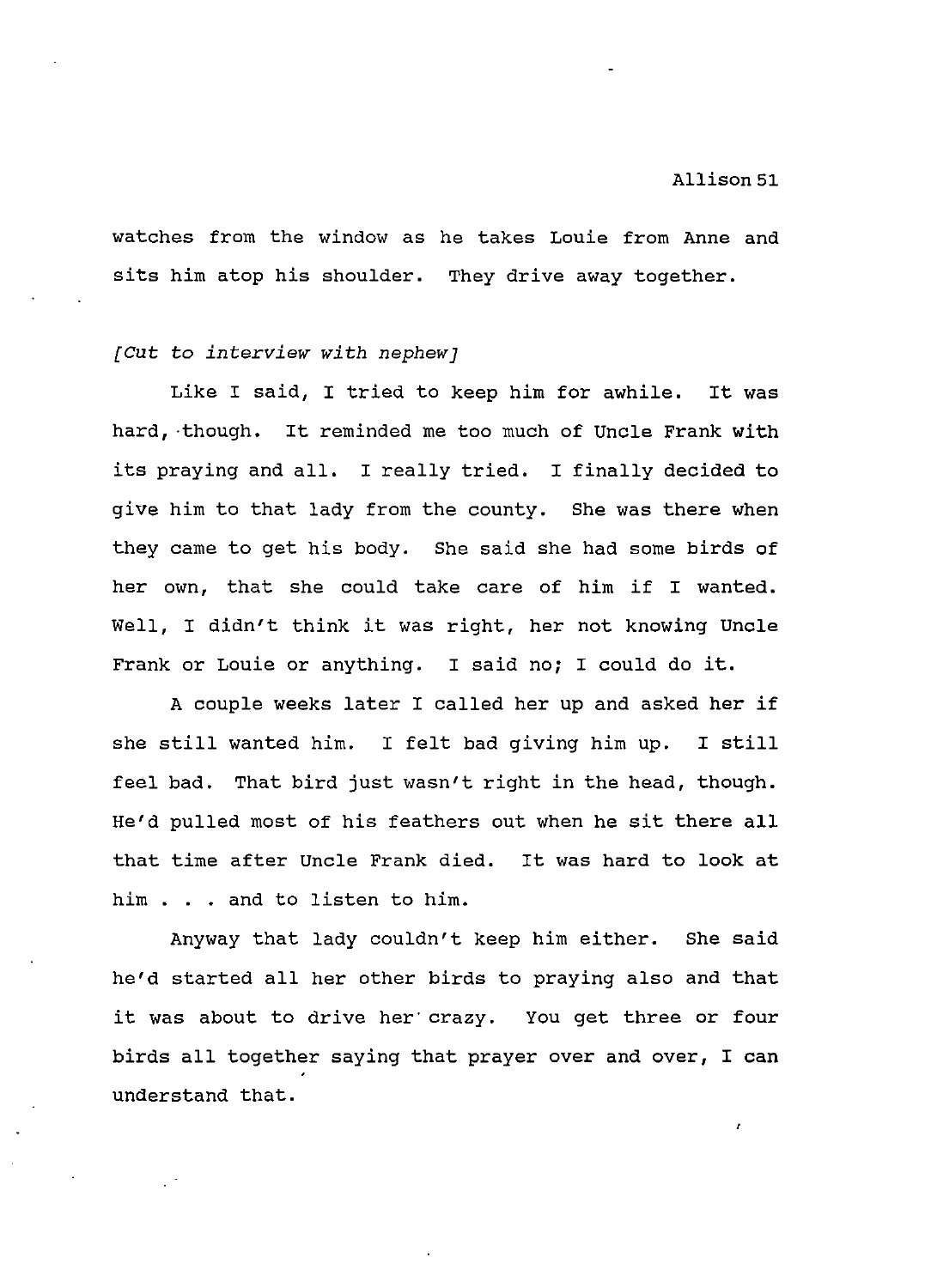She called me and told me about this place for birds with problems like Louie's. She said there were all sorts of parrots there that had been abandoned or mistreated by their owners. I told her Uncle Frank never mistreated that bird, but I let her take him there anyway. I still wonder about him. I hear they found a home for him. Somebody up near Sulphur Springs.

#### *[Cut* to *church]*

Before the service begins Louie sits in the back of the church on a pew and several children are gathered around him. He sits there and turns, back to front at the voices of the children.

"Hello. Hello. Hello. Hello. Hello," says a blondehaired little girl.

"Polly want a cracker. Polly want a cracker. Polly want a cracker," says a boy, taking from his pants pocket a partially crumbled cracker that he'd been saving all day for this occasion. "Polly want a cracker."

"His name's not Polly. That's why he's not taking it. Call him by his name," says another boy as he tries to take the cracker from the first boy.

"Hello. Hello. Hello. Hello. Hello." says the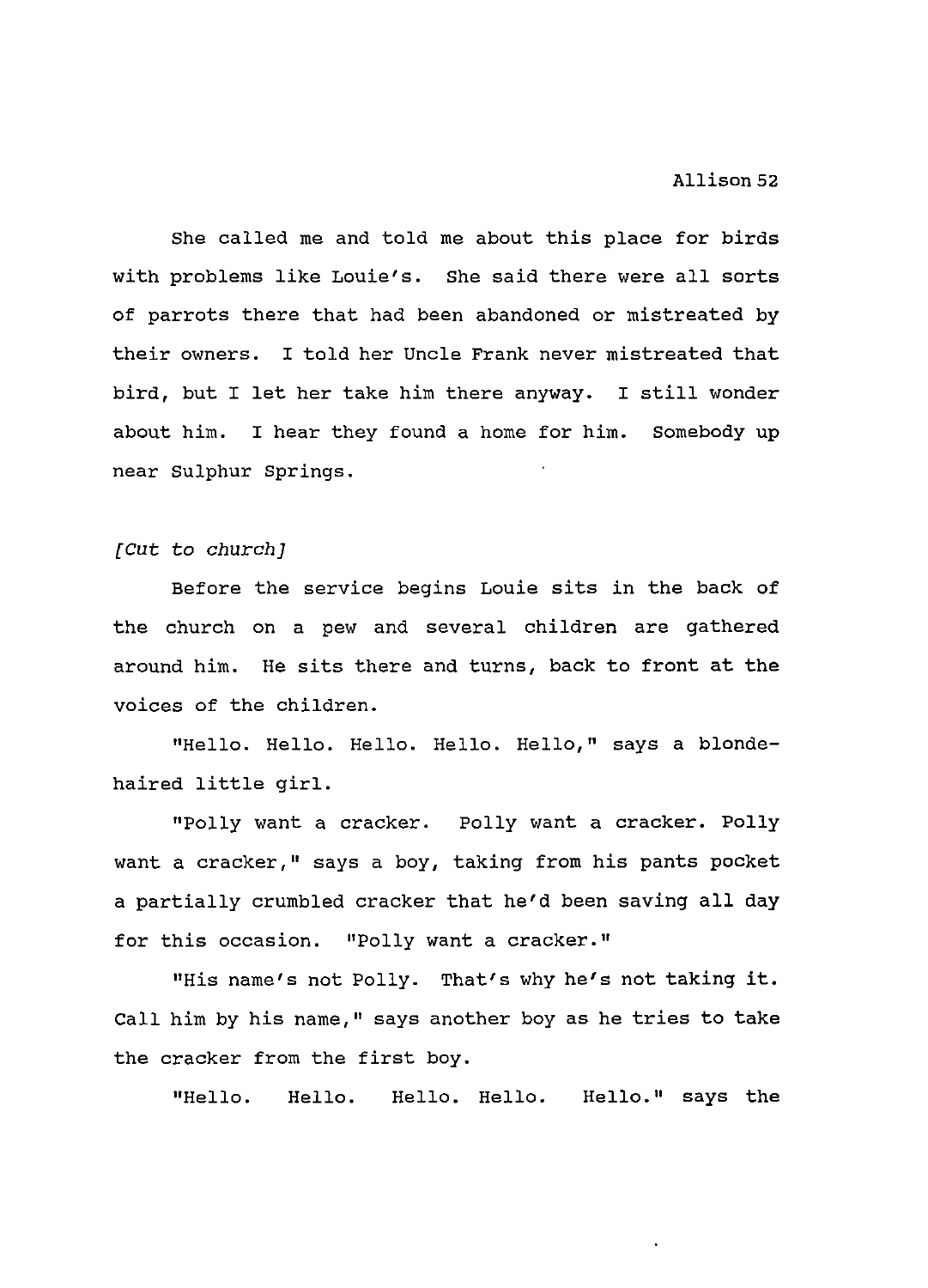blonde-haired little girl again.

Louie never makes a sound. He just turns from voice to voice as if puzzled by the words. After a few minutes Brother Paul gets Louie and takes him to his place at the front of the church. The service begins and at the sound of the music Louie begins his rocking and head bobbing.

# *[Cut to Kelley household]*

In the morning Louie walks through the house from room to room, checking first on Brother Paul as he dresses for work, then down the hall to Anne's room where she gets ready for school. He lingers there for a moment as she gathers things into her book bag. No one says anything to him and he stays just long enough to see that everything is going as it normally does and then he moves on.

By the time he gets to the kitchen Jeanne has already made coffee and is buttering a piece of toast at the table. Louie climbs up the high-chair and sits, looking at Jeanne.

"Well, good morning, Louie. How's my bird today." Louie sits silently and Jeanne reaches over to give him a piece of her crust. Louie takes it without a word.

When Brother Paul and Anne come in Louie maintains his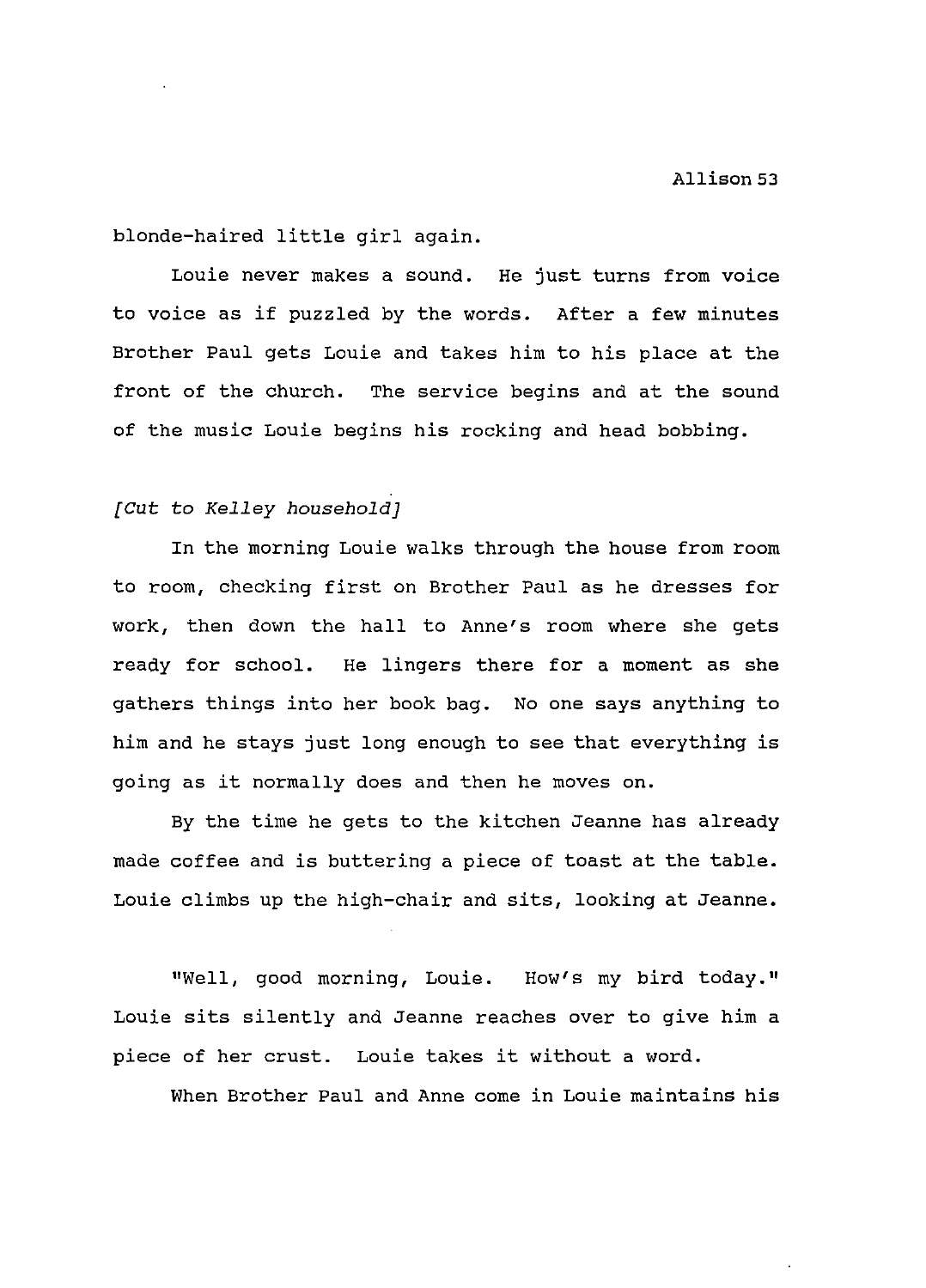silence amidst the chatter and activity. He gladly accepts the few scraps of bread given to him by Anne and Brother Paul. As they finish their last swallows of juice and coffee, Anne and Brother Paul give Louie and gentle rub on the head and Jeanne a kiss and they leave.

#### *{Cut to closeup of Jeanne]*

"I've really gotten used to having Louie around. When Paul first brought him home I wasn't too happy about it. I mean I always thought birds were dirty and noisy. Louie isn't either of those things. Well, what I was really worried about was him pooping all over the place, but it isn't like that at all. I have this little metal tray and when I say 'Gotta go potty. Gotta go potty. Gotta go potty.' we walk to the laundry room and he sits on the edge of the dryer and I hold the tray underneath him. He does his business and there's no mess.

"He hardly ever says anything. Except for that prayer. But that's why Paul brought him home in the first place. He's never said anything except that prayer since he's been with us. I thought it was kinda spooky at first. I mean this bird that prays. Sometimes it seemed like he really thought he'd done something to ask forgiveness for. I don't mind it so much anymore. Sometimes I even get him